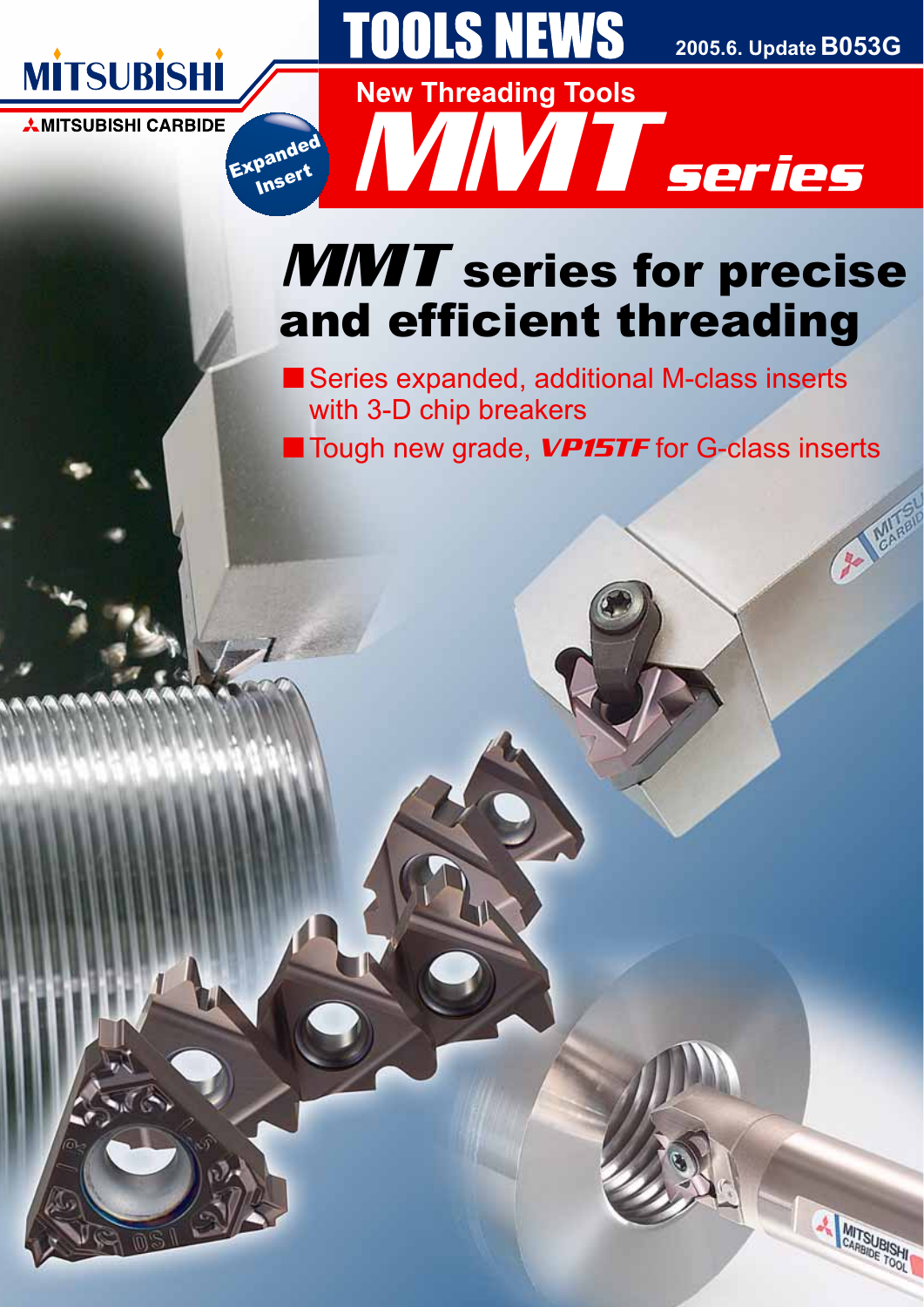# THREAD PITCH CROSS REFERENCE

| Application                                                                                                                               |                        | Pipe fittings and couplings<br>General machining<br>for gas and water                                              |                                              |                                                                                            |                                                                                                      |                                                                                                                    |                                             |  |
|-------------------------------------------------------------------------------------------------------------------------------------------|------------------------|--------------------------------------------------------------------------------------------------------------------|----------------------------------------------|--------------------------------------------------------------------------------------------|------------------------------------------------------------------------------------------------------|--------------------------------------------------------------------------------------------------------------------|---------------------------------------------|--|
|                                                                                                                                           |                        | <b>Partial Profile</b><br>$60^\circ$                                                                               | <b>Partial Profile</b><br>$55^{\circ}$       | <b>ISO Metric</b>                                                                          | American<br><b>UN</b>                                                                                | Parallel Pipe<br><b>Thread</b><br>Whitworth<br>for BSW, BSP                                                        | American<br><b>NPT</b>                      |  |
| <b>Type</b>                                                                                                                               |                        | $60^\circ$                                                                                                         |                                              | 1/8P<br>$60^\circ$<br>1/4P                                                                 | 1/8P<br>$60^\circ$<br>1/4P                                                                           | R=0.137P<br>R=0.137P                                                                                               | $30^\circ$<br>30°                           |  |
| Symbol                                                                                                                                    |                        | M<br><b>UNC</b><br><b>UNF</b>                                                                                      | W                                            | M                                                                                          | <b>UNC</b><br><b>UNF</b>                                                                             | $G(PF)^*$<br>W                                                                                                     | <b>NPT</b>                                  |  |
| Holder                                                                                                                                    | Pitch                  | mm<br>(thread/inch)                                                                                                | thread/inch                                  | mm                                                                                         | thread/inch                                                                                          | thread/inch                                                                                                        | thread/inch                                 |  |
| <b>MMT</b> Holder<br><b>Contract Contract Contract Contract Contract Contract Contract Contract Contract Contract Contract Contract C</b> | Full<br>form           |                                                                                                                    |                                              | 2.5<br>0.5<br>0.75<br>3.0<br>1.0<br>3.5<br>1.25<br>4.0<br>1.5<br>4.5<br>1.75<br>5.0<br>2.0 | 32<br>12<br>28<br>11<br>24<br>10<br>20<br>9<br>18<br>8<br>16<br>$\overline{7}$<br>6<br>14<br>13<br>5 | 28<br>11<br>10<br>26<br>$9$<br>20<br>19<br>8<br>$\overline{7}$<br>18<br>16<br>$6\phantom{1}6$<br>5<br>14<br>12     | 27<br>18<br>14<br>11.5<br>$\boldsymbol{8}$  |  |
|                                                                                                                                           |                        |                                                                                                                    |                                              | MMT16EROOCISO-S © P11 MMT16EROOCUN-S © P11 MMT16EROOCW-S © P11                             |                                                                                                      | MMTOGEROOGISO   13 MMTOGEROOGUN   15 MMTOGEROOGW   15                                                              | <b>MMTOOEROOONPT</b><br>$Q$ P17             |  |
|                                                                                                                                           | <b>Partial</b><br>form | $0.5 - 1.5(48 - 16)$<br>$1.75 - 3.0(14 - 8)$<br>$0.5 - 3.0(48 - 8)$<br>$3.5 - 5.0(7 - 5)$                          | $48 - 16$<br>$14 - 8$<br>$48 - 8$<br>$7 - 5$ | $0.5 - 1.5$<br>$1.75 - 3.0$<br>$0.5 - 3.0$<br>$3.5 - 5.0$                                  | $48 - 16$<br>$14 - 8$<br>$48 - 8$<br>$7 - 5$                                                         |                                                                                                                    |                                             |  |
| MMTEROOOO-C<br>$O$ P9                                                                                                                     |                        | MMT16ER 60-S P11 MMT16ER 55-S P11<br>MMTOCER060 O P13 MMTOCER055 O P13                                             |                                              | <b>MMTOOEROOO60</b><br>QP13                                                                | <b>MMTOOEROOO60</b><br>QP13                                                                          |                                                                                                                    |                                             |  |
| <b>MMT</b><br><b>Boring Bars</b>                                                                                                          | <b>Full</b><br>form    |                                                                                                                    |                                              | 0.5<br>2.5<br>3.0<br>0.75<br>3.5<br>1.0<br>1.25<br>4.0<br>1.5<br>4.5<br>1.75<br>5.0<br>2.0 | 12<br>32<br>28<br>11<br>24<br>10<br>20<br>9<br>18<br>8<br>16<br>$\overline{7}$<br>6<br>14<br>13<br>5 | 28<br>11<br>10<br>26<br>20<br>9<br>$\bf 8$<br>19<br>18<br>$\overline{7}$<br>$6\phantom{1}6$<br>16<br>14<br>5<br>12 | 27<br>18<br>14<br>11.5<br>8                 |  |
|                                                                                                                                           |                        |                                                                                                                    |                                              | MMTODIROODISO-S P12 MMT16IROODIN-S P12<br>MMTOOIROOOISO O P14 MMTOOIROOOUN O P16           |                                                                                                      | MMT16IROOW-S P12<br><b>MMTOOIROOOW OP16</b>                                                                        | <b>MMTOOIROOONPT</b><br>$O$ P <sub>18</sub> |  |
| <b>MMTIROOAOOO-SPO</b>                                                                                                                    | form                   | $\vert 0.5 \vert -1.5(48-16) \vert$<br>$1.75 - 3.0(14 - 8)$<br>Partial $(0.5 - 3.0(48 - 8))$<br>$3.5 - 5.0(7 - 5)$ | $48 - 16$<br>$14 - 8$<br>$48 - 8$<br>$7 - 5$ | $0.5 - 1.5$<br>$1.75 - 3.0$<br>$0.5 - 3.0$<br>$3.5 - 5.0$                                  | $48 - 16$<br>$14 - 8$<br>$48 - 8$<br>$7 - 5$                                                         |                                                                                                                    |                                             |  |
| <b>MMTIROOA016-C</b><br>$O$ P10                                                                                                           |                        | MMT16IR 60-S P12 MMT16IR 55-S P12<br>MMTOOIRG60 O P14 MMTOOIRG55 O P14                                             |                                              | <b>MMTOOIROOG0</b><br>$O$ P <sub>14</sub>                                                  | <b>MMTOOIROOG0</b><br>$O$ P14                                                                        |                                                                                                                    |                                             |  |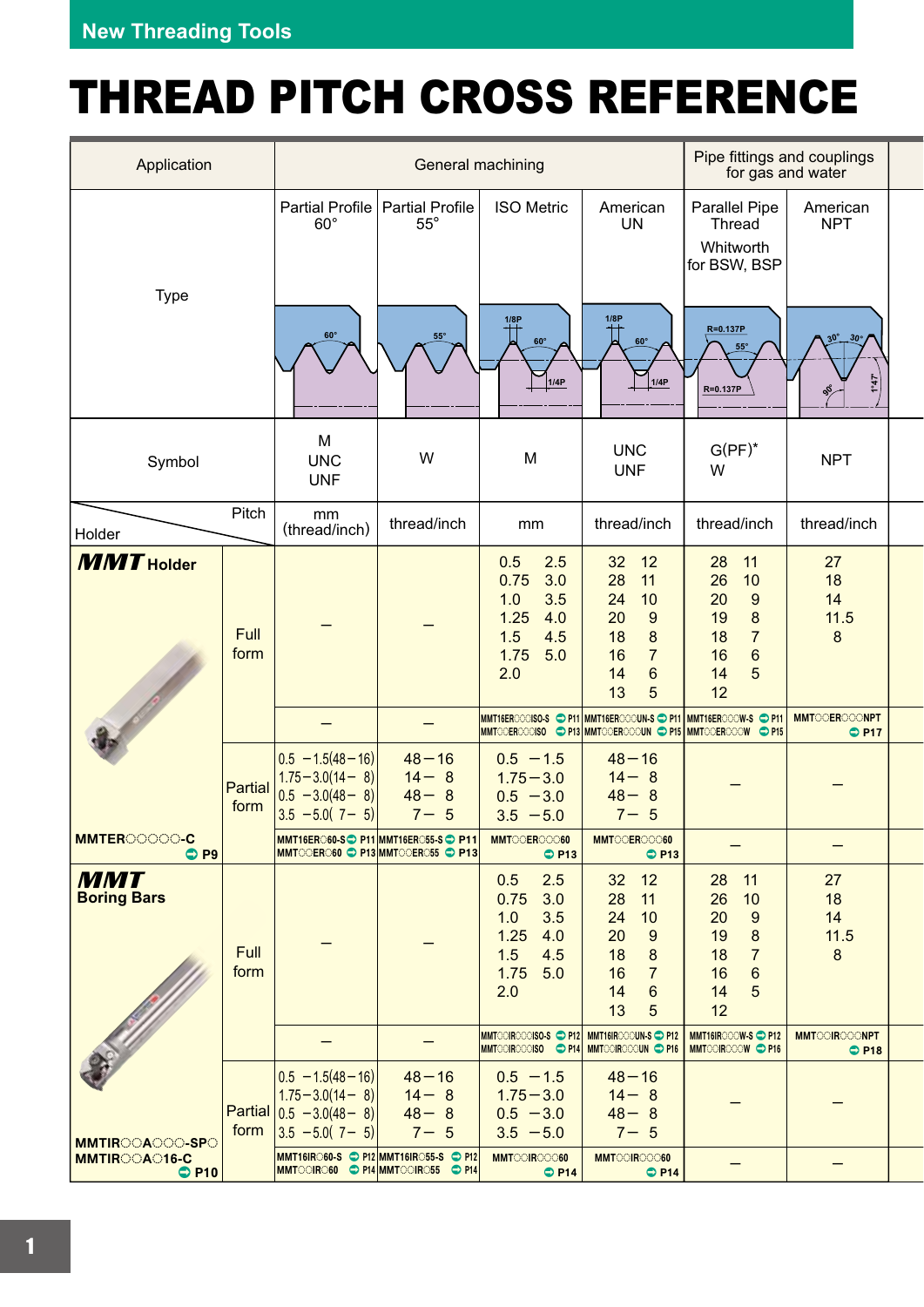| Steam, gas and<br>water pipes                                   |                                            | Pipe couplings<br>for food and fire<br>fighting industries  | <b>Motion transmissions</b>                                            |                                              | Aircraft and<br>aerospace                                              | Oil and gas                                                      |                                                            |
|-----------------------------------------------------------------|--------------------------------------------|-------------------------------------------------------------|------------------------------------------------------------------------|----------------------------------------------|------------------------------------------------------------------------|------------------------------------------------------------------|------------------------------------------------------------|
| <b>Taper Pipe</b><br>Thread<br><b>BSPT</b>                      | American<br><b>NPTF</b>                    | Round<br><b>DIN 405</b>                                     | <b>ISO Trapezoidal</b><br>$30^\circ$                                   | American<br><b>ACME</b>                      | <b>UNJ</b>                                                             | <b>API Buttress</b><br>Casing                                    | <b>API Round</b><br>Casing & Tubing                        |
| R=0.137P<br>$27.5^{\circ}$ 27.5<br>ಀೢೢ<br>$R = 0.137P$          | $30^\circ$<br>$_{.30^{\circ}}$<br>47       | R=0.22105P<br>R=0.25597P<br>$30^\circ$<br>R=0.23851         | $30^\circ$<br>0.366P                                                   | $29^\circ$<br>0.3707P                        | 1/8P<br>$60^\circ$<br>R=0.18042P                                       | 1°1<br>$\mathbf{v}$<br>$\downarrow 3^\circ$<br>$\mathbb{R}^{90}$ | $30^\circ - 30^\circ$<br>$\left(\frac{47}{4}\right)$<br>ಀೢ |
| R.Rc(PT)<br>Rp(PS)                                              | <b>NPTF</b>                                | Rd                                                          | <b>ACME</b><br>Tr<br>(TM)<br>(TW)                                      |                                              | <b>UNJ</b>                                                             | <b>BCSG</b>                                                      | <b>CSG</b><br><b>LCSG</b>                                  |
| thread/inch                                                     | thread/inch                                | thread/inch                                                 | mm                                                                     | thread/inch                                  | thread/inch                                                            | thread/inch                                                      | thread/inch                                                |
| 28<br>19<br>14<br>11                                            | 27<br>18<br>14<br>11.5<br>$\boldsymbol{8}$ | 10<br>$\boldsymbol{8}$<br>$6\phantom{1}6$<br>$\overline{4}$ | 12<br>1.5<br>2.0<br>10<br>3.0<br>$\bf 8$<br>4.0<br>$\,6\,$<br>5.0<br>5 |                                              | 32<br>16<br>28<br>14<br>12<br>24<br>10<br>20<br>18<br>$\boldsymbol{8}$ | $\overline{5}$                                                   | 10<br>8                                                    |
| MMT16EROOGBSPT-SO P11<br><b>MMTOOEROOOBSPT OP15</b>             | <b>MMTOOEROOONPTF</b><br>$Q$ P17           | <b>MMTOOEROOORD</b><br>QP15                                 | <b>MMTOOEROOOTR</b><br>$Q$ P17                                         | <b>MMTODEROODACME</b><br>$Q$ P17             | <b>MMTOOEROOOUNJ</b><br>$Q$ P17                                        | MMT22ER050APBU<br>O P17                                          | MMT16EROOGAPRD<br>O P17                                    |
|                                                                 |                                            |                                                             |                                                                        |                                              |                                                                        |                                                                  |                                                            |
|                                                                 |                                            |                                                             |                                                                        |                                              |                                                                        |                                                                  |                                                            |
| 19<br>14<br>11                                                  | 14<br>$11.5$<br>$\bf 8$                    | 10<br>$\bf 8$<br>$\,6$<br>$\overline{4}$                    | 1.5<br>2.0<br>3.0<br>4.0<br>5.0                                        | 12<br>10<br>$\bf 8$<br>$\boldsymbol{6}$<br>5 | $\star$                                                                | 5                                                                | 10<br>8                                                    |
| MMT16IROOBSPT-S P12 MMTOOIROONPTF<br><b>MMTOOIROODBSPT OP16</b> | QP18                                       | <b>MMTOOIROOORD</b><br>$O$ P <sub>16</sub>                  | <b>MMTOOIROOOTR</b><br>QP18                                            | <b>MMTOOIROOOACME</b><br>$O$ P <sub>18</sub> |                                                                        | MMT22IR050APBU<br>$O$ P18                                        | MMT16IROOQAPRD<br>QP18                                     |
|                                                                 |                                            |                                                             |                                                                        |                                              |                                                                        |                                                                  |                                                            |
|                                                                 |                                            |                                                             |                                                                        |                                              |                                                                        |                                                                  |                                                            |

Note) When machining an internal UNJ thread, cut an internal hole with the appropriate diameter. Then machine with 60° American UN. In this case, a full form type insert cannot be used.

Note) For Pipe Threads, the list above contains both new and old symbols. Symbols in brackets are the old type. R: Male Taper Thread, Rc: Female Taper Thread, Rp: Female Parallel Thread Female Parallel Thread defined with Rp(PS) is used for Male Taper Pipe Thread.

It is different from Female Parallel Pipe Thread defined with G(PF).

l,

l,

 $\overline{a}$ L,

 $\overline{a}$ 

l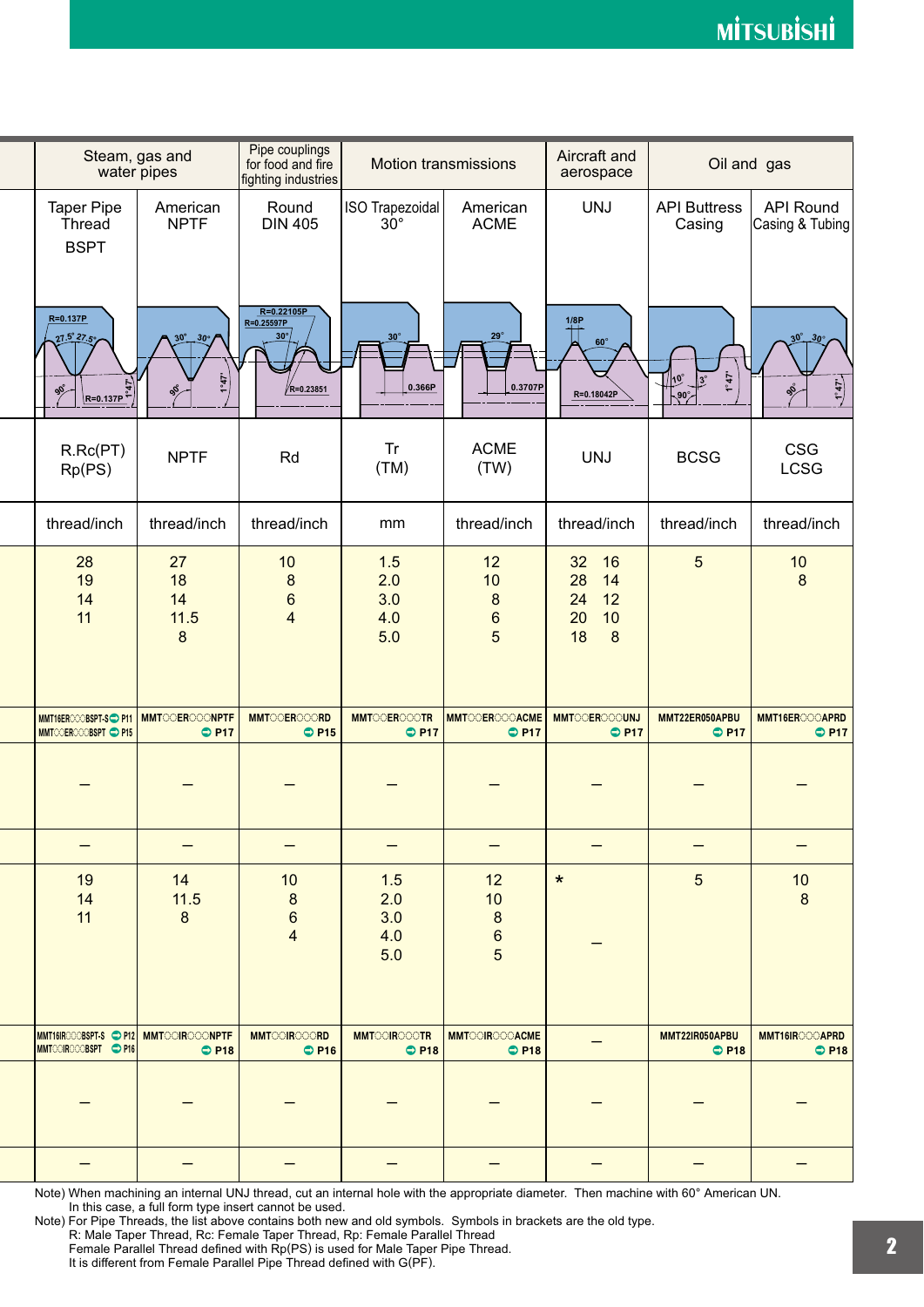**M-class inserts with 3-D chip breakers**

## **<u>IFeatures</u>**

- **●Excellent chip control**
- **●Prevents burrs and vibration**
- **●With moulded identification markings for easy thread recognition**

# ǗCutting Performance

## **●Chip control comparison**

ISO metric external thread pitch 1.5mm Final pass (6th pass)

## **Ideal chip control even in the latter half of passes when continuous chips are usually produced.**





<Cutting conditions> Workpiece : JIS SCM440 Insert : MMT16ER150ISO-S<br>Grade : VP15TE  $\cdot$  VP15TF Cutting speed : 120m/min Cutting method : Radial infeed Depth of cut : Fixed cut area Pass : 6 times<br>Coolant : WET Coolant

## **●Burr comparison**

ISO metric external thread pitch 1.5mm (Enlarged views of incomplete threads at the initial stages of cutting)







## **Use of Mitsubishi's unique M-class sharp edge technology. The sharp edge eliminates burrs on incomplete threads.**

<Cutting conditions> Workpiece : JIS SUS316<br>Insert : MMT16ER1 : MMT16ER150ISO-S Grade : VP15TF Cutting speed : 100m/min Cutting method : Radial infeed Depth of cut : Fixed cut area<br>Pass : 6 times : 6 times<br>: WET Coolant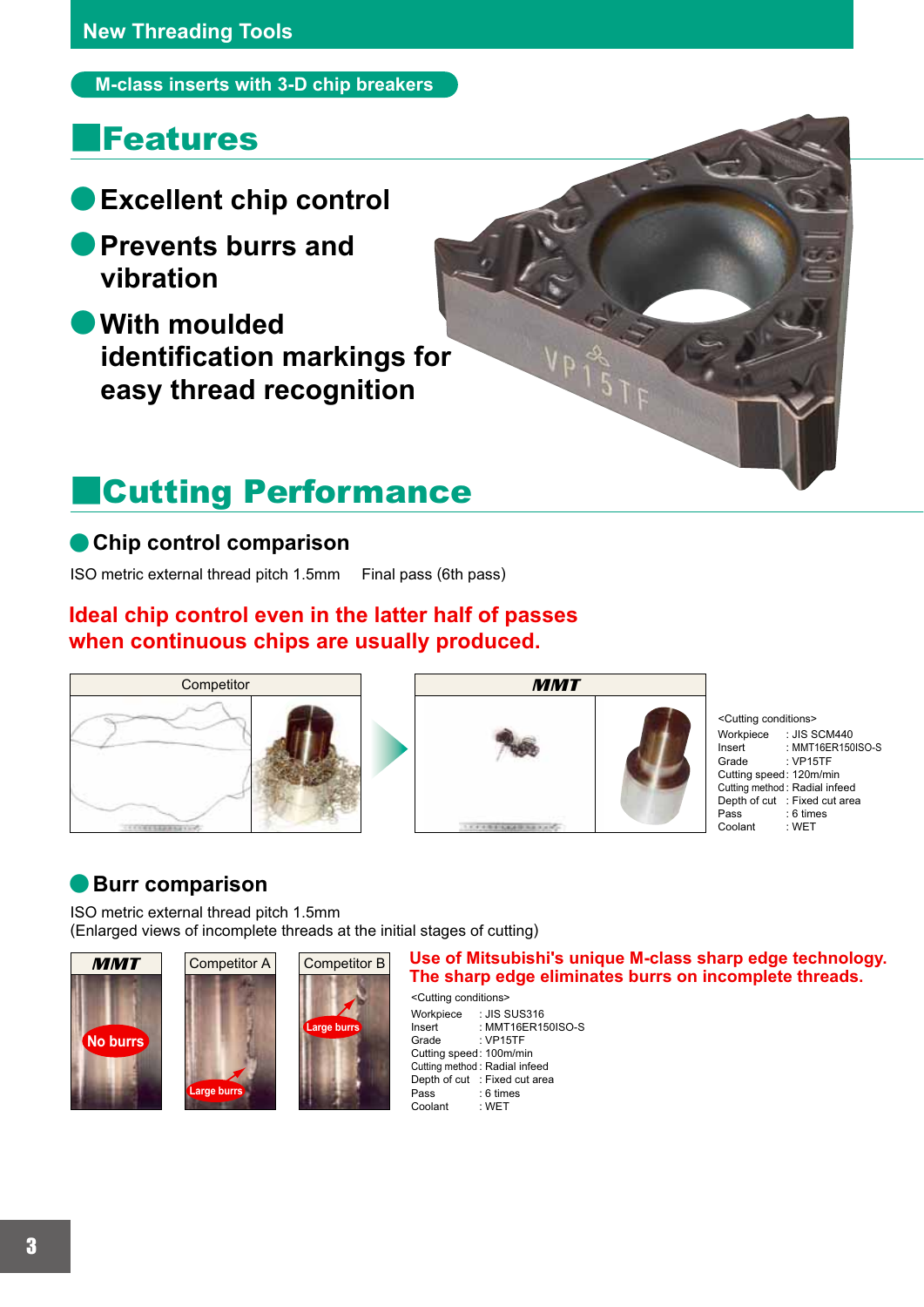## **G-class ground insert**

# **Features**

## **●A Wide Variety of Products**

- **·** Mitsubishi Miracle Threading (MMT) series.193 inserts and 26 holders
- **·** The MMT series allows the threading of a wide range of threads, from standard metric to threads for pipe couplings, gas and aerospace.



## **●A higher level of precision than conventional inserts.**

**·** The following tolerances can be achieved with the MMT series.

| <b>Thread Type</b>          | <b>Threading Tolerance</b> |
|-----------------------------|----------------------------|
| <b>ISO Metric</b>           | 6g / 6H                    |
| American UN                 | 2A/2B                      |
| Whitworth for BSW, BSP      | Medium Class A             |
| <b>BSPT</b>                 | Standard BSPT              |
| Round DIN 405               | 7h / 7H                    |
| ISO Trapezoidal 30°         | 7e / 7H                    |
| American ACME               | 3G                         |
| <b>UNJ</b>                  | 3A                         |
| <b>API Buttress Casing</b>  | Standard API               |
| API Rounded Casing & Tubing | Standard API RD            |
| American NPT                | Standard NPT               |
| <b>American NPTF</b>        | Class2                     |

## **●Long Tool Life with "Sharp" Cutting Edge**

- **·** A "sharp" cutting edge lengthens tool life.
- **·** A "sharp" cutting edge can be achieved with a small and uniform honing along the entire cutting edge.



**MMT** series insert ("Sharp" cutting edge) Competitor's insert



## **Insert Selection**

## **●Choosing M-class inserts with 3-D chip breakers or G-class inserts**

| Insert                                    | Chip control | Precision of thread |
|-------------------------------------------|--------------|---------------------|
| G-class inserts                           |              |                     |
| M-class inserts with<br>3-D chip breakers |              |                     |

- **·** For ideal chip control and a high cost performance ratio, M-class inserts with 3-D chip breakers are recommended.
- **·** G-class inserts are recommended where higher precision is required.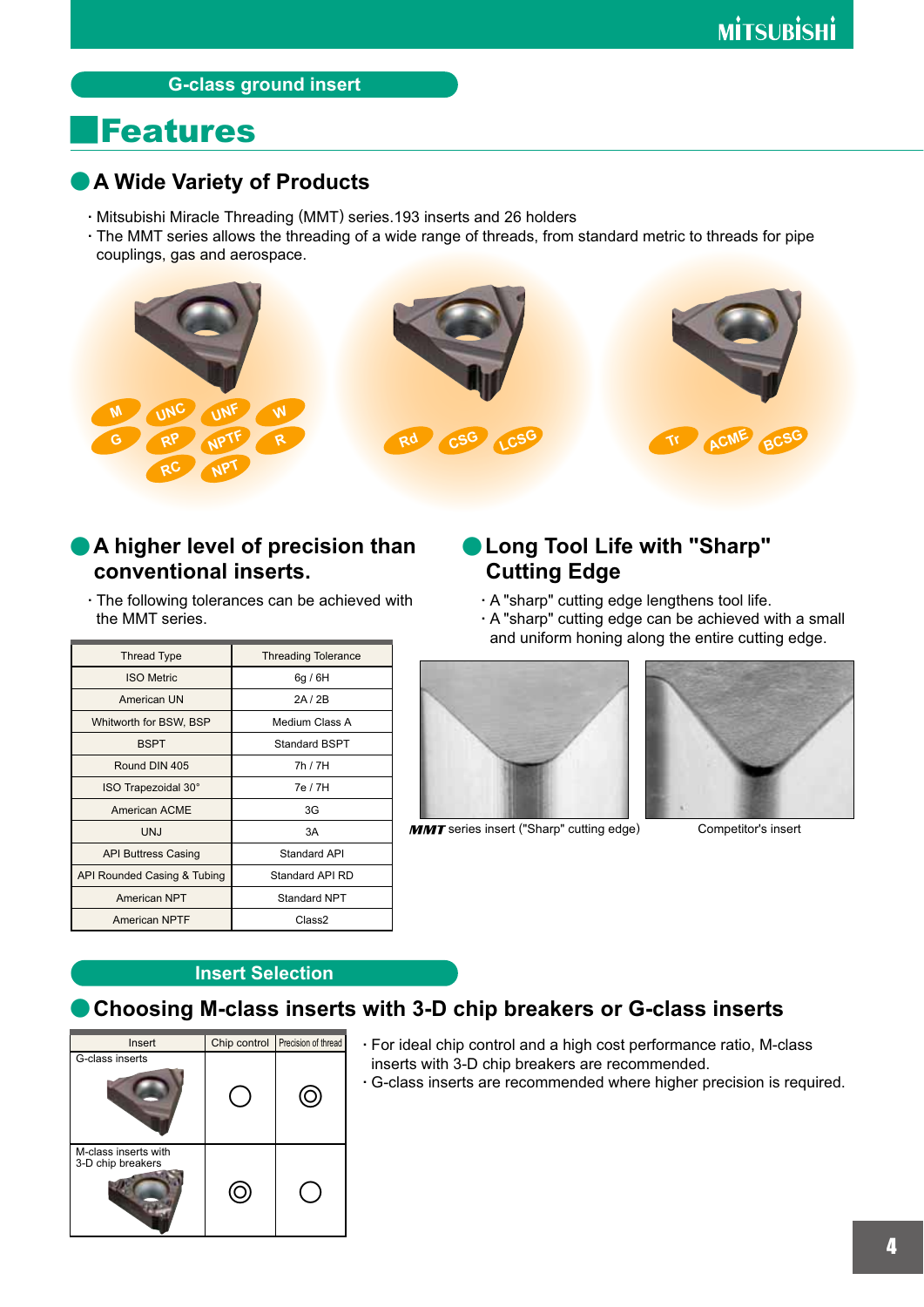# **Features of VP10MF** (G-class ground insert only)

## **●Superior wear and plastic deformation resistance**

- **·** High wear and plastic deformation resistance for threading when maintaining the thread form is important. Suitable for continuous high precision machining with extensive tool life.
- **·** Effective in combination with G-class inserts for high precision threading.

# **Features of VP15TF**

## **(G-class ground insert , M-class inserts with 3-D chip breakers)**

## **●Wide versatility**

- **·** High fracture resistance during low rigidity applications such as bar feed machining. Able to withstand harsh conditions for long periods where conventional inserts would be liable to breakage.
- **·** Effective combination of high cost performance M-class inserts with 3-D chip breakers.

# **Features of** *MIRACLE* coating

### **MIRACLE** coating



# **Endemarkings on G-class inserts**

## **●An identifying mark printed on the side of the insert**



- **·** VP15TF, G-class inserts have three dots embossed on the underside. (On the side " $VP$ 15TF" is printed.)
- **·** VP15TF, G-class inserts have the grade name "VP15TF" printed on the side.

Note) M-class inserts with 3-D chip breakers have no dots, only the grade name marking.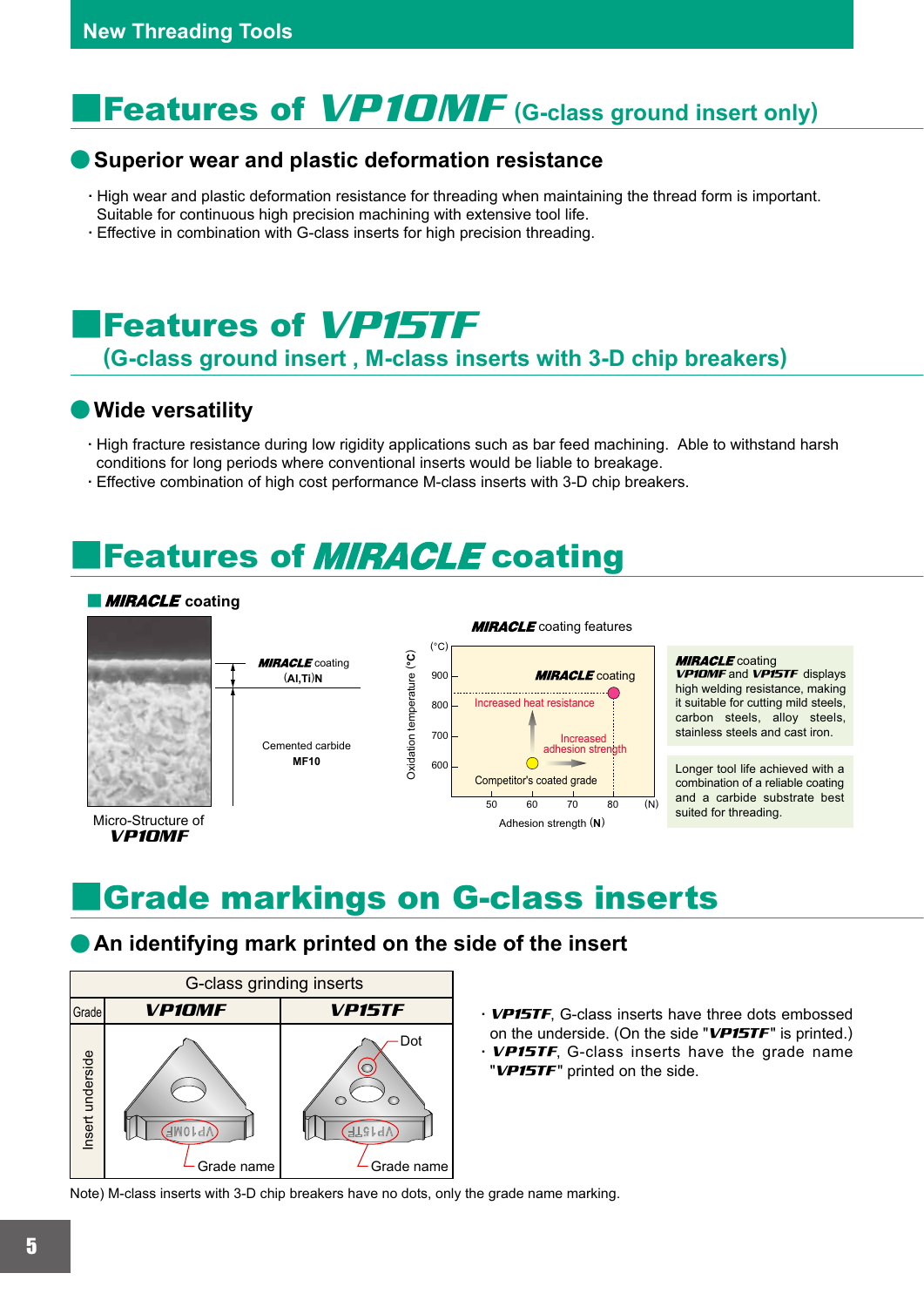# ǗFeatures of the new holders

## **●Suitable for threading with a large lead angle.**

- **·** By changing only the shim, MMT holders can be used for turning of threads with various lead angles as well as the turning of left hand threads.
- **·** Insert interference with the thread can be prevented to achieve a good surface finish.



| Lead Angle $(\alpha^{\circ})$ | Inclination Angle $(\theta^{\circ})$ |
|-------------------------------|--------------------------------------|
| $-1.5^\circ$                  | $-3^\circ$                           |
| $-0.5^{\circ}$                | $-2^{\circ}$                         |
| $0.5^\circ$                   | $-1^{\circ}$                         |
| $1.5^\circ$                   | n°                                   |
| $2.5^\circ$                   | $1^{\circ}$                          |
| $3.5^\circ$                   | $2^{\circ}$                          |
| $4.5^\circ$                   | 3°.                                  |

Delivered with the holder.

## **• Internal threading holder with through coolant**

- **·** Efficient coolant supply to the cutting point lengthens the life of an insert.
- **·** Smooth chip discharge, the key to efficient internal threading can be achieved.





## **●Use of special surface treatment**

**·** Higher corrosion and friction resistance and longer tool life than conventional products.

## **●Greatly increased rigidity 1.4 times**

**·** Small diameter internal threading holder achieved approximately 1.4 times higher rigidity than a conventional product.



Competitor's MMT holder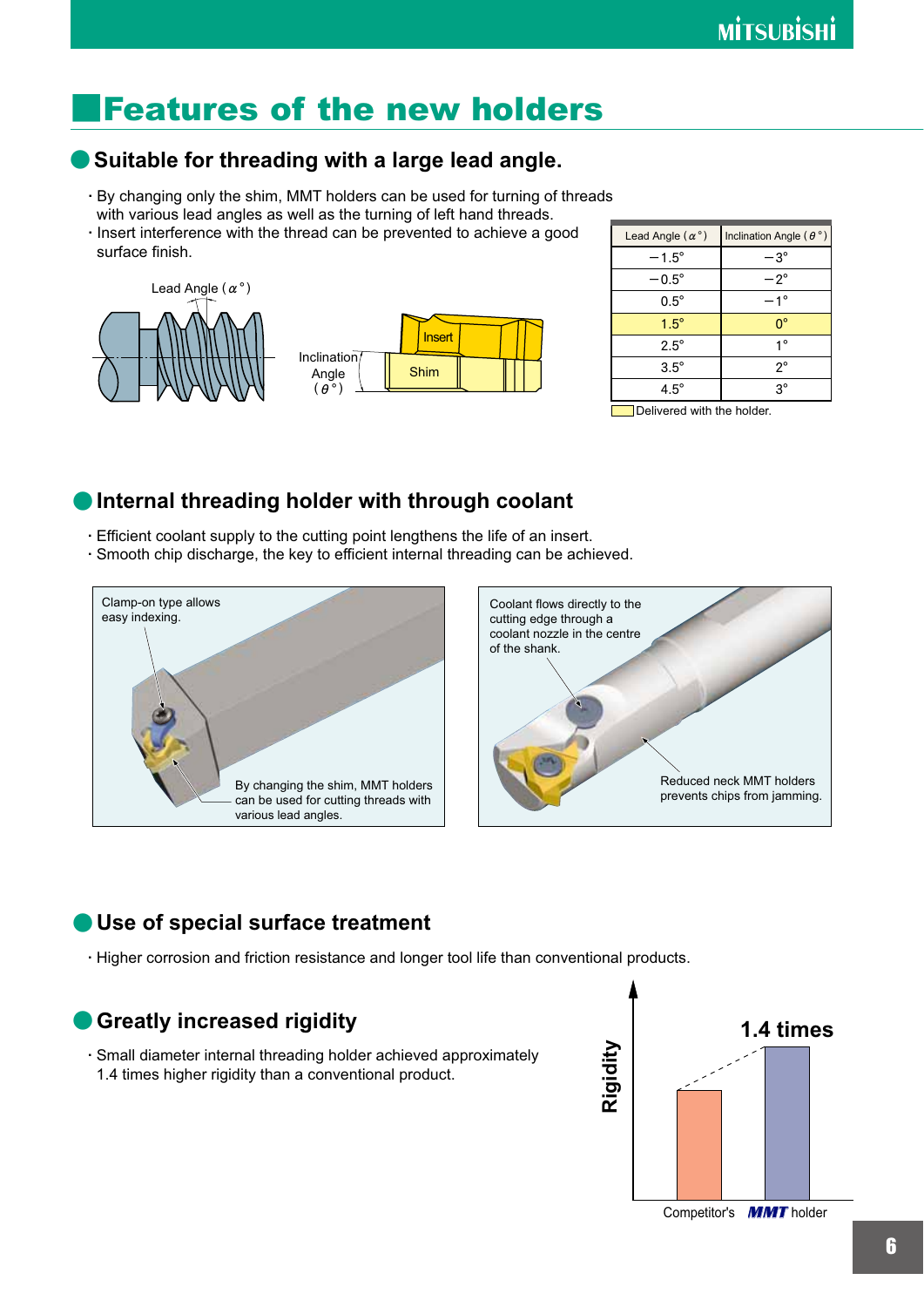

- **·** Usually, threads are cut with the feed towards the chuck.
- **·** When machining left hand threads, note that clamping rigidity is lowered due the application of back turning. **·** When machining left hand threads, the lead angle is negative. Ensure an appropriate lead angle by changing the shim.

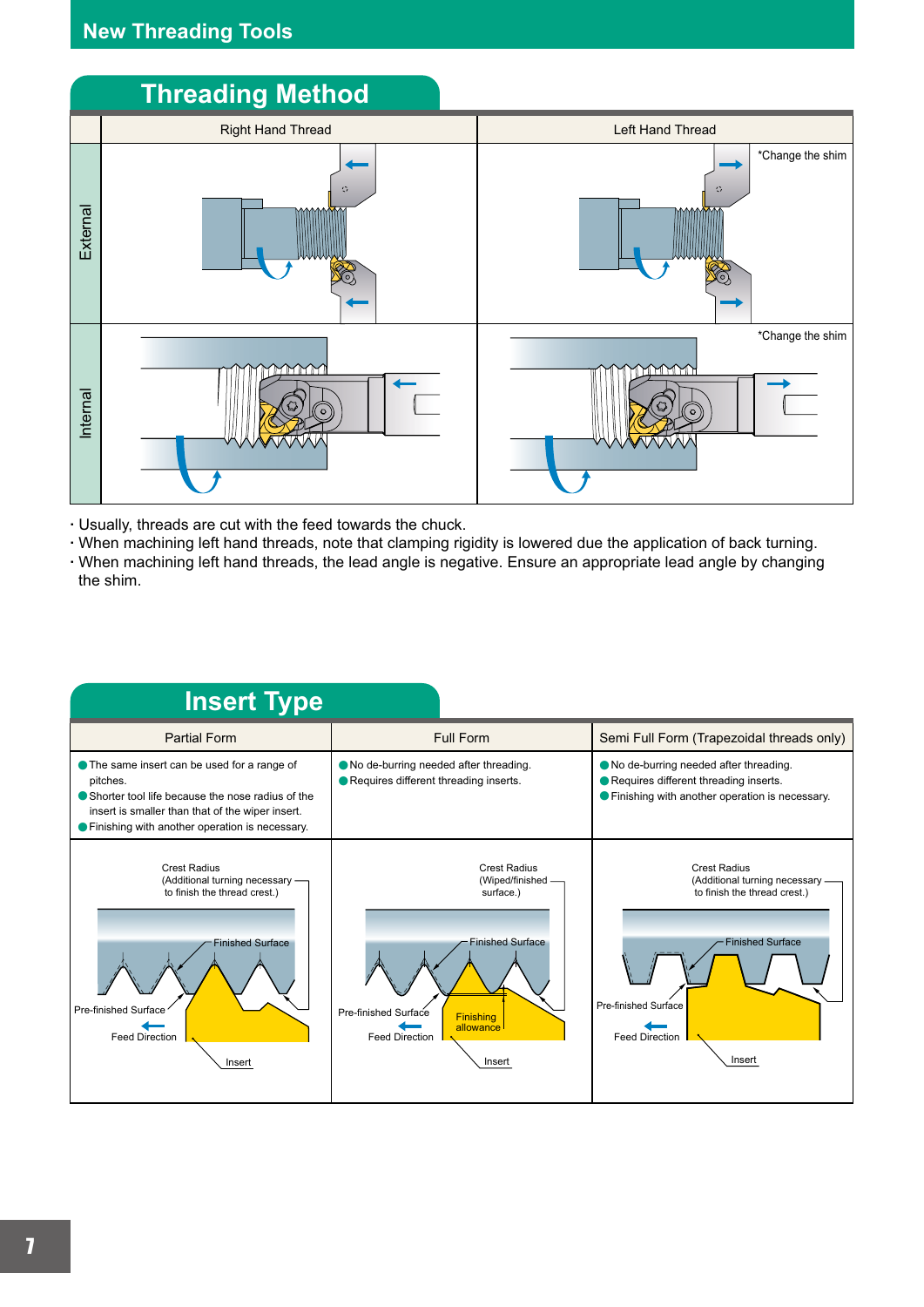# **Pipe threads and tool selection**

| <b>Thread Type</b> | Number of threads | Standard internal diameter |
|--------------------|-------------------|----------------------------|
| G1/16              | 28                | 6.561                      |
| G1/8               |                   | 8.556                      |
| G1/4               | 19                | 11.445                     |
| G <sub>3/8</sub>   |                   | 14.950                     |
| G1/2               |                   | 18.631                     |
| G5/8               | 14                | 20.587                     |
| G <sub>3/4</sub>   |                   | 24.117                     |
| G7/8               |                   | 27.877                     |
| G <sub>1</sub>     |                   | 30.291                     |
| $G1 \cdot 1/8$     | 11                | 34.939                     |
| G1.1/4             |                   | 38.952                     |

## **●Parallel Pipe Threads G(PF)**

Note) Same as PF.

## **●Taper Pipe Threads R, Rc(PT)**

| <b>Thread Type</b> | Number of threads | Standard internal diameter |
|--------------------|-------------------|----------------------------|
| R <sub>1</sub> /16 | 28                | 6.561                      |
| R <sub>1/8</sub>   |                   | 8.556                      |
| R <sub>1</sub> /4  |                   | 11.445                     |
| R3/8               | 19                | 14.950                     |
| R1/2               | 14                | 18.631                     |
|                    |                   |                            |
| R3/4               | 14                | 24.117                     |
|                    |                   |                            |
| R <sub>1</sub>     | 11                | 30.291                     |
|                    |                   |                            |
| R1.1/4             |                   | 38.952                     |

Note) Same as Rc and PT.

**·** The pitch is pre-determined for each nominal diameter. Note the minimum machining diameter especially when internal threading.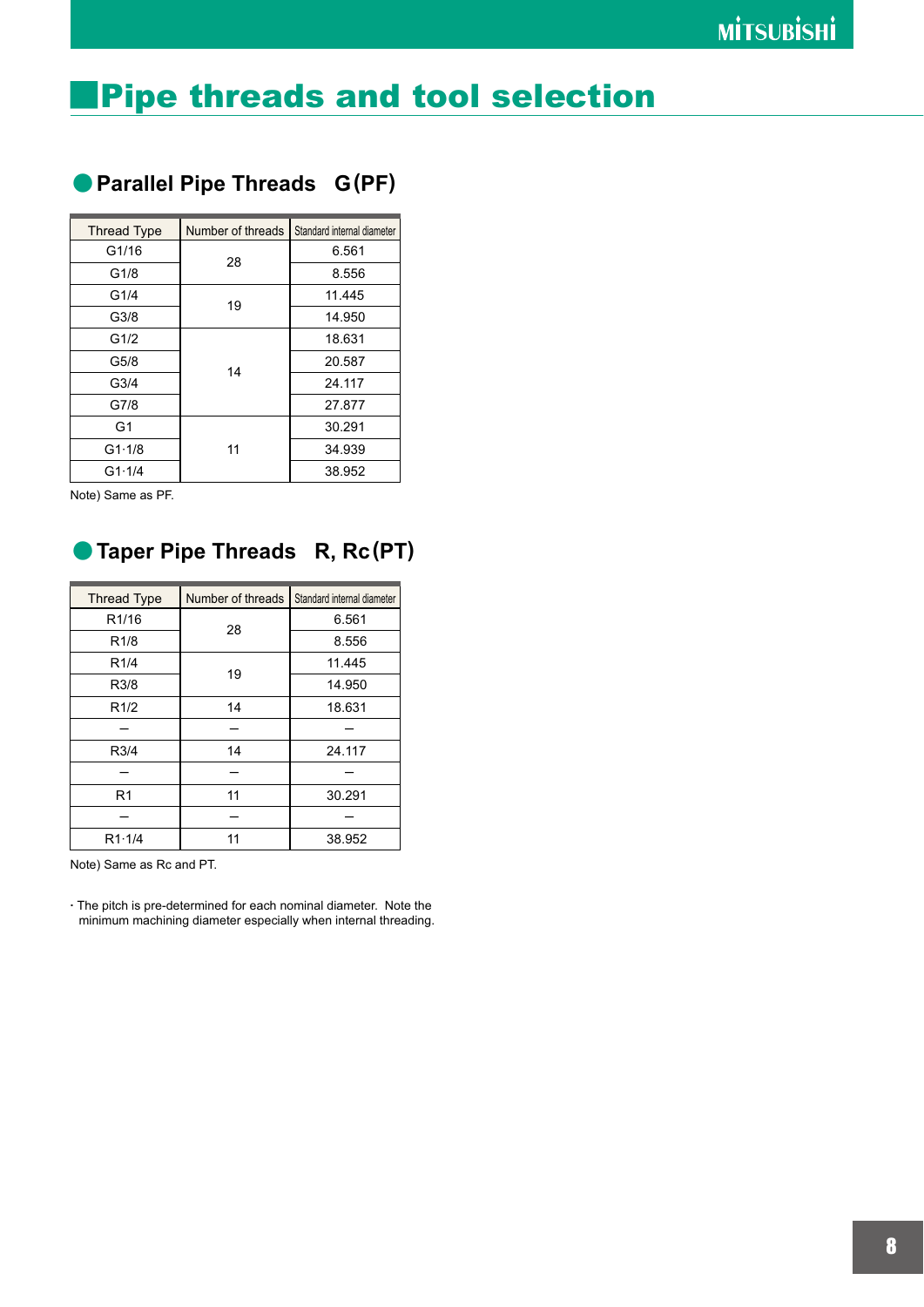# MMTE HOLDER

| <b>HOLDERS</b>        |             |                      |                |    |                 |                |                |                |                |                          |                 |                   |                                                                                                 |                     |
|-----------------------|-------------|----------------------|----------------|----|-----------------|----------------|----------------|----------------|----------------|--------------------------|-----------------|-------------------|-------------------------------------------------------------------------------------------------|---------------------|
| WMTE                  |             | (External threading) |                |    |                 |                |                |                |                |                          |                 |                   |                                                                                                 |                     |
|                       |             |                      | $1.5^\circ$    |    | 고               |                | 8<br>l 2       |                | L <sub>1</sub> |                          | w               | ผิ<br>T           | Z <sub>1</sub><br>L1                                                                            |                     |
|                       |             |                      |                |    |                 | £              |                |                | £              |                          |                 |                   | Details of position A<br>(Refer to pages 11-18 for size Z1, Z2)<br>Right hand tool holder only. |                     |
| Order Number          | Stock       | <b>Insert Number</b> |                |    | Dimensions (mm) |                |                |                |                |                          |                 |                   |                                                                                                 |                     |
|                       | $\mathbf R$ |                      | H <sub>1</sub> | B  | L <sub>1</sub>  | L <sub>2</sub> | H <sub>2</sub> | F <sub>1</sub> |                | Clamp Bridge Clamp Screw | Stop Ring       | <b>Shim Screw</b> | Shim <sup>*</sup>                                                                               | Wrench              |
| <b>MMTER1212H16-C</b> |             |                      | 12             | 12 | 100             | 25             | 12             | 16             | SETK51         | SETS51                   | CR4             | <b>HFC03008</b>   | CTE32TP15                                                                                       | 1TKY15F<br>2HKY20R  |
| 1616H16-C             |             |                      | 16             | 16 | 100             | 25             | 16             | 20             | SETK51         | SETS51                   | CR4             | <b>HFC03008</b>   | CTE32TP15                                                                                       | 1TKY15F<br>2HKY20R  |
| 2020K16-C             |             | MMT16ER              | 20             | 20 | 125             | 26             | 20             | 25             | SETK51         | SETS51                   | CR4             | <b>HFC03008</b>   | CTE32TP15                                                                                       | 10TKY15F<br>2HKY20R |
| 2525M16-C             |             | 00000                | 25             | 25 | 150             | 28             | 25             | 32             | SETK51         | SETS51                   | CR4             | <b>HFC03008</b>   | CTE32TP15                                                                                       | 1TKY15F<br>2HKY20R  |
| 3232P16-C             |             |                      | 32             | 32 | 170             | 32             | 32             | 40             | SETK51         | SETS51                   | CR4             | <b>HFC03008</b>   | CTE32TP15                                                                                       | 10TKY15F<br>2HKY20R |
| <b>MMTER2525M22-C</b> |             |                      | 25             | 25 | 150             | 32             | 25             | 32             | SETK61         | SETS61                   | CR <sub>5</sub> | <b>HFC04010</b>   | CTE43TP15                                                                                       | 1TKY20F<br>2HKY25R  |
| 3232P22-C             |             | MMT22ER<br>00000     | 32             | 32 | 170             | 32             | 32             | 40             | SETK61         | SETS61                   | CR <sub>5</sub> | HFC04010          | CTE43TP15                                                                                       | 1TKY20F<br>2HKY25R  |
| 4040R22-C             |             |                      | 40             | 40 | 200             | 38             | 40             | 50             | SETK61         | SETS61                   | CR <sub>5</sub> | <b>HFC04010</b>   | CTE43TP15                                                                                       | 1TKY20F<br>2HKY25R  |

Select and use a shim as shown below (sold separately), dependant on the lead angle.

## **SHIM**

| Lead Angle         |                     |   | Stock Inclination<br>Angle | Applicable   | Lead Angle         |                     | <b>Sto</b> |
|--------------------|---------------------|---|----------------------------|--------------|--------------------|---------------------|------------|
| $(\alpha^{\circ})$ | <b>Order Number</b> | R | $\theta$ °                 | Holder       | $(\alpha^{\circ})$ | <b>Order Number</b> | R          |
| $-1.5^{\circ}$     | <b>CTE32TN15</b>    |   | $-3^\circ$                 |              | $-1.5^{\circ}$     | <b>CTE43TN15</b>    |            |
| $-0.5^{\circ}$     | <b>N05</b>          |   | $-2^\circ$                 |              | $-0.5^\circ$       | <b>N05</b>          |            |
| $0.5^\circ$        | <b>P05</b>          |   | $-1^\circ$                 | <b>MMTER</b> | $0.5^\circ$        | <b>P05</b>          |            |
| $1.5^\circ$        | P <sub>15</sub>     |   | 0°                         | OOOOO        | $1.5^\circ$        | <b>P15</b>          |            |
| $2.5^\circ$        | P <sub>25</sub>     |   | $1^{\circ}$                | $16-C$       | $2.5^\circ$        | P <sub>25</sub>     |            |
| $3.5^\circ$        | P35                 |   | $2^{\circ}$                |              | $3.5^\circ$        | P35                 |            |
| $4.5^\circ$        | <b>P45</b>          |   | $3^\circ$                  |              | $4.5^\circ$        | <b>P45</b>          |            |

| Lead Angle<br>$(\alpha^{\circ})$ | <b>Order Number</b> | R | Stock Inclination<br>Angle<br>$\theta^{\circ}$ | Applicable<br>Holder |
|----------------------------------|---------------------|---|------------------------------------------------|----------------------|
| $-1.5^\circ$                     | CTE43TN15           |   | $-3^\circ$                                     |                      |
| $-0.5^\circ$                     | <b>N05</b>          |   | $-2^{\circ}$                                   |                      |
| $0.5^\circ$                      | <b>P05</b>          |   | $1^{\circ}$                                    | <b>MMTER</b>         |
| $1.5^\circ$                      | P <sub>15</sub>     |   | 0°                                             | 00000                |
| $2.5^\circ$                      | P <sub>25</sub>     |   | $1^{\circ}$                                    | $22-C$               |
| $3.5^\circ$                      | P35                 |   | 2°                                             |                      |
| $4.5^\circ$                      | P45                 |   | $3^\circ$                                      |                      |



Standard shim delivered with the holder.

### **IDENTIFICATION**



| <b>Tool Size (mm)</b><br>(Height and Width) |    |  |  |  |  |
|---------------------------------------------|----|--|--|--|--|
|                                             |    |  |  |  |  |
| 12                                          | 12 |  |  |  |  |
| 16                                          | 16 |  |  |  |  |
| 20                                          | 20 |  |  |  |  |
| 25                                          | 25 |  |  |  |  |
| 32                                          | 32 |  |  |  |  |
| 40                                          | 40 |  |  |  |  |

| <b>Tool Length (mm)</b> |     |  |  |  |  |  |
|-------------------------|-----|--|--|--|--|--|
| н                       | 100 |  |  |  |  |  |
| κ                       | 125 |  |  |  |  |  |
| M                       | 150 |  |  |  |  |  |
|                         | 170 |  |  |  |  |  |
| R                       | 200 |  |  |  |  |  |
|                         |     |  |  |  |  |  |

| R                   | 12 | $12 \,$               | ц | $\mathbf{C}$     |    |                  |   |                          |
|---------------------|----|-----------------------|---|------------------|----|------------------|---|--------------------------|
| <b>Hand of Tool</b> |    | <b>Tool Size (mm)</b> |   | Tool Length (mm) |    | Insert Size (mm) |   | <b>Method of Holding</b> |
| l R<br>Right        |    | (Height and Width)    | н | 100              | 16 | 9.525            | C | Clamp-on                 |
|                     | 12 | 12                    | ĸ | 125              | 22 | 12.7             |   |                          |
|                     | 16 | 16                    | M | 150              |    |                  |   |                          |
|                     |    |                       |   |                  |    |                  |   |                          |

## **RECOMMENDED CUTTING CONDITIONS**

|   | Workpiece                  | <b>Hardness</b>                          | Grade                         | Cutting Speed (m/min)                   |  |  |  |
|---|----------------------------|------------------------------------------|-------------------------------|-----------------------------------------|--|--|--|
| P | <b>Mild Steel</b>          | ≤180HB                                   | VP10MF<br>VP15TF              | $70 - 230$<br>150(<br>$60 - 140$<br>100 |  |  |  |
|   | Carbon Steel / Alloy Steel | $180 - 280$ HB                           | VP10MF<br><b>VP15TF</b>       | $80 - 200$<br>140<br>$60 - 140$<br>100  |  |  |  |
| м | <b>Stainless Steel</b>     | $≤$ 200HB                                | VP10MF<br>VP <sub>15</sub> TF | $80 - 180$<br>130<br>$40 - 120$<br>80   |  |  |  |
| K | Cast Iron                  | <b>Tensile Strength</b><br>$\leq$ 350MPa | VP10MF<br>VP15TF              | $80 - 200$<br>140<br>$60 - 120$<br>90   |  |  |  |

| Workpiece              | <b>Hardness</b> | Grade         | Cutting Speed (m/min)                          | Workpiece                   | <b>Hardness</b> | Grade               | Cutting Speed (m/min) |
|------------------------|-----------------|---------------|------------------------------------------------|-----------------------------|-----------------|---------------------|-----------------------|
| <b>Mild Steel</b>      | ≤180HB          | VP10MF        | $70 - 230$<br>150 (                            | <b>Heat-Resistant Alloy</b> |                 | VP10MF              | $45(15 - 70)$         |
|                        |                 | <b>VP15TF</b> | 100 (<br>$60 - 140$                            |                             |                 | <b>VP15TF</b>       | $30(20-40)$           |
| on Steel / Alloy Steel | 180-280HB       | VP10MF        | $80 - 200$<br>140 (                            | <b>Titanium Allov</b>       |                 | VP10MF              | $60(40-80)$           |
|                        |                 | <b>VP15TF</b> | 100<br>$60 - 140$                              |                             |                 | VP <sub>15</sub> TF | $45(25-65)$           |
| <b>Stainless Steel</b> | $≤$ 200HB       | VP10MF        | $80 - 180$<br>130                              |                             |                 | VP10MF              | $50(30-70)$           |
|                        |                 | <b>VP15TF</b> | $40 - 120$<br>80 <sub>1</sub>                  | <b>Heat-Treated Allov</b>   | $45 - 55$ HRC   | VP15TF              | $40(20-60)$           |
|                        |                 | 110101000     | $\cdots$<br>$\sim$ $\sim$ $\sim$ $\sim$ $\sim$ |                             |                 |                     |                       |

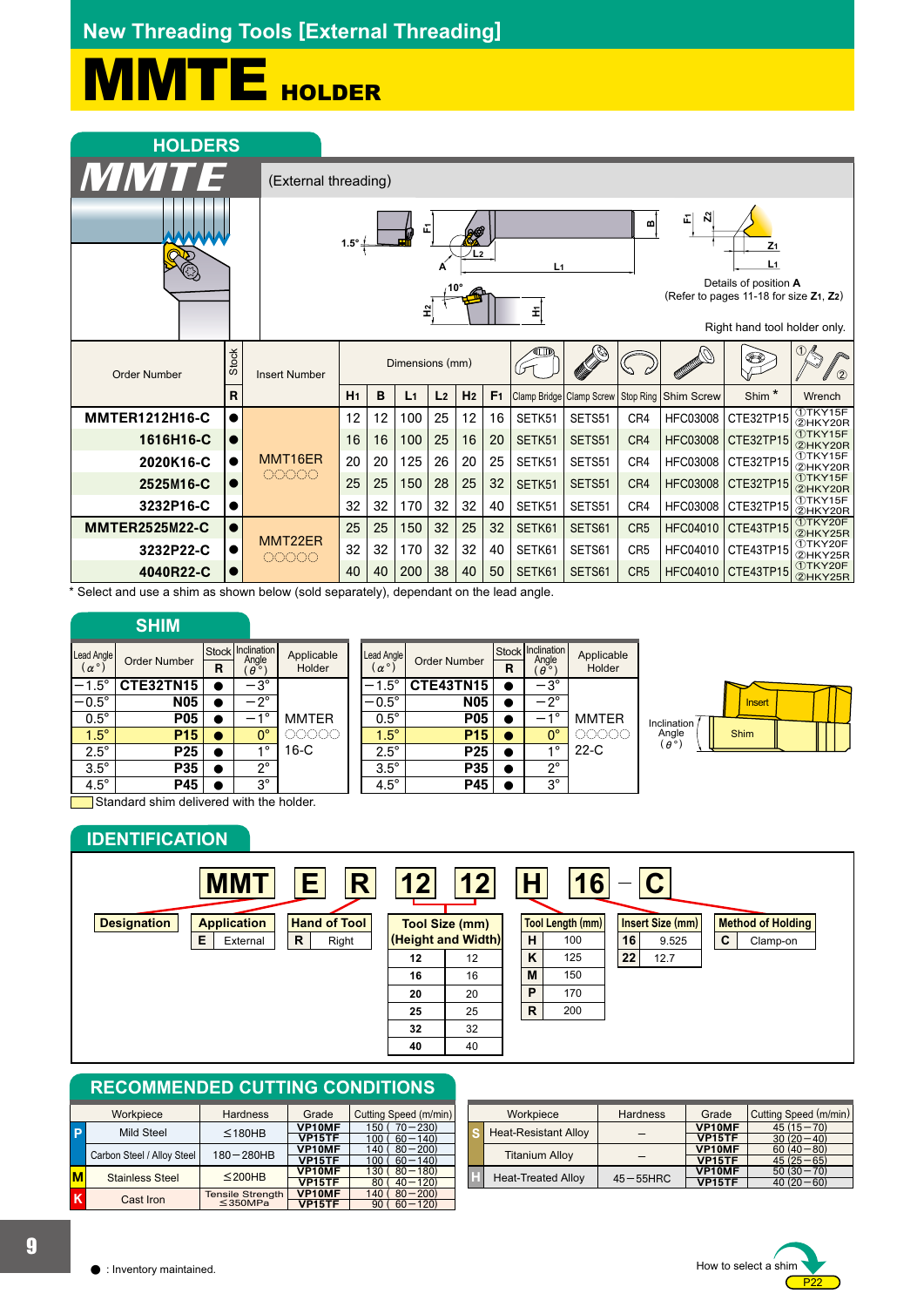## **MMTI** FYPE BORING BARS

| <b>HOLDERS</b>                                                                                                                                                                                                                                                                                                                                                                                                                                                                  |                             |                  |                            |                |                |                |                                   |                |                                                      |                          |                                  |                          |                                    |                           |                               |                     |
|---------------------------------------------------------------------------------------------------------------------------------------------------------------------------------------------------------------------------------------------------------------------------------------------------------------------------------------------------------------------------------------------------------------------------------------------------------------------------------|-----------------------------|------------------|----------------------------|----------------|----------------|----------------|-----------------------------------|----------------|------------------------------------------------------|--------------------------|----------------------------------|--------------------------|------------------------------------|---------------------------|-------------------------------|---------------------|
| <b>MMTI</b>                                                                                                                                                                                                                                                                                                                                                                                                                                                                     | (Internal threading)        |                  |                            |                |                |                |                                   |                |                                                      |                          |                                  |                          |                                    |                           |                               |                     |
| Fig.2 (Screw-on type)<br>Fig.1 (Screw-on type)<br>$15^\circ$<br>စု<br>고<br>ô.<br>ù.<br>L <sub>3</sub><br>L <sub>3</sub><br>H <sub>1</sub><br>L1<br>L1<br>$\overline{6D1}$<br>øD4<br>.15°<br>Fig.4 (Clamp-on type)<br>Fig.3 (Clamp-on type)<br>Details of position A<br>0<br>꼬<br>OO<br>(Refer to pages 11-18<br>군<br>Z <sub>2</sub><br>for size $Z_1$ , $Z_2$ )<br>L <sub>3</sub><br>L <sub>3</sub><br>L <sub>1</sub><br>L1<br>6D1<br>Right hand tool holder only.<br>Min.<br>8 |                             |                  |                            |                |                |                |                                   |                |                                                      |                          |                                  |                          |                                    |                           |                               |                     |
| <b>Order Number</b>                                                                                                                                                                                                                                                                                                                                                                                                                                                             | <b>Stock</b><br>$\mathbf R$ | Insert<br>Number | Angle<br>Lead              | D <sub>4</sub> | L <sub>1</sub> | L <sub>3</sub> | Dimensions (mm)<br>F <sub>1</sub> | H <sub>1</sub> | Cutting<br><b>Diameter</b><br>(mm)<br>D <sub>1</sub> | Clamp Bridge             | Clamp Screw Stop Ring Shim Screw |                          |                                    | B<br>Shim <sup>*</sup>    | (2)<br>Wrench                 | Fig.                |
| <b>MMTIR1316AK11-SP15</b>                                                                                                                                                                                                                                                                                                                                                                                                                                                       |                             |                  | $1.5^\circ$                | 16             | 125            | 25             | 8.7                               | 15             | 13                                                   |                          | <b>TS25</b>                      |                          |                                    | —                         | 1TKY08F                       | 1                   |
| 1316AK11-SP25                                                                                                                                                                                                                                                                                                                                                                                                                                                                   |                             |                  | $2.5^\circ$                | 16             | 125            | 25             | 8.7                               | 15             | 13                                                   | $\overline{\phantom{0}}$ | <b>TS25</b>                      |                          |                                    | -                         | 1TKY08F                       | -1                  |
| 1316AK11-SP35                                                                                                                                                                                                                                                                                                                                                                                                                                                                   |                             | MMT11IR          | $3.5^\circ$                | 16             | 125            | 25             | 8.7                               | 15             | 13                                                   | $\overline{\phantom{0}}$ | <b>TS25</b>                      | -                        |                                    | $\overline{\phantom{0}}$  | 1TKY08F                       | -1                  |
| 1516AM11-SP15                                                                                                                                                                                                                                                                                                                                                                                                                                                                   |                             | 00000            | $1.5^\circ$                | 16             | 150            | 32             | 9.7                               | 15             | 15                                                   | —<br>—                   | <b>TS25</b>                      |                          |                                    | —                         | 1TKY08F                       | $\mathbf 1$         |
| 1516AM11-SP25                                                                                                                                                                                                                                                                                                                                                                                                                                                                   |                             |                  | $2.5^\circ$                | 16             | 150            | 32             | 9.7                               | 15             | 15                                                   | —                        | <b>TS25</b>                      |                          |                                    | —                         | 1TKY08F                       | 1                   |
| 1516AM11-SP35                                                                                                                                                                                                                                                                                                                                                                                                                                                                   |                             |                  | $3.5^\circ$                | 16             | 150            | 32             | 9.7                               | 15             | 15                                                   | -                        | <b>TS25</b>                      | -                        | -                                  | -                         | 1TKY08F                       | -1                  |
| MMTIR1916AM16-SP15                                                                                                                                                                                                                                                                                                                                                                                                                                                              |                             |                  | $1.5^\circ$                | 16             | 150            | 40             | 12.2                              | 15             | 19                                                   | $\overline{\phantom{0}}$ | CS350860T                        |                          | —                                  |                           | 1TKY15F                       | $\overline{2}$      |
| 1916AM16-SP25                                                                                                                                                                                                                                                                                                                                                                                                                                                                   |                             |                  | $2.5^\circ$                | 16             | 150            | 40             | 12.2                              | 15             | 19                                                   | $\overline{\phantom{0}}$ | CS350860T                        | —                        |                                    | —                         | 1TKY15F                       | $\overline{2}$      |
| 1916AM16-SP35<br>2420AQ16-C                                                                                                                                                                                                                                                                                                                                                                                                                                                     |                             | MMT16IR<br>00000 | $3.5^\circ$<br>$1.5^\circ$ | 16             | 150<br>180     | 40<br>40       | 12.2<br>14.2                      | 15<br>19       | 19<br>24                                             |                          | CS350860T                        | $\overline{\phantom{0}}$ |                                    |                           | 1TKY15F<br>DTKY15F            | $\overline{2}$<br>3 |
| 2925AS16-C                                                                                                                                                                                                                                                                                                                                                                                                                                                                      |                             |                  | $1.5^\circ$                | 20<br>25       | 250            | 60             | 16.7                              | 23.4           | 29                                                   | SETK51<br>SETK51         | SETS51<br>SETS51                 | CR4<br>CR4               | <b>HFC03006</b><br><b>HFC03006</b> | CTI32TP15<br>CTI32TP15    | 2HKY20R<br>1TKY15F<br>2HKY20R | 3                   |
| 3732AS16-C                                                                                                                                                                                                                                                                                                                                                                                                                                                                      |                             |                  | $1.5^\circ$                | 32             | 250            | 48             | 20.5                              | 30.4           | 37                                                   | SETK51                   | SETS51                           | CR4                      |                                    | HFC03006 CTI32TP15        | 1TKY15F                       | 4                   |
| MMTIR2420AQ22-SP15                                                                                                                                                                                                                                                                                                                                                                                                                                                              | 0                           |                  | $1.5^\circ$                | 20             | 180            | 50             | 15.5                              | 19             | 24                                                   | —                        | <b>TS43</b>                      | $\overline{\phantom{0}}$ |                                    | —                         | 2HKY20R<br>1TKY15F            | $\overline{2}$      |
| 2420AQ22-SP25                                                                                                                                                                                                                                                                                                                                                                                                                                                                   |                             |                  | $2.5^\circ$                | 20             | 180            | 50             | 15.5                              | 19             | 24                                                   | $\overline{\phantom{0}}$ | <b>TS43</b>                      | -                        | —                                  | —                         | 1TKY15F                       | $\overline{2}$      |
| 2420AQ22-SP35                                                                                                                                                                                                                                                                                                                                                                                                                                                                   |                             | MMT22IR          | $3.5^\circ$                | 20             | 180            | 50             | 15.5                              | 19             | 24                                                   | $\overline{\phantom{0}}$ | <b>TS43</b>                      |                          |                                    |                           | 1TKY15F                       | 2                   |
| 3025AR22-C                                                                                                                                                                                                                                                                                                                                                                                                                                                                      |                             | 00000            | $1.5^\circ$                | 25             | 200            | 38             | 17.8                              | 23.4           | 30                                                   | SETK61                   | SETS61                           | CR <sub>5</sub>          |                                    | <b>HFC04008 CTI43TP15</b> | <b>DTKY20F</b><br>2HKY25R     | $\overline{4}$      |
| 3832AS22-C                                                                                                                                                                                                                                                                                                                                                                                                                                                                      | c                           |                  | $1.5^\circ$                | 32             | 250            | 48             | 21.8                              | 30.4           | 38                                                   | SETK61                   | SETS61                           | CR <sub>5</sub>          |                                    | HFC04008 CTI43TP15        | <b>1TKY20F</b><br>2HKY25R     | 4                   |
| 4640AT22-C                                                                                                                                                                                                                                                                                                                                                                                                                                                                      |                             |                  | $1.5^\circ$                | 40             | 300            | 60             | 26.2                              | 38             | 46                                                   | SETK61                   | SETS61                           | CR <sub>5</sub>          |                                    | <b>HFC04008 CTI43TP15</b> | 1TKY20F<br>2HKY25R            | 4                   |

\* Select and use a shim as shown below (sold separately), dependant on the lead angle.

\* The screw-on type has no shim. The holder has an in-built lead angle. Please select a holder with the appropriate lead angle.

\* The minimum cutting diameter indicates the prepared hole diameter, not the nominal thread diameter.

|                    | эпім                |   |                            |                 |                  |                     |              |                     |
|--------------------|---------------------|---|----------------------------|-----------------|------------------|---------------------|--------------|---------------------|
| Lead Angle         |                     |   | Stock Inclination<br>Angle | Applicable      | Lead Angle       |                     | <b>Stock</b> | Inclinatio<br>Angle |
| $(\alpha^{\circ})$ | <b>Order Number</b> | R | $\theta^{\circ}$           | Holder          | $\alpha^{\circ}$ | <b>Order Number</b> | R            | $\theta$ °          |
| $-1.5^\circ$       | <b>CTI32TN15</b>    |   | $-3^\circ$                 |                 | $1.5^\circ$      | <b>CTI43TN15</b>    |              | - 3°                |
| $-0.5^\circ$       | N05                 |   | $-\overline{2^{\circ}}$    |                 | $-0.5^{\circ}$   | <b>N05</b>          |              | $-2^{\circ}$        |
| $0.5^\circ$        | P05                 |   | $\circ$                    | <b>MMTIR</b>    | $0.5^\circ$      | <b>P05</b>          |              |                     |
| $1.5^\circ$        | P15                 |   | 0°                         | OOOO            | $1.5^\circ$      | P15                 |              | 0 <sup>°</sup>      |
| $2.5^\circ$        | P25                 |   | 10                         | $\bigcirc$ 16-C | $2.5^\circ$      | P25                 |              | 1 <sup>c</sup>      |
| $3.5^\circ$        | P35                 |   | 2°                         |                 | $3.5^\circ$      | P35                 |              | $2^{\circ}$         |
| $4.5^\circ$        | P45                 |   | $3^{\circ}$                |                 | $4.5^\circ$      | <b>P45</b>          |              | 3 <sup>c</sup>      |

| R.        | tock Inclination<br>Angle<br>$\theta$ | Applicable<br>Holder | Lead Angle<br>$(\alpha^{\circ})$ | <b>Order Number</b> | <b>Stock</b><br>R | <b>Inclination</b><br>Angle<br>$10^{\circ}$ | Applicable<br>Holder |
|-----------|---------------------------------------|----------------------|----------------------------------|---------------------|-------------------|---------------------------------------------|----------------------|
| $\bullet$ | $-3^\circ$                            |                      | $1.5^\circ$                      | <b>CTI43TN15</b>    |                   | $-\overline{3}^{\circ}$                     |                      |
| $\bullet$ | $-\overline{2}^{\circ}$               |                      | $0.5^\circ$                      | <b>N05</b>          |                   | റ∘                                          |                      |
| $\bullet$ | $1^{\circ}$                           | <b>MMTIR</b>         | $0.5^\circ$                      | <b>P05</b>          |                   | $1^{\circ}$                                 | <b>MMTIR</b>         |
| $\bullet$ | $0^{\circ}$                           | 0000                 | $1.5^\circ$                      | <b>P15</b>          |                   | n°                                          | <b>OOOO</b>          |
| $\bullet$ | 10                                    | $\bigcirc$ 16-C      | $2.5^\circ$                      | P <sub>25</sub>     |                   | 40                                          | $\bigcirc$ 22-C      |
| $\bullet$ | 20                                    |                      | $3.5^\circ$                      | P35                 |                   | າ∘                                          |                      |
| $\bullet$ | $3^{\circ}$                           |                      | $4.5^\circ$                      | <b>P45</b>          |                   | $3^\circ$                                   |                      |



Standard shim delivered with the holder.

#### **IDENTIFICATION**

**SHIM**



## **RECOMMENDED CUTTING CONDITIONS**

|   | Workpiece                  | <b>Hardness</b>                          | Grade                   | Cutting Speed (m/min)                   |
|---|----------------------------|------------------------------------------|-------------------------|-----------------------------------------|
| P | <b>Mild Steel</b>          | ≤180HB                                   | VP10MF<br>VP15TF        | $70 - 230$<br>150(<br>$60 - 140$<br>100 |
|   | Carbon Steel / Alloy Steel | $180 - 280$ HB                           | VP10MF<br>VP15TF        | $80 - 200$<br>140<br>$60 - 140$<br>100  |
| M | <b>Stainless Steel</b>     | $≤$ 200HB                                | VP10MF<br><b>VP15TF</b> | $80 - 180$<br>130<br>$40 - 120$<br>80   |
| K | Cast Iron                  | <b>Tensile Strength</b><br>$\leq$ 350MPa | <b>VP10MF</b><br>VP15TF | $80 - 200$<br>140<br>$60 - 120$<br>90   |

| Workpiece              | <b>Hardness</b> | Grade               | Cutting Speed (m/min) | Workpiece                   | <b>Hardness</b> | Grade         | Cutting Speed (m/min) |
|------------------------|-----------------|---------------------|-----------------------|-----------------------------|-----------------|---------------|-----------------------|
| <b>Mild Steel</b>      | ≤180HB          | VP10MF              | $70 - 230$<br>150 (   | <b>Heat-Resistant Alloy</b> |                 | VP10MF        | $45(15-70)$           |
|                        |                 | VP <sub>15</sub> TF | 100(<br>$60 - 140$    |                             |                 | <b>VP15TF</b> | $30(20-40)$           |
|                        | 180-280HB       | VP10MF              | $80 - 200$<br>140 (   |                             |                 | VP10MF        | $60(40-80)$           |
| on Steel / Alloy Steel |                 | <b>VP15TF</b>       | 100<br>$60 - 140$     | <b>Titanium Alloy</b>       | -               | <b>VP15TF</b> | $45(25-65)$           |
|                        |                 | VP10MF              | 130<br>$80 - 180$     |                             |                 | VP10MF        | $50(30-70)$           |
| Stainless Steel        | $≤$ 200HB       | <b>VP15TF</b>       | $40 - 120$<br>80(     | <b>Heat-Treated Allov</b>   | $45 - 55$ HRC   | <b>VP15TF</b> | $40(20-60)$           |
|                        |                 | --------            |                       |                             |                 |               |                       |

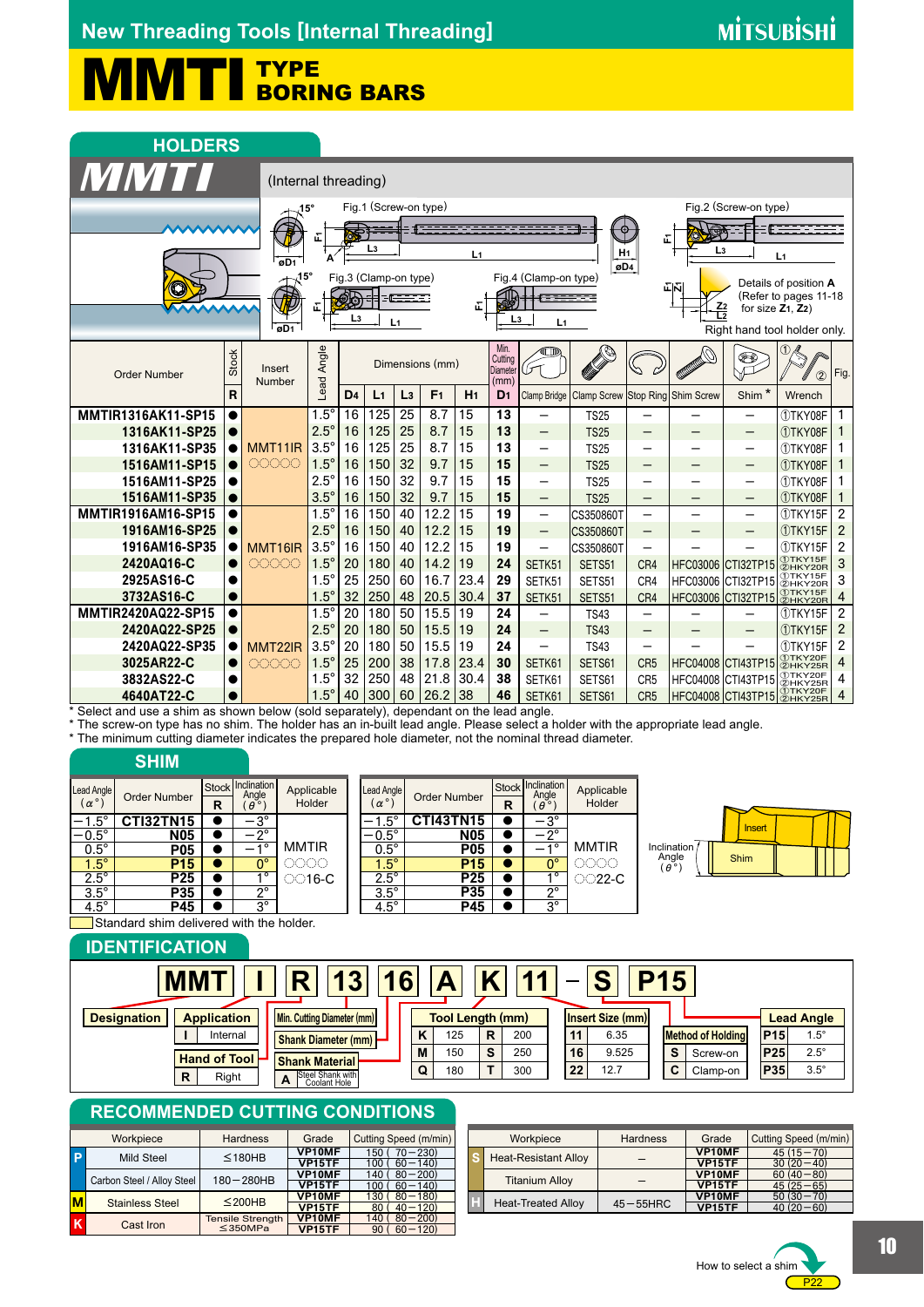## MMT STANDARD FOR M-CLASS INSERTS NEW WITH 3-D CHIP BREAKERS

## **EXTERNAL THREADING INSERTS**

|                        |                                | Coated                 |                             |                       |                | Dimensions (mm) |                |                | Total                            |                           |
|------------------------|--------------------------------|------------------------|-----------------------------|-----------------------|----------------|-----------------|----------------|----------------|----------------------------------|---------------------------|
| Type                   | <b>Order Number</b>            |                        | Pitch                       |                       |                |                 |                |                | depth                            | Geometry                  |
|                        |                                | VP15TF                 |                             | thread/inch           | D <sub>1</sub> | S <sub>1</sub>  | Z <sub>1</sub> | Z <sub>2</sub> | of cut                           |                           |
|                        |                                | $\circ$                | mm                          |                       |                |                 |                |                | (mm)<br>$\overline{\phantom{0}}$ |                           |
|                        | MMT16ERA60-S<br>16ERG60-S      | $\circ$                | $0.5 - 1.5$<br>$1.75 - 3.0$ | $48 - 16$<br>$14 - 8$ | 9.525<br>9.525 | 3.44<br>3.44    | 0.8<br>1.2     | 0.9<br>1.7     |                                  | Partial form<br>60°<br>Z2 |
|                        |                                |                        |                             |                       |                |                 |                |                | -                                |                           |
|                        |                                |                        |                             |                       |                |                 |                |                |                                  |                           |
|                        |                                |                        |                             |                       |                |                 |                |                |                                  |                           |
| Partial Profile 60°    |                                |                        |                             |                       |                |                 |                |                |                                  |                           |
|                        |                                |                        |                             |                       |                |                 |                |                |                                  |                           |
|                        | MMT16ERA55-S                   | $\circ$                |                             | $48 - 16$             | 9.525          | 3.44            | 0.8            | 0.9            | —                                | Partial form<br>55°       |
|                        | <b>16ERG55-S</b>               | $\circ$                |                             | $14 - 8$              | 9.525          | 3.44            | 1.2            | 1.7            | —                                |                           |
| Partial Profile 55°    |                                |                        |                             |                       |                |                 |                |                |                                  | z.                        |
|                        |                                |                        |                             |                       |                |                 |                |                |                                  |                           |
|                        |                                |                        |                             |                       |                |                 |                |                |                                  |                           |
|                        |                                |                        |                             |                       |                |                 |                |                |                                  | $ {\bf S_1} $             |
|                        |                                |                        |                             |                       |                |                 |                |                |                                  |                           |
|                        | <b>MMT16ER100ISO-S</b>         | $\bullet$              | 1.0                         |                       | 9.525          | 3.44            | 0.7            | 0.7            | 0.61                             | Full form<br>60°          |
|                        | 16ER125ISO-S                   | $\bullet$              | 1.25                        |                       | 9.525          | 3.44            | 0.8            | 0.9            | 0.77                             |                           |
| SO Metric              | 16ER150ISO-S                   | ●                      | 1.5                         |                       | 9.525          | 3.44            | 0.8            | 1.0            | 0.92                             |                           |
|                        | 16ER175ISO-S                   | $\bullet$              | 1.75                        |                       | 9.525          | 3.44            | 0.9            | 1.2            | 1.07                             |                           |
|                        | 16ER200ISO-S                   | $\bullet$              | 2.0                         |                       | 9.525          | 3.44            | 1.0            | 1.3            | 1.23                             |                           |
|                        | 16ER250ISO-S                   | $\bullet$<br>$\bullet$ | 2.5<br>3.0                  |                       | 9.525<br>9.525 | 3.44<br>3.44    | 1.1<br>1.2     | 1.5<br>1.6     | 1.53<br>1.84                     |                           |
|                        | 16ER300ISO-S<br>MMT16ER160UN-S | $\circ$                |                             | 16                    | 9.525          | 3.44            | 0.9            | 1.1            | 0.97                             | Full form                 |
|                        | 16ER140UN-S                    | $\circ$                |                             | 14                    | 9.525          | 3.44            | 1.0            | 1.2            | 1.11                             | $60^\circ$                |
|                        | 16ER120UN-S                    | $\circ$                |                             | 12                    | 9.525          | 3.44            | 1.1            | 1.4            | 1.30                             |                           |
| American UN            |                                |                        |                             |                       |                |                 |                |                |                                  |                           |
|                        |                                |                        |                             |                       |                |                 |                |                |                                  |                           |
|                        |                                |                        |                             |                       |                |                 |                |                |                                  |                           |
|                        |                                |                        |                             |                       |                |                 |                |                |                                  | ۱S۱                       |
|                        | <b>MMT16ER190W-S</b>           | $\circ$                |                             | 19                    | 9.525          | 3.44            | 0.8            | 1.0            | 0.86                             | Full form<br>55°          |
|                        | 16ER140W-S                     | $\circ$                |                             | 14                    | 9.525          | 3.44            | 1.0            | 1.2            | 1.16                             |                           |
|                        | 16ER110W-S                     | $\circ$                |                             | 11                    | 9.525          | 3.44            | 1.1            | 1.5            | 1.48                             |                           |
| Whitworth for BSW, BSP |                                |                        |                             |                       |                |                 |                |                |                                  |                           |
|                        |                                |                        |                             |                       |                |                 |                |                |                                  |                           |
|                        |                                |                        |                             |                       |                |                 |                |                |                                  | S <sub>1</sub>            |
|                        |                                |                        |                             |                       |                |                 |                |                |                                  |                           |
|                        | MMT16ER190BSPT-S               | $\circ$                |                             | 19                    | 9.525          | 3.44            | 0.8            | 0.9            | 0.86                             | Full form<br>55°          |
|                        | 16ER140BSPT-S                  | $\circ$<br>O           |                             | 14                    | 9.525          | 3.44            | 1.0            | 1.2<br>1.5     | 1.16                             |                           |
| <b>BSPT</b>            | 16ER110BSPT-S                  |                        |                             | 11                    | 9.525          | 3.44            | 1.1            |                | 1.48                             | z                         |
|                        |                                |                        |                             |                       |                |                 |                |                |                                  |                           |
|                        |                                |                        |                             |                       |                |                 |                |                |                                  |                           |
|                        |                                |                        |                             |                       |                |                 |                |                |                                  |                           |
|                        |                                |                        |                             |                       |                |                 |                |                |                                  |                           |



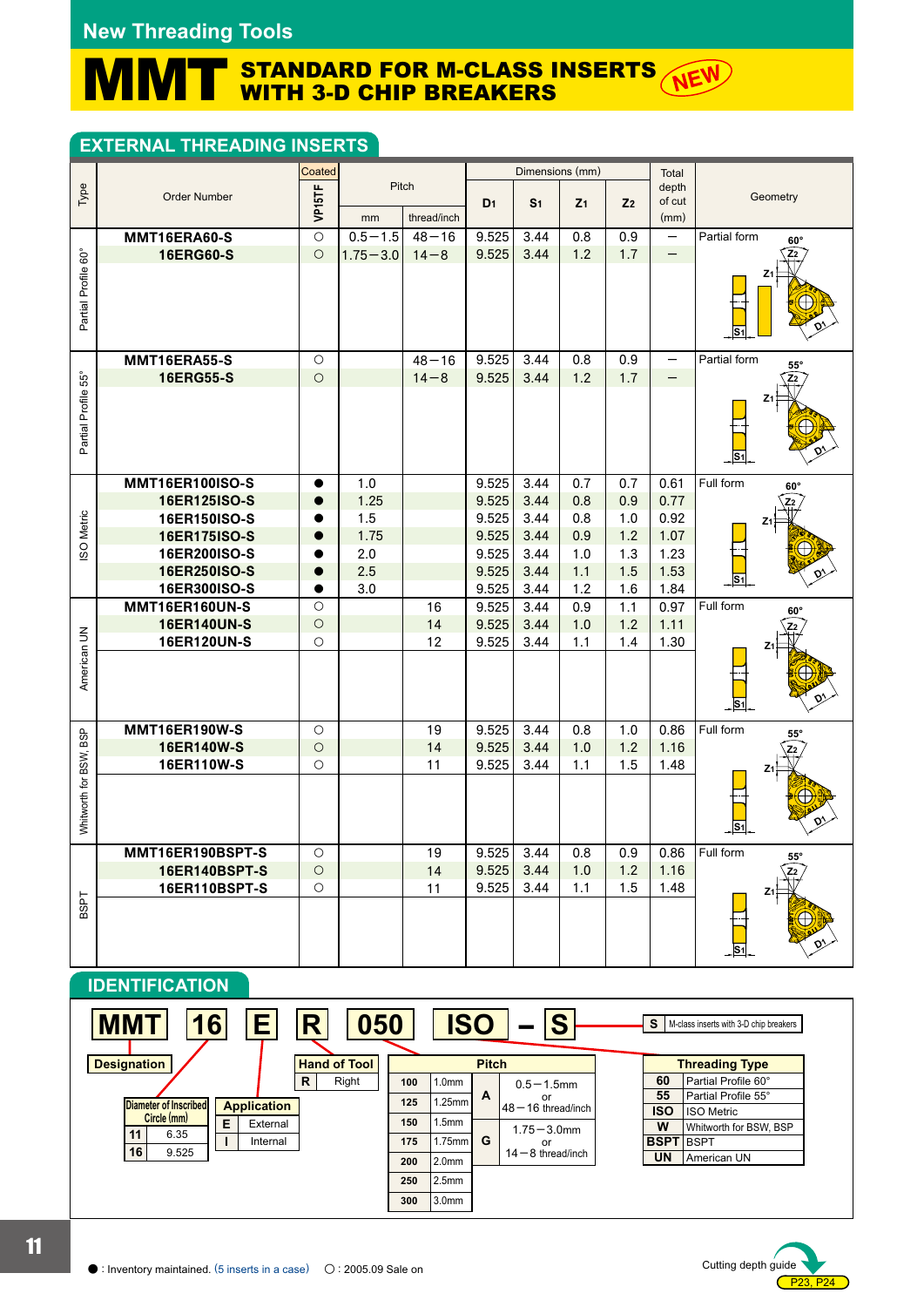## **INTERNAL THREADING INSERTS**

|                        |                                       | Coated               |              |             |                | Dimensions (mm) |                |                | Total                    |                         |
|------------------------|---------------------------------------|----------------------|--------------|-------------|----------------|-----------------|----------------|----------------|--------------------------|-------------------------|
| Type                   | <b>Order Number</b>                   | VP15TF               | Pitch        |             |                |                 |                |                | depth                    | Geometry                |
|                        |                                       |                      | mm           | thread/inch | D <sub>1</sub> | S <sub>1</sub>  | Z <sub>1</sub> | Z <sub>2</sub> | of cut<br>(mm)           |                         |
|                        | <b>MMT11IRA60-S</b>                   | $\circ$              | $0.5 - 1.5$  | $48 - 16$   | 6.35           | 3.04            | 0.8            | 0.9            |                          | Partial form<br>60°     |
|                        | <b>16IRA60-S</b>                      | $\circ$              | $0.5 - 1.5$  | $48 - 16$   | 9.525          | 3.44            | 0.8            | 0.9            | $\qquad \qquad -$        |                         |
|                        | 16IRG60-S                             | $\circ$              | $1.75 - 3.0$ | $14 - 8$    | 9.525          | 3.44            | 1.2            | 1.7            |                          |                         |
| Partial Profile 60°    |                                       |                      |              |             |                |                 |                |                |                          |                         |
|                        |                                       |                      |              |             |                |                 |                |                |                          |                         |
|                        |                                       |                      |              |             |                |                 |                |                |                          | ۱S۰                     |
|                        |                                       |                      |              |             |                |                 |                |                |                          |                         |
|                        | <b>MMT11IRA55-S</b>                   | $\circ$              |              | $48 - 16$   | 6.35           | 3.04            | 0.8            | 0.9            | $\overline{\phantom{0}}$ | Partial form<br>55°     |
|                        | <b>16IRA55-S</b><br>16IRG55-S         | $\circ$<br>$\circ$   |              | $48 - 16$   | 9.525          | 3.44<br>3.44    | 0.8<br>1.2     | 0.9<br>1.7     | —<br>-                   |                         |
|                        |                                       |                      |              | $14 - 8$    | 9.525          |                 |                |                |                          |                         |
| Partial Profile 55°    |                                       |                      |              |             |                |                 |                |                |                          |                         |
|                        |                                       |                      |              |             |                |                 |                |                |                          |                         |
|                        |                                       |                      |              |             |                |                 |                |                |                          | S1                      |
|                        | <b>MMT11IR100ISO-S</b>                | $\circ$              | 1.0          |             | 6.35           | 3.04            | 0.6            | 0.7            | 0.58                     | Full form               |
|                        | 11IR125ISO-S                          | $\circ$              | 1.25         |             | 6.35           | 3.04            | 0.8            | 0.9            | 0.72                     | 60°                     |
|                        | 11IR150ISO-S                          | $\circ$              | 1.5          |             | 6.35           | 3.04            | 0.8            | 1.0            | 0.87                     | Z2                      |
|                        | 16IR100ISO-S                          | $\bullet$            | 1.0          |             | 9.525          | 3.44            | 0.6            | 0.7            | 0.58                     |                         |
| <b>SO Metric</b>       | 16IR125ISO-S                          | $\bullet$            | 1.25         |             | 9.525          | 3.44            | 0.8            | 0.9            | 0.72                     |                         |
|                        | 16IR150ISO-S                          | $\bullet$            | 1.5          |             | 9.525          | 3.44            | 0.8            | 1.0            | 0.87                     |                         |
|                        | 16IR175ISO-S                          |                      | 1.75         |             | 9.525          | 3.44            | 0.9            | 1.2            | 1.01                     |                         |
|                        | 16IR200ISO-S                          | $\bullet$            | 2.0          |             | 9.525          | 3.44            | 1.0            | 1.3            | 1.15                     | <u>S1</u>               |
|                        | 16IR250ISO-S                          | $\bullet$            | 2.5          |             | 9.525          | 3.44            | 1.1            | 1.5<br>1.5     | 1.44                     |                         |
|                        | 16IR300ISO-S<br><b>MMT16IR160UN-S</b> | $\bullet$<br>$\circ$ | 3.0          | 16          | 9.525<br>9.525 | 3.44<br>3.44    | 1.1<br>0.9     | 1.1            | 1.73<br>0.92             | Full form               |
|                        | 16IR140UN-S                           | $\circ$              |              | 14          | 9.525          | 3.44            | 0.9            | 1.2            | 1.05                     | 60°                     |
|                        | 16IR120UN-S                           | $\circ$              |              | 12          | 9.525          | 3.44            | 1.1            | 1.4            | 1.22                     |                         |
| American UN            |                                       |                      |              |             |                |                 |                |                |                          |                         |
|                        |                                       |                      |              |             |                |                 |                |                |                          |                         |
|                        |                                       |                      |              |             |                |                 |                |                |                          |                         |
|                        |                                       |                      |              |             |                |                 |                |                |                          | $ S_1 $                 |
|                        | <b>MMT16IR190W-S</b>                  | $\circ$              |              | 19          | 9.525          | 3.44            | 0.8            | 1.0            | 0.86                     | Full form<br>55°        |
|                        | 16IR140W-S                            | $\circ$              |              | 14          | 9.525          | 3.44            | 1.0            | 1.2            | 1.16                     | Z <sub>2</sub>          |
|                        | 16IR110W-S                            | $\circ$              |              | 11          | 9.525          | 3.44            | 1.1            | 1.5            | 1.48                     |                         |
|                        |                                       |                      |              |             |                |                 |                |                |                          |                         |
|                        |                                       |                      |              |             |                |                 |                |                |                          |                         |
| Whitworth for BSW, BSP |                                       |                      |              |             |                |                 |                |                |                          | $\sqrt{S_1}$            |
|                        | MMT16IR190BSPT-S                      | $\circ$              |              | 19          | 9.525          | 3.44            | 0.8            | 0.9            | 0.86                     | Full form               |
|                        | 16IR140BSPT-S                         | $\circ$              |              | 14          | 9.525          | 3.44            | 1.0            | 1.2            | 1.16                     | 55°<br>$\overline{z_2}$ |
|                        | 16IR110BSPT-S                         | $\circ$              |              | 11          | 9.525          | 3.44            | 1.1            | 1.5            | 1.48                     |                         |
| <b>BSPT</b>            |                                       |                      |              |             |                |                 |                |                |                          |                         |
|                        |                                       |                      |              |             |                |                 |                |                |                          |                         |
|                        |                                       |                      |              |             |                |                 |                |                |                          | $\mathbf{S}_1$          |
|                        |                                       |                      |              |             |                |                 |                |                |                          |                         |

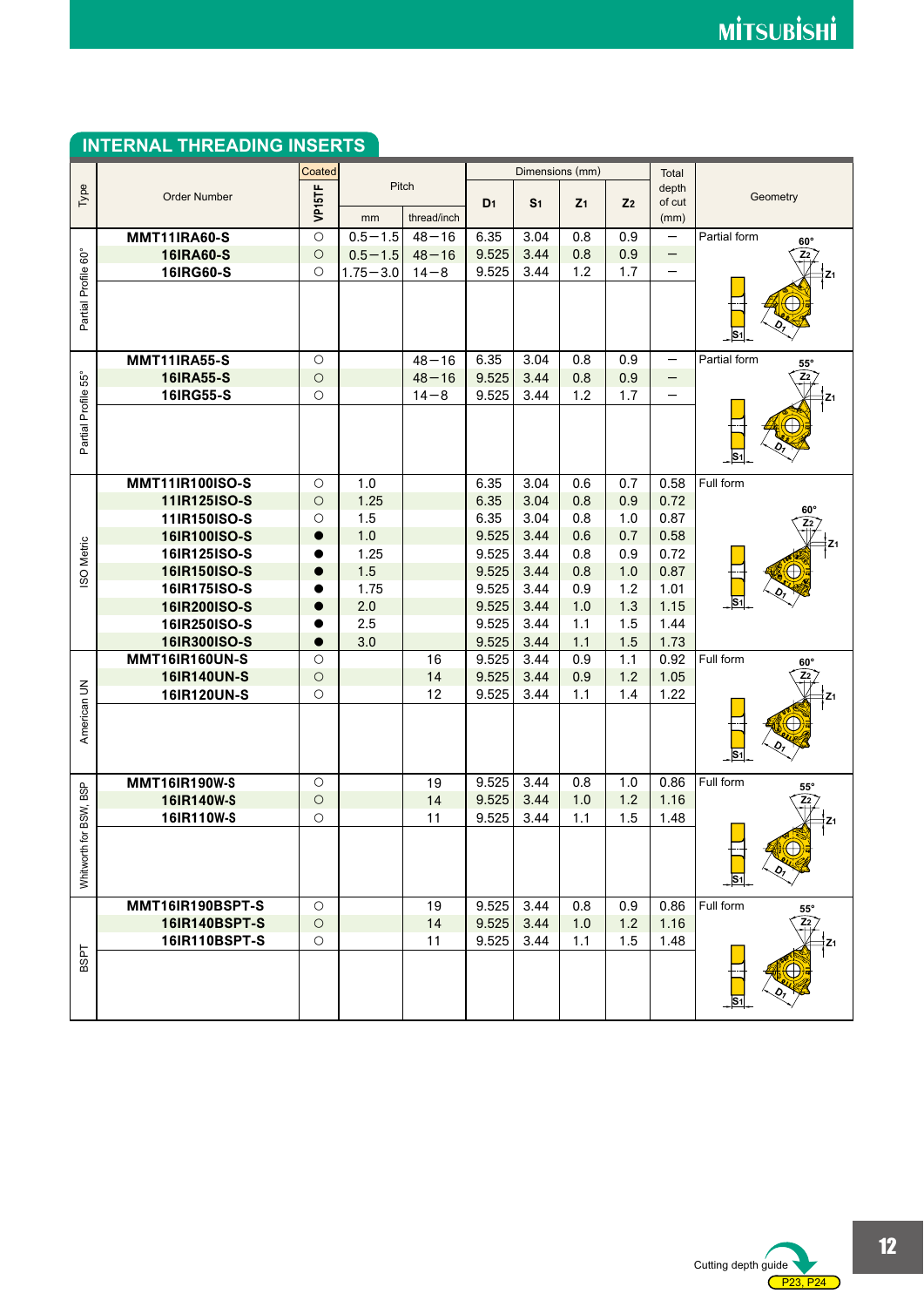#### $\mathbf N$ STANDARDS FOR G-CLASS GROUND INSERTS

## **EXTERNAL THREADING INSERTS**

|                     |                     |                      |           | Coated          |                   |             |                | Dimensions (mm) |                |                | Total                            |              |
|---------------------|---------------------|----------------------|-----------|-----------------|-------------------|-------------|----------------|-----------------|----------------|----------------|----------------------------------|--------------|
| Type                |                     | <b>Order Number</b>  |           |                 |                   | Pitch       |                |                 |                |                | depth                            | Geometry     |
|                     | Thread<br>Tolerance |                      | VP10MF    | $VPI5TF_{\sim}$ |                   | thread/inch | D <sub>1</sub> | S <sub>1</sub>  | Z <sub>1</sub> | Z <sub>2</sub> | of cut                           |              |
|                     |                     | MMT16ERA60           | $\bullet$ | $\bullet$       | mm<br>$0.5 - 1.5$ | $48 - 16$   | 9.525          | 3.44            | 0.8            | 0.9            | (mm)<br>$\overline{\phantom{m}}$ | Partial form |
|                     |                     | <b>16ERG60</b>       | $\bullet$ |                 | $1.75 - 3.0$      | $14 - 8$    | 9.525          | 3.44            | 1.2            | 1.7            |                                  | 60°          |
|                     |                     |                      |           |                 |                   |             | 9.525          |                 |                | 1.7            | -<br>$\overline{\phantom{0}}$    | Z2           |
|                     |                     | <b>16ERAG60</b>      | $\bullet$ |                 | $0.5 - 3.0$       | $48 - 8$    |                | 3.44<br>4.64    | 1.2<br>1.7     | 2.5            |                                  |              |
| Partial Profile 60° |                     | <b>22ERN60</b>       | $\bullet$ |                 | $3.5 - 5.0$       | $7 - 5$     | 12.7           |                 |                |                | -                                |              |
|                     |                     |                      |           |                 |                   |             |                |                 |                |                |                                  |              |
|                     |                     |                      |           |                 |                   |             |                |                 |                |                |                                  |              |
|                     |                     |                      |           |                 |                   |             |                |                 |                |                |                                  | S1           |
|                     |                     | MMT16ERA55           | $\bullet$ | $\bullet$       |                   | $48 - 16$   | 9.525          | 3.44            | 0.8            | 0.9            | $\qquad \qquad$                  | Partial form |
|                     |                     | <b>16ERG55</b>       | $\bullet$ | $\bullet$       |                   | $14 - 8$    | 9.525          | 3.44            | 1.2            | 1.7            | —                                | $55^{\circ}$ |
|                     |                     | <b>16ERAG55</b>      |           |                 |                   | $48 - 8$    | 9.525          | 3.44            | 1.2            | 1.7            |                                  |              |
| Partial Profile 55° |                     | <b>22ERN55</b>       | $\bullet$ |                 |                   | $7 - 5$     | 12.7           | 4.64            | 1.7            | 2.5            | -                                |              |
|                     |                     |                      |           |                 |                   |             |                |                 |                |                |                                  |              |
|                     |                     |                      |           |                 |                   |             |                |                 |                |                |                                  |              |
|                     |                     |                      |           |                 |                   |             |                |                 |                |                |                                  | lS1          |
|                     |                     |                      |           |                 |                   |             |                |                 |                |                |                                  |              |
|                     |                     | <b>MMT16ER050ISO</b> | $\bullet$ |                 | 0.5               |             | 9.525          | 3.44            | 0.6            | 0.4            | 0.31                             | Full form    |
|                     |                     | <b>16ER075ISO</b>    | $\bullet$ |                 | 0.75              |             | 9.525          | 3.44            | 0.6            | 0.6            | 0.46                             |              |
|                     |                     | 16ER100ISO           | $\bullet$ |                 | 1.0               |             | 9.525          | 3.44            | 0.7            | 0.7            | 0.61                             |              |
|                     |                     | 16ER125ISO           | $\bullet$ |                 | 1.25              |             | 9.525          | 3.44            | 0.8            | 0.9            | 0.77                             |              |
|                     |                     | 16ER150ISO           | 0         |                 | 1.5               |             | 9.525          | 3.44            | 0.8            | 1.0            | 0.92                             |              |
|                     |                     | 16ER175ISO           | $\bullet$ |                 | 1.75              |             | 9.525          | 3.44            | 0.9            | 1.2            | 1.07                             |              |
|                     |                     | 16ER200ISO           | $\bullet$ |                 | 2.0               |             | 9.525          | 3.44            | 1.0            | 1.3            | 1.23                             |              |
|                     |                     | 16ER250ISO           | $\bullet$ | $\bullet$       | 2.5               |             | 9.525          | 3.44            | 1.1            | 1.5            | 1.53                             | $60^\circ$   |
|                     |                     | 16ER300ISO           | $\bullet$ |                 | 3.0               |             | 9.525          | 3.44            | 1.2            | 1.6            | 1.84                             |              |
| SO Metric           | 6g                  | 22ER350ISO           | $\bullet$ |                 | 3.5               |             | 12.7           | 4.64            | 1.6            | 2.3            | 2.15                             | Z1           |
|                     |                     | 22ER400ISO           | $\bullet$ |                 | 4.0               |             | 12.7           | 4.64            | 1.6            | 2.3            | 2.45                             |              |
|                     |                     | 22ER450ISO           | $\bullet$ |                 | 4.5               |             | 12.7           | 4.64            | 1.7            | 2.4            | 2.76                             |              |
|                     |                     | 22ER500ISO           | $\bullet$ |                 | 5.0               |             | 12.7           | 4.64            | 1.7            | 2.5            | 3.07                             | <u>S1</u>    |
|                     |                     |                      |           |                 |                   |             |                |                 |                |                |                                  |              |
|                     |                     |                      |           |                 |                   |             |                |                 |                |                |                                  |              |
|                     |                     |                      |           |                 |                   |             |                |                 |                |                |                                  |              |
|                     |                     |                      |           |                 |                   |             |                |                 |                |                |                                  |              |
|                     |                     |                      |           |                 |                   |             |                |                 |                |                |                                  |              |
|                     |                     |                      |           |                 |                   |             |                |                 |                |                |                                  |              |

## **IDENTIFICATION**



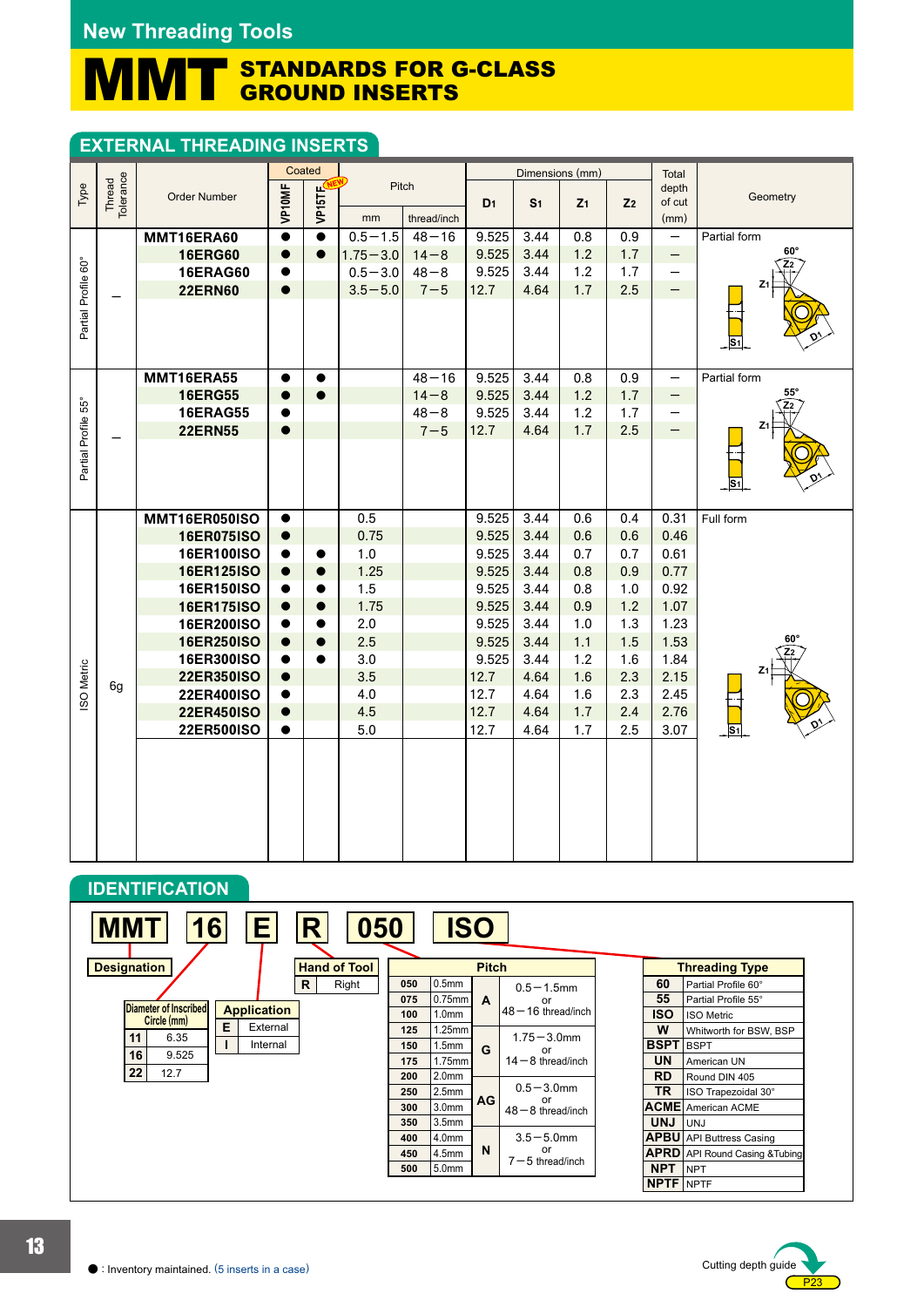|                     |                     |                                 | Coated         |               |              |             |                | Dimensions (mm) |                |                | Total           |                              |
|---------------------|---------------------|---------------------------------|----------------|---------------|--------------|-------------|----------------|-----------------|----------------|----------------|-----------------|------------------------------|
| Туре                | Thread<br>Tolerance | <b>Order Number</b>             |                |               | Pitch        |             |                |                 |                |                | depth<br>of cut | Geometry                     |
|                     |                     |                                 | VP10MF         | <b>VP15TF</b> | mm           | thread/inch | D <sub>1</sub> | S <sub>1</sub>  | Z <sub>1</sub> | Z <sub>2</sub> | (mm)            |                              |
|                     |                     | <b>MMT11IRA60</b>               | $\bullet$      | $\bullet$     | $0.5 - 1.5$  | $48 - 16$   | 6.35           | 3.04            | 0.8            | 0.9            |                 | Partial form                 |
|                     |                     | <b>16IRA60</b>                  | $\bullet$      | $\bullet$     | $0.5 - 1.5$  | $48 - 16$   | 9.525          | 3.44            | 0.8            | 0.9            | —               | $60^\circ$                   |
|                     |                     | <b>16IRG60</b>                  |                | 0             | $1.75 - 3.0$ | $14 - 8$    | 9.525          | 3.44            | 1.2            | 1.7            | -               | Z <sub>2</sub>               |
|                     |                     | <b>16IRAG60</b>                 | $\bullet$      |               | $0.5 - 3.0$  | $48 - 8$    | 9.525          | 3.44            | 1.2            | 1.7            |                 | Z <sub>1</sub>               |
|                     |                     | <b>22IRN60</b>                  | $\bullet$      |               | $3.5 - 5.0$  | $7 - 5$     | 12.7           | 4.64            | 1.7            | 2.5            | -               |                              |
| Partial Profile 60° |                     |                                 |                |               |              |             |                |                 |                |                |                 |                              |
|                     |                     |                                 |                |               |              |             |                |                 |                |                |                 | ۱S                           |
|                     |                     | <b>MMT11IRA55</b>               | $\bullet$      | $\bullet$     |              | $48 - 16$   | 6.35           | 3.04            | 0.8            | 0.9            | -               |                              |
|                     |                     | <b>16IRA55</b>                  | $\bullet$      |               |              | $48 - 16$   | 9.525          | 3.44            | 0.8            | 0.9            | —               | Partial form<br>$55^{\circ}$ |
|                     |                     | <b>16IRG55</b>                  |                |               |              | $14 - 8$    | 9.525          | 3.44            | 1.2            | 1.7            | -               | $\overline{Z_2}$             |
|                     |                     | <b>16IRAG55</b>                 | $\bullet$      |               |              | $48 - 8$    | 9.525          | 3.44            | 1.2            | 1.7            |                 | Z <sub>1</sub>               |
|                     |                     | <b>22IRN55</b>                  | ●              |               |              | $7 - 5$     | 12.7           | 4.64            | 1.7            | 2.5            | -               |                              |
| Partial Profile 55° |                     |                                 |                |               |              |             |                |                 |                |                |                 |                              |
|                     |                     |                                 |                |               |              |             |                |                 |                |                |                 | $ S_1 $                      |
|                     |                     |                                 |                |               |              |             |                |                 |                |                |                 |                              |
|                     |                     | <b>MMT11IR050ISO</b>            | $\bullet$      |               | 0.5          |             | 6.35           | 3.04            | 0.6            | 0.4            | 0.29            | Full form                    |
|                     |                     | 11IR075ISO                      | $\bullet$      |               | 0.75         |             | 6.35           | 3.04            | 0.6            | 0.6            | 0.43            |                              |
|                     |                     | 11IR100ISO                      | 0              | e             | 1.0          |             | 6.35           | 3.04            | 0.6            | 0.7            | 0.58            |                              |
|                     |                     | 11IR125ISO                      | $\bullet$      | $\bullet$     | 1.25         |             | 6.35           | 3.04            | 0.8            | 0.9            | 0.72            |                              |
|                     |                     | 11IR150ISO                      | $\bullet$      |               | 1.5          |             | 6.35           | 3.04            | 0.8            | 1.0            | 0.87            |                              |
|                     |                     | 11IR175ISO                      | $\bullet$      |               | 1.75         |             | 6.35           | 3.04            | 0.9            | 1.1            | 1.01            |                              |
|                     |                     | <b>11IR200ISO</b>               | $\bullet$      |               | 2.0          |             | 6.35           | 3.04            | 0.9            | 1.1            | 1.15            |                              |
|                     |                     | <b>16IR050ISO</b>               | $\bullet$      |               | 0.5          |             | 9.525          | 3.44            | 0.6            | 0.4            | 0.29            | $60^\circ$                   |
|                     |                     | 16IR075ISO                      | $\bullet$      |               | 0.75         |             | 9.525          | 3.44            | 0.6            | 0.6            | 0.43            |                              |
| SO Metric           | 6H                  | <b>16IR100ISO</b>               | $\bullet$      | 0             | 1.0          |             | 9.525          | 3.44            | 0.6            | 0.7            | 0.58            |                              |
|                     |                     | 16IR125ISO                      | 0              |               | 1.25         |             | 9.525          | 3.44            | 0.8            | 0.9            | 0.72            |                              |
|                     |                     | <b>16IR150ISO</b>               | $\bullet$      | $\bullet$     | 1.5          |             | 9.525          | 3.44            | 0.8            | 1.0            | 0.87            |                              |
|                     |                     | <b>16IR175ISO</b>               | $\bullet$      |               | 1.75         |             | 9.525          | 3.44            | 0.9            | 1.2            | 1.01            |                              |
|                     |                     | <b>16IR200ISO</b>               | $\bullet$      | $\bullet$     | 2.0          |             | 9.525          | 3.44            | 1.0            | 1.3            | 1.15            |                              |
|                     |                     | 16IR250ISO                      | $\bullet$      | 0             | 2.5          |             | 9.525          | 3.44            | 1.1            | 1.5            | 1.44            |                              |
|                     |                     | <b>16IR300ISO</b>               | $\bullet$      | $\bullet$     | 3.0          |             | 9.525          | 3.44            | 1.1            | 1.5            | 1.73            |                              |
|                     |                     | 22IR350ISO                      | $\bullet$      |               | 3.5<br>4.0   |             | 12.7<br>12.7   | 4.64<br>4.64    | 1.6            | 2.3<br>2.3     | 2.02<br>2.31    |                              |
|                     |                     | 22IR400ISO<br><b>22IR450ISO</b> | $\bullet$      |               | 4.5          |             | 12.7           | 4.64            | 1.6<br>1.6     | 2.4            | 2.60            |                              |
|                     |                     | <b>22IR500ISO</b>               | 0<br>$\bullet$ |               | 5.0          |             | 12.7           | 4.64            | 1.6            | 2.3            | 2.89            |                              |
|                     |                     |                                 |                |               |              |             |                |                 |                |                |                 |                              |

## **INTERNAL THREADING INSERTS**

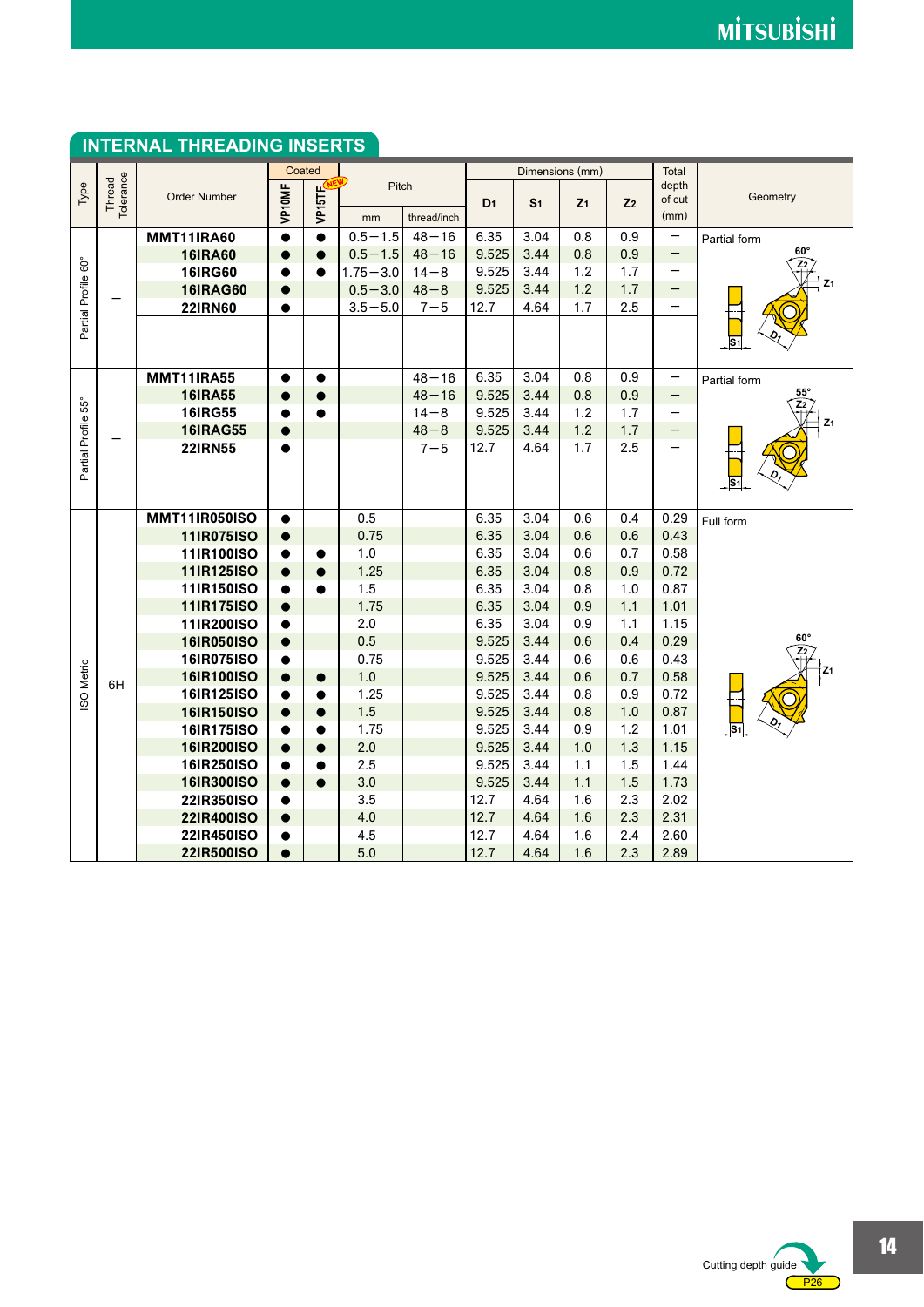#### MMT STANDARDS FOR G-CLASS GROUND INSERTS

## **EXTERNAL THREADING INSERTS**

|                        |                     |                      | Coated    |               |    |                   |                | Dimensions (mm) |                |                | Total        |                           |
|------------------------|---------------------|----------------------|-----------|---------------|----|-------------------|----------------|-----------------|----------------|----------------|--------------|---------------------------|
| Type                   | Thread<br>Tolerance | <b>Order Number</b>  |           |               |    | Pitch             |                |                 |                |                | depth        | Geometry                  |
|                        |                     |                      | VP10MF    | <b>VP15TF</b> |    |                   | D <sub>1</sub> | S <sub>1</sub>  | Z <sub>1</sub> | Z <sub>2</sub> | of cut       |                           |
|                        |                     | MMT16ER320UN         | $\bullet$ |               | mm | thread/inch<br>32 | 9.525          | 3.44            | 0.6            | 0.6            | (mm)<br>0.49 |                           |
|                        |                     | <b>16ER280UN</b>     | $\bullet$ |               |    | 28                | 9.525          | 3.44            | 0.6            | 0.7            | 0.56         | Full form                 |
|                        |                     | <b>16ER240UN</b>     | $\bullet$ |               |    | 24                | 9.525          | 3.44            | 0.7            | 0.8            | 0.65         |                           |
|                        |                     | <b>16ER200UN</b>     | $\bullet$ |               |    | 20                | 9.525          | 3.44            | 0.8            | 0.9            | 0.78         |                           |
|                        |                     | <b>16ER180UN</b>     | $\bullet$ |               |    | 18                | 9.525          | 3.44            | 0.8            | 1.0            | 0.87         |                           |
|                        |                     | <b>16ER160UN</b>     | $\bullet$ | $\bullet$     |    | 16                | 9.525          | 3.44            | 0.9            | 1.1            | 0.97         |                           |
|                        |                     | <b>16ER140UN</b>     | $\bullet$ |               |    | 14                | 9.525          | 3.44            | 1.0            | 1.2            | 1.11         |                           |
|                        |                     | <b>16ER130UN</b>     | $\bullet$ |               |    | 13                | 9.525          | 3.44            | 1.0            | 1.3            | 1.20         |                           |
|                        |                     | <b>16ER120UN</b>     | $\bullet$ |               |    | 12                | 9.525          | 3.44            | 1.1            | 1.4            | 1.30         |                           |
|                        |                     | <b>16ER110UN</b>     | $\bullet$ |               |    | 11                | 9.525          | 3.44            | 1.1            | 1.5            | 1.42         | 60°<br>Z2                 |
| American UN            |                     | <b>16ER100UN</b>     | $\bullet$ |               |    | 10                | 9.525          | 3.44            | 1.1            | 1.5            | 1.56         | Ζ1                        |
|                        | 2A                  | <b>16ER090UN</b>     | $\bullet$ |               |    | 9                 | 9.525          | 3.44            | 1.2            | 1.7            | 1.73         |                           |
|                        |                     | <b>16ER080UN</b>     | $\bullet$ |               |    | 8                 | 9.525          | 3.44            | 1.2            | 1.6            | 1.95         |                           |
|                        |                     | <b>22ER070UN</b>     | $\bullet$ |               |    | $\overline{7}$    | 12.7           | 4.64            | 1.6            | 2.3            | 2.22         |                           |
|                        |                     | <b>22ER060UN</b>     | $\bullet$ |               |    | 6                 | 12.7           | 4.64            | 1.6            | 2.3            | 2.60         | <u>S1</u>                 |
|                        |                     | <b>22ER050UN</b>     | $\bullet$ |               |    | 5                 | 12.7           | 4.64            | 1.7            | 2.5            | 3.12         |                           |
|                        |                     |                      |           |               |    |                   |                |                 |                |                |              |                           |
|                        |                     | <b>MMT16ER280W</b>   | $\bullet$ |               |    | 28                | 9.525          | 3.44            | 0.6            | 0.7            | 0.58         | Full form                 |
|                        |                     | 16ER260W             | $\bullet$ |               |    | 26                | 9.525          | 3.44            | 0.7            | 0.8            | 0.63         |                           |
|                        |                     | 16ER200W             | $\bullet$ |               |    | 20                | 9.525          | 3.44            | 0.8            | 0.9            | 0.81         |                           |
|                        |                     | 16ER190W             | $\bullet$ | $\bullet$     |    | 19                | 9.525          | 3.44            | 0.8            | 1.0            | 0.86         |                           |
|                        |                     | 16ER180W             | $\bullet$ |               |    | 18                | 9.525          | 3.44            | 0.8            | 1.0            | 0.90         |                           |
|                        | ⋖                   | 16ER160W             | $\bullet$ |               |    | 16                | 9.525          | 3.44            | 0.9            | 1.1            | 1.02         | 55°                       |
|                        |                     | 16ER140W             | $\bullet$ |               |    | 14                | 9.525          | 3.44            | 1.0            | 1.2            | 1.16         |                           |
|                        |                     | 16ER120W             | ●         |               |    | 12                | 9.525          | 3.44            | 1.1            | 1.4            | 1.36         | Z1                        |
| Whitworth for BSW, BSP | Medium Class        | 16ER110W             | $\bullet$ |               |    | 11                | 9.525          | 3.44            | 1.1            | 1.5            | 1.48         |                           |
|                        |                     | 16ER100W             | $\bullet$ |               |    | 10                | 9.525          | 3.44            | 1.1            | 1.5            | 1.63         |                           |
|                        |                     | 16ER090W             | $\bullet$ |               |    | 9                 | 9.525          | 3.44            | 1.2            | 1.7            | 1.81         |                           |
|                        |                     | <b>16ER080W</b>      | $\bullet$ |               |    | 8                 | 9.525          | 3.44            | 1.2            | 1.5            | 2.03         |                           |
|                        |                     | 22ER070W             | $\bullet$ |               |    | 7                 | 12.7           | 4.64            | $1.6\,$        | 2.3<br>2.3     | 2.32<br>2.71 |                           |
|                        |                     | 22ER060W<br>22ER050W | $\bullet$ |               |    | 6<br>5            | 12.7<br>12.7   | 4.64<br>4.64    | 1.6<br>1.7     | 2.4            | 3.25         |                           |
|                        |                     |                      |           |               |    |                   |                |                 |                |                |              |                           |
|                        |                     | MMT16ER280BSPT       | $\bullet$ |               |    | 28                | 9.525          | 3.44            | 0.6            | 0.6            | 0.58         | Full form<br>$55^{\circ}$ |
|                        |                     | 16ER190BSPT          | $\bullet$ | $\bullet$     |    | 19                | 9.525          | 3.44            | 0.8            | 0.9            | 0.86         |                           |
|                        |                     | 16ER140BSPT          | $\bullet$ |               |    | 14                | 9.525          | 3.44            | 1.0            | 1.2            | 1.16         | Z1                        |
| <b>BSPT</b>            | Standard BSPT       | 16ER110BSPT          | $\bullet$ | $\bullet$     |    | 11                | 9.525          | 3.44            | 1.1            | 1.5            | 1.48         | $\mathsf{S}_1$            |
|                        |                     | MMT16ER100RD         | $\bullet$ |               |    | 10                | 9.525          | 3.44            | 1.1            | 1.2            | 1.27         | 30°<br>Full form          |
|                        |                     | <b>16ER080RD</b>     | $\bullet$ |               |    | 8                 | 9.525          | 3.44            | 1.4            | 1.3            | 1.59         |                           |
|                        |                     | 16ER060RD            | $\bullet$ |               |    | 6                 | 9.525          | 3.44            | 1.5            | 1.7            | 2.12         | Z1                        |
|                        | 7h                  | 22ER040RD            | $\bullet$ |               |    | $\overline{4}$    | 9.525          | 3.44            | 2.2            | 2.3            | 3.18         |                           |
| Round DIN405           |                     |                      |           |               |    |                   |                |                 |                |                |              | $\sqrt{S_1}$              |

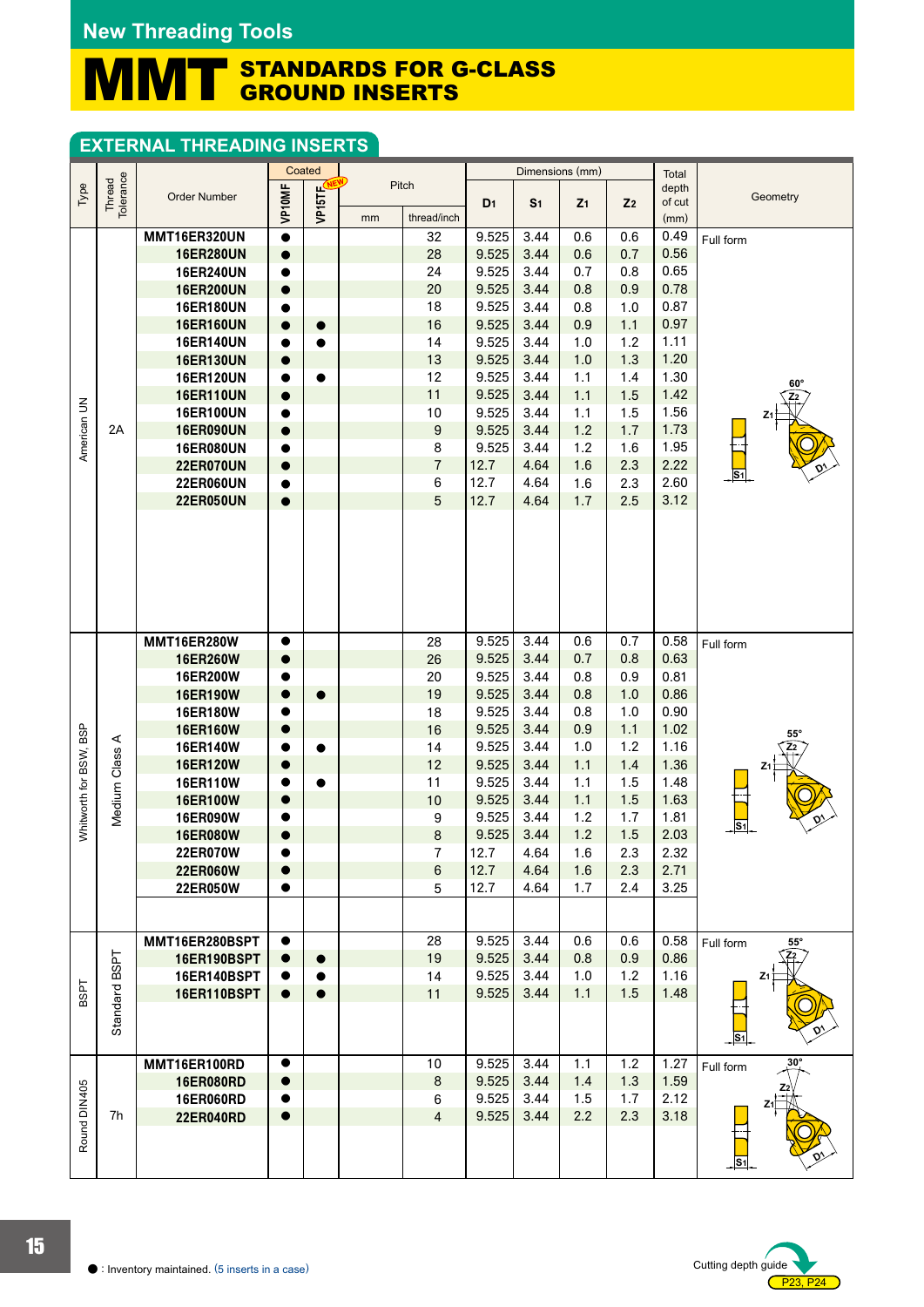| Tolerance<br>Thread<br>Pitch<br>depth<br>Type<br>VP10MF<br>VP15TF<br><b>Order Number</b><br>Geometry<br>of cut<br>S <sub>1</sub><br>Z <sub>2</sub><br>D <sub>1</sub><br>Z <sub>1</sub><br>(mm)<br>thread/inch<br>mm<br>0.6<br>0.6<br>32<br>6.35<br>3.04<br>0.46<br><b>MMT11IR320UN</b><br>$\bullet$<br>Full form<br>28<br>6.35<br>3.04<br>0.6<br>0.7<br>0.52<br>11IR280UN<br>$\bullet$<br>24<br>0.7<br>0.8<br><b>11IR240UN</b><br>6.35<br>3.04<br>0.61<br>$\bullet$<br>20<br>6.35<br>3.04<br>0.8<br>0.9<br>0.73<br><b>11IR200UN</b><br>$\bullet$<br>0.81<br>18<br>6.35<br>3.04<br>0.8<br>1.0<br><b>11IR180UN</b><br>$\bullet$<br>16<br>6.35<br>3.04<br>0.9<br>1.1<br>0.92<br><b>11IR160UN</b><br>$\bullet$<br>14<br>6.35<br>3.04<br>0.9<br>1.1<br>1.05<br>11IR140UN<br>$\bullet$<br>32<br>9.525<br>3.44<br>0.6<br>0.6<br>0.46<br><b>16IR320UN</b><br>$\bullet$<br>9.525<br>3.44<br>0.6<br>0.7<br>0.52<br>28<br><b>16IR280UN</b><br>$\bullet$<br>$60^\circ$<br>24<br>9.525<br>0.7<br>3.44<br>0.8<br>0.61<br><b>16IR240UN</b><br>$\bullet$<br>Z <sub>2</sub><br>American UN<br>20<br>9.525<br>0.8<br>0.9<br>0.73<br><b>16IR200UN</b><br>3.44<br>$\bullet$<br>2Β<br>9.525<br>0.8<br>1.0<br>0.81<br><b>16IR180UN</b><br>18<br>3.44<br>$\bullet$<br>9.525<br>0.9<br>3.44<br>1.1<br>0.92<br><b>16IR160UN</b><br>16<br>$\bullet$<br>e<br>9.525<br>1.2<br>14<br>3.44<br>0.9<br>1.05<br><b>16IR140UN</b><br>$\bullet$<br>S1<br>13<br>9.525<br>1.3<br><b>16IR130UN</b><br>3.44<br>1.0<br>1.13<br>$\bullet$<br>12<br>9.525<br>3.44<br>1.1<br>1.4<br>1.22<br><b>16IR120UN</b><br>$\bullet$<br>9.525<br>1.1<br>1.5<br>1.33<br>16IR110UN<br>11<br>3.44<br>$\bullet$<br>9.525<br>1.1<br>1.5<br>1.47<br>10<br>3.44<br><b>16IR100UN</b><br>$\bullet$<br>9.525<br>9<br>3.44<br>1.2<br>1.7<br>1.63<br><b>16IR090UN</b><br>$\bullet$<br>8<br>9.525<br>3.44<br>1.1<br>1.5<br>1.83<br><b>16IR080UN</b><br>$\bullet$<br>1.6<br>2.3<br>2.09<br><b>22IR070UN</b><br>$\overline{7}$<br>12.7<br>4.64<br>$\bullet$<br>2.3<br>12.7<br>4.64<br>2.44<br><b>22IR060UN</b><br>6<br>1.6<br>$\bullet$<br>12.7<br>2.3<br>2.93<br>5<br>4.64<br>1.6<br>22IR050UN<br>$\bullet$<br><b>MMT11IR190W</b><br>19<br>6.35<br>3.04<br>0.8<br>1.0<br>0.86<br>$\bullet$<br>Full form<br>14<br>6.35<br>3.04<br>0.9<br>1.1<br>1.16<br><b>11IR140W</b><br>$\bullet$<br>28<br>9.525<br>0.7<br>16IR280W<br>3.44<br>0.6<br>0.58<br>$\bullet$<br>26<br>9.525<br>0.7<br>0.8<br>0.63<br><b>16IR260W</b><br>3.44<br>$\bullet$<br>16IR200W<br>20<br>9.525<br>0.8<br>0.9<br>0.81<br>3.44<br>0<br>Whitworth for BSW, BSP<br>19<br>9.525<br>0.8<br>1.0<br>0.86<br><b>16IR190W</b><br>3.44<br>$\bullet$<br>$\bullet$<br>$55^{\circ}$<br>Medium Class A<br>0.8<br>1.0<br>0.90<br><b>16IR180W</b><br>18<br>9.525<br>3.44<br>$\bullet$<br>16<br>9.525<br>0.9<br>1.1<br><b>16IR160W</b><br>3.44<br>1.02<br>$\bullet$<br>16IR140W<br>9.525<br>1.2<br>14<br>3.44<br>1.0<br>1.16<br>$\bullet$<br>12<br>9.525<br><b>16IR120W</b><br>3.44<br>1.1<br>1.4<br>1.36<br>0<br>11<br>9.525<br>1.1<br>1.5<br>16IR110W<br>3.44<br>1.48<br>0<br>10<br>9.525<br>1.1<br>1.5<br>3.44<br>1.63<br><b>16IR100W</b><br>$\bullet$<br>9.525<br>1.2<br>1.7<br>9<br>3.44<br>1.81<br><b>16IR090W</b><br>8<br>9.525<br><b>16IR080W</b><br>3.44<br>1.2<br>1.5<br>2.03<br>$\bullet$<br><b>22IR070W</b><br>$\overline{7}$<br>12.7<br>4.64<br>2.3<br>2.32<br>1.6<br>0<br>6<br>12.7<br>1.6<br>2.3<br>2.71<br><b>22IR060W</b><br>4.64<br>$\bullet$<br><b>22IR050W</b><br>12.7<br>4.64<br>1.7<br>2.4<br>3.25<br>5<br>$\bullet$<br>19<br>6.35<br>3.04<br>MMT11IR190BSPT<br>0.8<br>0.9<br>0.86<br>$\bullet$<br>Full form<br>$55^\circ$<br>Standard BSPT<br>6.35<br>3.04<br><b>11IR140BSPT</b><br>14<br>0.9<br>1.0<br>1.16<br>$\overline{z_2}$<br>$\bullet$<br>16IR190BSPT<br>19<br>9.525<br>3.44<br>0.8<br>0.9<br>0.86<br>0<br><b>BSPT</b><br><b>16IR140BSPT</b><br>1.2<br>14<br>9.525<br>3.44<br>1.0<br>1.16<br>$\bullet$<br>9.525<br>16IR110BSPT<br>11<br>3.44<br>1.5<br>1.1<br>1.48<br>$\bullet$<br>●<br>S <sub>1</sub><br>MMT16IR100RD<br>9.525<br>3.44<br>1.1<br>1.2<br>1.27<br>10<br>$\bullet$<br>Full form<br>30°<br>16IR080RD<br>$\bf 8$<br>9.525<br>3.44<br>1.4<br>1.4<br>1.59<br>$\bullet$<br>Round DIN405<br>9.525<br>1.5<br>2.12<br>16IR060RD<br>3.44<br>1.4<br>6<br>$\bullet$<br>7H<br>12.7<br>4.64<br>2.2<br>2.3<br>3.18<br>22IR040RD<br>$\overline{4}$<br>$\bullet$<br><u> S1</u> |  |  | Coated |  | Dimensions (mm) |  | Total |  |
|-----------------------------------------------------------------------------------------------------------------------------------------------------------------------------------------------------------------------------------------------------------------------------------------------------------------------------------------------------------------------------------------------------------------------------------------------------------------------------------------------------------------------------------------------------------------------------------------------------------------------------------------------------------------------------------------------------------------------------------------------------------------------------------------------------------------------------------------------------------------------------------------------------------------------------------------------------------------------------------------------------------------------------------------------------------------------------------------------------------------------------------------------------------------------------------------------------------------------------------------------------------------------------------------------------------------------------------------------------------------------------------------------------------------------------------------------------------------------------------------------------------------------------------------------------------------------------------------------------------------------------------------------------------------------------------------------------------------------------------------------------------------------------------------------------------------------------------------------------------------------------------------------------------------------------------------------------------------------------------------------------------------------------------------------------------------------------------------------------------------------------------------------------------------------------------------------------------------------------------------------------------------------------------------------------------------------------------------------------------------------------------------------------------------------------------------------------------------------------------------------------------------------------------------------------------------------------------------------------------------------------------------------------------------------------------------------------------------------------------------------------------------------------------------------------------------------------------------------------------------------------------------------------------------------------------------------------------------------------------------------------------------------------------------------------------------------------------------------------------------------------------------------------------------------------------------------------------------------------------------------------------------------------------------------------------------------------------------------------------------------------------------------------------------------------------------------------------------------------------------------------------------------------------------------------------------------------------------------------------------------------------------------------------------------------------------------------------------------------------------------------------------------------------------------------------------------------------------------------------------------------------------------------------------------------------------------------------------------------------------------------------------------------------------------------------------------------------------------------------------------------------------------------------------------------------------------------------------------------------------------------------------------------------------------------------------------------------------------------------------------------------------|--|--|--------|--|-----------------|--|-------|--|
|                                                                                                                                                                                                                                                                                                                                                                                                                                                                                                                                                                                                                                                                                                                                                                                                                                                                                                                                                                                                                                                                                                                                                                                                                                                                                                                                                                                                                                                                                                                                                                                                                                                                                                                                                                                                                                                                                                                                                                                                                                                                                                                                                                                                                                                                                                                                                                                                                                                                                                                                                                                                                                                                                                                                                                                                                                                                                                                                                                                                                                                                                                                                                                                                                                                                                                                                                                                                                                                                                                                                                                                                                                                                                                                                                                                                                                                                                                                                                                                                                                                                                                                                                                                                                                                                                                                                                                                         |  |  |        |  |                 |  |       |  |
|                                                                                                                                                                                                                                                                                                                                                                                                                                                                                                                                                                                                                                                                                                                                                                                                                                                                                                                                                                                                                                                                                                                                                                                                                                                                                                                                                                                                                                                                                                                                                                                                                                                                                                                                                                                                                                                                                                                                                                                                                                                                                                                                                                                                                                                                                                                                                                                                                                                                                                                                                                                                                                                                                                                                                                                                                                                                                                                                                                                                                                                                                                                                                                                                                                                                                                                                                                                                                                                                                                                                                                                                                                                                                                                                                                                                                                                                                                                                                                                                                                                                                                                                                                                                                                                                                                                                                                                         |  |  |        |  |                 |  |       |  |
|                                                                                                                                                                                                                                                                                                                                                                                                                                                                                                                                                                                                                                                                                                                                                                                                                                                                                                                                                                                                                                                                                                                                                                                                                                                                                                                                                                                                                                                                                                                                                                                                                                                                                                                                                                                                                                                                                                                                                                                                                                                                                                                                                                                                                                                                                                                                                                                                                                                                                                                                                                                                                                                                                                                                                                                                                                                                                                                                                                                                                                                                                                                                                                                                                                                                                                                                                                                                                                                                                                                                                                                                                                                                                                                                                                                                                                                                                                                                                                                                                                                                                                                                                                                                                                                                                                                                                                                         |  |  |        |  |                 |  |       |  |
|                                                                                                                                                                                                                                                                                                                                                                                                                                                                                                                                                                                                                                                                                                                                                                                                                                                                                                                                                                                                                                                                                                                                                                                                                                                                                                                                                                                                                                                                                                                                                                                                                                                                                                                                                                                                                                                                                                                                                                                                                                                                                                                                                                                                                                                                                                                                                                                                                                                                                                                                                                                                                                                                                                                                                                                                                                                                                                                                                                                                                                                                                                                                                                                                                                                                                                                                                                                                                                                                                                                                                                                                                                                                                                                                                                                                                                                                                                                                                                                                                                                                                                                                                                                                                                                                                                                                                                                         |  |  |        |  |                 |  |       |  |
|                                                                                                                                                                                                                                                                                                                                                                                                                                                                                                                                                                                                                                                                                                                                                                                                                                                                                                                                                                                                                                                                                                                                                                                                                                                                                                                                                                                                                                                                                                                                                                                                                                                                                                                                                                                                                                                                                                                                                                                                                                                                                                                                                                                                                                                                                                                                                                                                                                                                                                                                                                                                                                                                                                                                                                                                                                                                                                                                                                                                                                                                                                                                                                                                                                                                                                                                                                                                                                                                                                                                                                                                                                                                                                                                                                                                                                                                                                                                                                                                                                                                                                                                                                                                                                                                                                                                                                                         |  |  |        |  |                 |  |       |  |
|                                                                                                                                                                                                                                                                                                                                                                                                                                                                                                                                                                                                                                                                                                                                                                                                                                                                                                                                                                                                                                                                                                                                                                                                                                                                                                                                                                                                                                                                                                                                                                                                                                                                                                                                                                                                                                                                                                                                                                                                                                                                                                                                                                                                                                                                                                                                                                                                                                                                                                                                                                                                                                                                                                                                                                                                                                                                                                                                                                                                                                                                                                                                                                                                                                                                                                                                                                                                                                                                                                                                                                                                                                                                                                                                                                                                                                                                                                                                                                                                                                                                                                                                                                                                                                                                                                                                                                                         |  |  |        |  |                 |  |       |  |
|                                                                                                                                                                                                                                                                                                                                                                                                                                                                                                                                                                                                                                                                                                                                                                                                                                                                                                                                                                                                                                                                                                                                                                                                                                                                                                                                                                                                                                                                                                                                                                                                                                                                                                                                                                                                                                                                                                                                                                                                                                                                                                                                                                                                                                                                                                                                                                                                                                                                                                                                                                                                                                                                                                                                                                                                                                                                                                                                                                                                                                                                                                                                                                                                                                                                                                                                                                                                                                                                                                                                                                                                                                                                                                                                                                                                                                                                                                                                                                                                                                                                                                                                                                                                                                                                                                                                                                                         |  |  |        |  |                 |  |       |  |
|                                                                                                                                                                                                                                                                                                                                                                                                                                                                                                                                                                                                                                                                                                                                                                                                                                                                                                                                                                                                                                                                                                                                                                                                                                                                                                                                                                                                                                                                                                                                                                                                                                                                                                                                                                                                                                                                                                                                                                                                                                                                                                                                                                                                                                                                                                                                                                                                                                                                                                                                                                                                                                                                                                                                                                                                                                                                                                                                                                                                                                                                                                                                                                                                                                                                                                                                                                                                                                                                                                                                                                                                                                                                                                                                                                                                                                                                                                                                                                                                                                                                                                                                                                                                                                                                                                                                                                                         |  |  |        |  |                 |  |       |  |
|                                                                                                                                                                                                                                                                                                                                                                                                                                                                                                                                                                                                                                                                                                                                                                                                                                                                                                                                                                                                                                                                                                                                                                                                                                                                                                                                                                                                                                                                                                                                                                                                                                                                                                                                                                                                                                                                                                                                                                                                                                                                                                                                                                                                                                                                                                                                                                                                                                                                                                                                                                                                                                                                                                                                                                                                                                                                                                                                                                                                                                                                                                                                                                                                                                                                                                                                                                                                                                                                                                                                                                                                                                                                                                                                                                                                                                                                                                                                                                                                                                                                                                                                                                                                                                                                                                                                                                                         |  |  |        |  |                 |  |       |  |
|                                                                                                                                                                                                                                                                                                                                                                                                                                                                                                                                                                                                                                                                                                                                                                                                                                                                                                                                                                                                                                                                                                                                                                                                                                                                                                                                                                                                                                                                                                                                                                                                                                                                                                                                                                                                                                                                                                                                                                                                                                                                                                                                                                                                                                                                                                                                                                                                                                                                                                                                                                                                                                                                                                                                                                                                                                                                                                                                                                                                                                                                                                                                                                                                                                                                                                                                                                                                                                                                                                                                                                                                                                                                                                                                                                                                                                                                                                                                                                                                                                                                                                                                                                                                                                                                                                                                                                                         |  |  |        |  |                 |  |       |  |
|                                                                                                                                                                                                                                                                                                                                                                                                                                                                                                                                                                                                                                                                                                                                                                                                                                                                                                                                                                                                                                                                                                                                                                                                                                                                                                                                                                                                                                                                                                                                                                                                                                                                                                                                                                                                                                                                                                                                                                                                                                                                                                                                                                                                                                                                                                                                                                                                                                                                                                                                                                                                                                                                                                                                                                                                                                                                                                                                                                                                                                                                                                                                                                                                                                                                                                                                                                                                                                                                                                                                                                                                                                                                                                                                                                                                                                                                                                                                                                                                                                                                                                                                                                                                                                                                                                                                                                                         |  |  |        |  |                 |  |       |  |
|                                                                                                                                                                                                                                                                                                                                                                                                                                                                                                                                                                                                                                                                                                                                                                                                                                                                                                                                                                                                                                                                                                                                                                                                                                                                                                                                                                                                                                                                                                                                                                                                                                                                                                                                                                                                                                                                                                                                                                                                                                                                                                                                                                                                                                                                                                                                                                                                                                                                                                                                                                                                                                                                                                                                                                                                                                                                                                                                                                                                                                                                                                                                                                                                                                                                                                                                                                                                                                                                                                                                                                                                                                                                                                                                                                                                                                                                                                                                                                                                                                                                                                                                                                                                                                                                                                                                                                                         |  |  |        |  |                 |  |       |  |
|                                                                                                                                                                                                                                                                                                                                                                                                                                                                                                                                                                                                                                                                                                                                                                                                                                                                                                                                                                                                                                                                                                                                                                                                                                                                                                                                                                                                                                                                                                                                                                                                                                                                                                                                                                                                                                                                                                                                                                                                                                                                                                                                                                                                                                                                                                                                                                                                                                                                                                                                                                                                                                                                                                                                                                                                                                                                                                                                                                                                                                                                                                                                                                                                                                                                                                                                                                                                                                                                                                                                                                                                                                                                                                                                                                                                                                                                                                                                                                                                                                                                                                                                                                                                                                                                                                                                                                                         |  |  |        |  |                 |  |       |  |
|                                                                                                                                                                                                                                                                                                                                                                                                                                                                                                                                                                                                                                                                                                                                                                                                                                                                                                                                                                                                                                                                                                                                                                                                                                                                                                                                                                                                                                                                                                                                                                                                                                                                                                                                                                                                                                                                                                                                                                                                                                                                                                                                                                                                                                                                                                                                                                                                                                                                                                                                                                                                                                                                                                                                                                                                                                                                                                                                                                                                                                                                                                                                                                                                                                                                                                                                                                                                                                                                                                                                                                                                                                                                                                                                                                                                                                                                                                                                                                                                                                                                                                                                                                                                                                                                                                                                                                                         |  |  |        |  |                 |  |       |  |
|                                                                                                                                                                                                                                                                                                                                                                                                                                                                                                                                                                                                                                                                                                                                                                                                                                                                                                                                                                                                                                                                                                                                                                                                                                                                                                                                                                                                                                                                                                                                                                                                                                                                                                                                                                                                                                                                                                                                                                                                                                                                                                                                                                                                                                                                                                                                                                                                                                                                                                                                                                                                                                                                                                                                                                                                                                                                                                                                                                                                                                                                                                                                                                                                                                                                                                                                                                                                                                                                                                                                                                                                                                                                                                                                                                                                                                                                                                                                                                                                                                                                                                                                                                                                                                                                                                                                                                                         |  |  |        |  |                 |  |       |  |
|                                                                                                                                                                                                                                                                                                                                                                                                                                                                                                                                                                                                                                                                                                                                                                                                                                                                                                                                                                                                                                                                                                                                                                                                                                                                                                                                                                                                                                                                                                                                                                                                                                                                                                                                                                                                                                                                                                                                                                                                                                                                                                                                                                                                                                                                                                                                                                                                                                                                                                                                                                                                                                                                                                                                                                                                                                                                                                                                                                                                                                                                                                                                                                                                                                                                                                                                                                                                                                                                                                                                                                                                                                                                                                                                                                                                                                                                                                                                                                                                                                                                                                                                                                                                                                                                                                                                                                                         |  |  |        |  |                 |  |       |  |
|                                                                                                                                                                                                                                                                                                                                                                                                                                                                                                                                                                                                                                                                                                                                                                                                                                                                                                                                                                                                                                                                                                                                                                                                                                                                                                                                                                                                                                                                                                                                                                                                                                                                                                                                                                                                                                                                                                                                                                                                                                                                                                                                                                                                                                                                                                                                                                                                                                                                                                                                                                                                                                                                                                                                                                                                                                                                                                                                                                                                                                                                                                                                                                                                                                                                                                                                                                                                                                                                                                                                                                                                                                                                                                                                                                                                                                                                                                                                                                                                                                                                                                                                                                                                                                                                                                                                                                                         |  |  |        |  |                 |  |       |  |
|                                                                                                                                                                                                                                                                                                                                                                                                                                                                                                                                                                                                                                                                                                                                                                                                                                                                                                                                                                                                                                                                                                                                                                                                                                                                                                                                                                                                                                                                                                                                                                                                                                                                                                                                                                                                                                                                                                                                                                                                                                                                                                                                                                                                                                                                                                                                                                                                                                                                                                                                                                                                                                                                                                                                                                                                                                                                                                                                                                                                                                                                                                                                                                                                                                                                                                                                                                                                                                                                                                                                                                                                                                                                                                                                                                                                                                                                                                                                                                                                                                                                                                                                                                                                                                                                                                                                                                                         |  |  |        |  |                 |  |       |  |
|                                                                                                                                                                                                                                                                                                                                                                                                                                                                                                                                                                                                                                                                                                                                                                                                                                                                                                                                                                                                                                                                                                                                                                                                                                                                                                                                                                                                                                                                                                                                                                                                                                                                                                                                                                                                                                                                                                                                                                                                                                                                                                                                                                                                                                                                                                                                                                                                                                                                                                                                                                                                                                                                                                                                                                                                                                                                                                                                                                                                                                                                                                                                                                                                                                                                                                                                                                                                                                                                                                                                                                                                                                                                                                                                                                                                                                                                                                                                                                                                                                                                                                                                                                                                                                                                                                                                                                                         |  |  |        |  |                 |  |       |  |
|                                                                                                                                                                                                                                                                                                                                                                                                                                                                                                                                                                                                                                                                                                                                                                                                                                                                                                                                                                                                                                                                                                                                                                                                                                                                                                                                                                                                                                                                                                                                                                                                                                                                                                                                                                                                                                                                                                                                                                                                                                                                                                                                                                                                                                                                                                                                                                                                                                                                                                                                                                                                                                                                                                                                                                                                                                                                                                                                                                                                                                                                                                                                                                                                                                                                                                                                                                                                                                                                                                                                                                                                                                                                                                                                                                                                                                                                                                                                                                                                                                                                                                                                                                                                                                                                                                                                                                                         |  |  |        |  |                 |  |       |  |
|                                                                                                                                                                                                                                                                                                                                                                                                                                                                                                                                                                                                                                                                                                                                                                                                                                                                                                                                                                                                                                                                                                                                                                                                                                                                                                                                                                                                                                                                                                                                                                                                                                                                                                                                                                                                                                                                                                                                                                                                                                                                                                                                                                                                                                                                                                                                                                                                                                                                                                                                                                                                                                                                                                                                                                                                                                                                                                                                                                                                                                                                                                                                                                                                                                                                                                                                                                                                                                                                                                                                                                                                                                                                                                                                                                                                                                                                                                                                                                                                                                                                                                                                                                                                                                                                                                                                                                                         |  |  |        |  |                 |  |       |  |
|                                                                                                                                                                                                                                                                                                                                                                                                                                                                                                                                                                                                                                                                                                                                                                                                                                                                                                                                                                                                                                                                                                                                                                                                                                                                                                                                                                                                                                                                                                                                                                                                                                                                                                                                                                                                                                                                                                                                                                                                                                                                                                                                                                                                                                                                                                                                                                                                                                                                                                                                                                                                                                                                                                                                                                                                                                                                                                                                                                                                                                                                                                                                                                                                                                                                                                                                                                                                                                                                                                                                                                                                                                                                                                                                                                                                                                                                                                                                                                                                                                                                                                                                                                                                                                                                                                                                                                                         |  |  |        |  |                 |  |       |  |
|                                                                                                                                                                                                                                                                                                                                                                                                                                                                                                                                                                                                                                                                                                                                                                                                                                                                                                                                                                                                                                                                                                                                                                                                                                                                                                                                                                                                                                                                                                                                                                                                                                                                                                                                                                                                                                                                                                                                                                                                                                                                                                                                                                                                                                                                                                                                                                                                                                                                                                                                                                                                                                                                                                                                                                                                                                                                                                                                                                                                                                                                                                                                                                                                                                                                                                                                                                                                                                                                                                                                                                                                                                                                                                                                                                                                                                                                                                                                                                                                                                                                                                                                                                                                                                                                                                                                                                                         |  |  |        |  |                 |  |       |  |
|                                                                                                                                                                                                                                                                                                                                                                                                                                                                                                                                                                                                                                                                                                                                                                                                                                                                                                                                                                                                                                                                                                                                                                                                                                                                                                                                                                                                                                                                                                                                                                                                                                                                                                                                                                                                                                                                                                                                                                                                                                                                                                                                                                                                                                                                                                                                                                                                                                                                                                                                                                                                                                                                                                                                                                                                                                                                                                                                                                                                                                                                                                                                                                                                                                                                                                                                                                                                                                                                                                                                                                                                                                                                                                                                                                                                                                                                                                                                                                                                                                                                                                                                                                                                                                                                                                                                                                                         |  |  |        |  |                 |  |       |  |
|                                                                                                                                                                                                                                                                                                                                                                                                                                                                                                                                                                                                                                                                                                                                                                                                                                                                                                                                                                                                                                                                                                                                                                                                                                                                                                                                                                                                                                                                                                                                                                                                                                                                                                                                                                                                                                                                                                                                                                                                                                                                                                                                                                                                                                                                                                                                                                                                                                                                                                                                                                                                                                                                                                                                                                                                                                                                                                                                                                                                                                                                                                                                                                                                                                                                                                                                                                                                                                                                                                                                                                                                                                                                                                                                                                                                                                                                                                                                                                                                                                                                                                                                                                                                                                                                                                                                                                                         |  |  |        |  |                 |  |       |  |
|                                                                                                                                                                                                                                                                                                                                                                                                                                                                                                                                                                                                                                                                                                                                                                                                                                                                                                                                                                                                                                                                                                                                                                                                                                                                                                                                                                                                                                                                                                                                                                                                                                                                                                                                                                                                                                                                                                                                                                                                                                                                                                                                                                                                                                                                                                                                                                                                                                                                                                                                                                                                                                                                                                                                                                                                                                                                                                                                                                                                                                                                                                                                                                                                                                                                                                                                                                                                                                                                                                                                                                                                                                                                                                                                                                                                                                                                                                                                                                                                                                                                                                                                                                                                                                                                                                                                                                                         |  |  |        |  |                 |  |       |  |
|                                                                                                                                                                                                                                                                                                                                                                                                                                                                                                                                                                                                                                                                                                                                                                                                                                                                                                                                                                                                                                                                                                                                                                                                                                                                                                                                                                                                                                                                                                                                                                                                                                                                                                                                                                                                                                                                                                                                                                                                                                                                                                                                                                                                                                                                                                                                                                                                                                                                                                                                                                                                                                                                                                                                                                                                                                                                                                                                                                                                                                                                                                                                                                                                                                                                                                                                                                                                                                                                                                                                                                                                                                                                                                                                                                                                                                                                                                                                                                                                                                                                                                                                                                                                                                                                                                                                                                                         |  |  |        |  |                 |  |       |  |
|                                                                                                                                                                                                                                                                                                                                                                                                                                                                                                                                                                                                                                                                                                                                                                                                                                                                                                                                                                                                                                                                                                                                                                                                                                                                                                                                                                                                                                                                                                                                                                                                                                                                                                                                                                                                                                                                                                                                                                                                                                                                                                                                                                                                                                                                                                                                                                                                                                                                                                                                                                                                                                                                                                                                                                                                                                                                                                                                                                                                                                                                                                                                                                                                                                                                                                                                                                                                                                                                                                                                                                                                                                                                                                                                                                                                                                                                                                                                                                                                                                                                                                                                                                                                                                                                                                                                                                                         |  |  |        |  |                 |  |       |  |
|                                                                                                                                                                                                                                                                                                                                                                                                                                                                                                                                                                                                                                                                                                                                                                                                                                                                                                                                                                                                                                                                                                                                                                                                                                                                                                                                                                                                                                                                                                                                                                                                                                                                                                                                                                                                                                                                                                                                                                                                                                                                                                                                                                                                                                                                                                                                                                                                                                                                                                                                                                                                                                                                                                                                                                                                                                                                                                                                                                                                                                                                                                                                                                                                                                                                                                                                                                                                                                                                                                                                                                                                                                                                                                                                                                                                                                                                                                                                                                                                                                                                                                                                                                                                                                                                                                                                                                                         |  |  |        |  |                 |  |       |  |
|                                                                                                                                                                                                                                                                                                                                                                                                                                                                                                                                                                                                                                                                                                                                                                                                                                                                                                                                                                                                                                                                                                                                                                                                                                                                                                                                                                                                                                                                                                                                                                                                                                                                                                                                                                                                                                                                                                                                                                                                                                                                                                                                                                                                                                                                                                                                                                                                                                                                                                                                                                                                                                                                                                                                                                                                                                                                                                                                                                                                                                                                                                                                                                                                                                                                                                                                                                                                                                                                                                                                                                                                                                                                                                                                                                                                                                                                                                                                                                                                                                                                                                                                                                                                                                                                                                                                                                                         |  |  |        |  |                 |  |       |  |
|                                                                                                                                                                                                                                                                                                                                                                                                                                                                                                                                                                                                                                                                                                                                                                                                                                                                                                                                                                                                                                                                                                                                                                                                                                                                                                                                                                                                                                                                                                                                                                                                                                                                                                                                                                                                                                                                                                                                                                                                                                                                                                                                                                                                                                                                                                                                                                                                                                                                                                                                                                                                                                                                                                                                                                                                                                                                                                                                                                                                                                                                                                                                                                                                                                                                                                                                                                                                                                                                                                                                                                                                                                                                                                                                                                                                                                                                                                                                                                                                                                                                                                                                                                                                                                                                                                                                                                                         |  |  |        |  |                 |  |       |  |
|                                                                                                                                                                                                                                                                                                                                                                                                                                                                                                                                                                                                                                                                                                                                                                                                                                                                                                                                                                                                                                                                                                                                                                                                                                                                                                                                                                                                                                                                                                                                                                                                                                                                                                                                                                                                                                                                                                                                                                                                                                                                                                                                                                                                                                                                                                                                                                                                                                                                                                                                                                                                                                                                                                                                                                                                                                                                                                                                                                                                                                                                                                                                                                                                                                                                                                                                                                                                                                                                                                                                                                                                                                                                                                                                                                                                                                                                                                                                                                                                                                                                                                                                                                                                                                                                                                                                                                                         |  |  |        |  |                 |  |       |  |
|                                                                                                                                                                                                                                                                                                                                                                                                                                                                                                                                                                                                                                                                                                                                                                                                                                                                                                                                                                                                                                                                                                                                                                                                                                                                                                                                                                                                                                                                                                                                                                                                                                                                                                                                                                                                                                                                                                                                                                                                                                                                                                                                                                                                                                                                                                                                                                                                                                                                                                                                                                                                                                                                                                                                                                                                                                                                                                                                                                                                                                                                                                                                                                                                                                                                                                                                                                                                                                                                                                                                                                                                                                                                                                                                                                                                                                                                                                                                                                                                                                                                                                                                                                                                                                                                                                                                                                                         |  |  |        |  |                 |  |       |  |
|                                                                                                                                                                                                                                                                                                                                                                                                                                                                                                                                                                                                                                                                                                                                                                                                                                                                                                                                                                                                                                                                                                                                                                                                                                                                                                                                                                                                                                                                                                                                                                                                                                                                                                                                                                                                                                                                                                                                                                                                                                                                                                                                                                                                                                                                                                                                                                                                                                                                                                                                                                                                                                                                                                                                                                                                                                                                                                                                                                                                                                                                                                                                                                                                                                                                                                                                                                                                                                                                                                                                                                                                                                                                                                                                                                                                                                                                                                                                                                                                                                                                                                                                                                                                                                                                                                                                                                                         |  |  |        |  |                 |  |       |  |
|                                                                                                                                                                                                                                                                                                                                                                                                                                                                                                                                                                                                                                                                                                                                                                                                                                                                                                                                                                                                                                                                                                                                                                                                                                                                                                                                                                                                                                                                                                                                                                                                                                                                                                                                                                                                                                                                                                                                                                                                                                                                                                                                                                                                                                                                                                                                                                                                                                                                                                                                                                                                                                                                                                                                                                                                                                                                                                                                                                                                                                                                                                                                                                                                                                                                                                                                                                                                                                                                                                                                                                                                                                                                                                                                                                                                                                                                                                                                                                                                                                                                                                                                                                                                                                                                                                                                                                                         |  |  |        |  |                 |  |       |  |
|                                                                                                                                                                                                                                                                                                                                                                                                                                                                                                                                                                                                                                                                                                                                                                                                                                                                                                                                                                                                                                                                                                                                                                                                                                                                                                                                                                                                                                                                                                                                                                                                                                                                                                                                                                                                                                                                                                                                                                                                                                                                                                                                                                                                                                                                                                                                                                                                                                                                                                                                                                                                                                                                                                                                                                                                                                                                                                                                                                                                                                                                                                                                                                                                                                                                                                                                                                                                                                                                                                                                                                                                                                                                                                                                                                                                                                                                                                                                                                                                                                                                                                                                                                                                                                                                                                                                                                                         |  |  |        |  |                 |  |       |  |
|                                                                                                                                                                                                                                                                                                                                                                                                                                                                                                                                                                                                                                                                                                                                                                                                                                                                                                                                                                                                                                                                                                                                                                                                                                                                                                                                                                                                                                                                                                                                                                                                                                                                                                                                                                                                                                                                                                                                                                                                                                                                                                                                                                                                                                                                                                                                                                                                                                                                                                                                                                                                                                                                                                                                                                                                                                                                                                                                                                                                                                                                                                                                                                                                                                                                                                                                                                                                                                                                                                                                                                                                                                                                                                                                                                                                                                                                                                                                                                                                                                                                                                                                                                                                                                                                                                                                                                                         |  |  |        |  |                 |  |       |  |
|                                                                                                                                                                                                                                                                                                                                                                                                                                                                                                                                                                                                                                                                                                                                                                                                                                                                                                                                                                                                                                                                                                                                                                                                                                                                                                                                                                                                                                                                                                                                                                                                                                                                                                                                                                                                                                                                                                                                                                                                                                                                                                                                                                                                                                                                                                                                                                                                                                                                                                                                                                                                                                                                                                                                                                                                                                                                                                                                                                                                                                                                                                                                                                                                                                                                                                                                                                                                                                                                                                                                                                                                                                                                                                                                                                                                                                                                                                                                                                                                                                                                                                                                                                                                                                                                                                                                                                                         |  |  |        |  |                 |  |       |  |
|                                                                                                                                                                                                                                                                                                                                                                                                                                                                                                                                                                                                                                                                                                                                                                                                                                                                                                                                                                                                                                                                                                                                                                                                                                                                                                                                                                                                                                                                                                                                                                                                                                                                                                                                                                                                                                                                                                                                                                                                                                                                                                                                                                                                                                                                                                                                                                                                                                                                                                                                                                                                                                                                                                                                                                                                                                                                                                                                                                                                                                                                                                                                                                                                                                                                                                                                                                                                                                                                                                                                                                                                                                                                                                                                                                                                                                                                                                                                                                                                                                                                                                                                                                                                                                                                                                                                                                                         |  |  |        |  |                 |  |       |  |
|                                                                                                                                                                                                                                                                                                                                                                                                                                                                                                                                                                                                                                                                                                                                                                                                                                                                                                                                                                                                                                                                                                                                                                                                                                                                                                                                                                                                                                                                                                                                                                                                                                                                                                                                                                                                                                                                                                                                                                                                                                                                                                                                                                                                                                                                                                                                                                                                                                                                                                                                                                                                                                                                                                                                                                                                                                                                                                                                                                                                                                                                                                                                                                                                                                                                                                                                                                                                                                                                                                                                                                                                                                                                                                                                                                                                                                                                                                                                                                                                                                                                                                                                                                                                                                                                                                                                                                                         |  |  |        |  |                 |  |       |  |
|                                                                                                                                                                                                                                                                                                                                                                                                                                                                                                                                                                                                                                                                                                                                                                                                                                                                                                                                                                                                                                                                                                                                                                                                                                                                                                                                                                                                                                                                                                                                                                                                                                                                                                                                                                                                                                                                                                                                                                                                                                                                                                                                                                                                                                                                                                                                                                                                                                                                                                                                                                                                                                                                                                                                                                                                                                                                                                                                                                                                                                                                                                                                                                                                                                                                                                                                                                                                                                                                                                                                                                                                                                                                                                                                                                                                                                                                                                                                                                                                                                                                                                                                                                                                                                                                                                                                                                                         |  |  |        |  |                 |  |       |  |
|                                                                                                                                                                                                                                                                                                                                                                                                                                                                                                                                                                                                                                                                                                                                                                                                                                                                                                                                                                                                                                                                                                                                                                                                                                                                                                                                                                                                                                                                                                                                                                                                                                                                                                                                                                                                                                                                                                                                                                                                                                                                                                                                                                                                                                                                                                                                                                                                                                                                                                                                                                                                                                                                                                                                                                                                                                                                                                                                                                                                                                                                                                                                                                                                                                                                                                                                                                                                                                                                                                                                                                                                                                                                                                                                                                                                                                                                                                                                                                                                                                                                                                                                                                                                                                                                                                                                                                                         |  |  |        |  |                 |  |       |  |
|                                                                                                                                                                                                                                                                                                                                                                                                                                                                                                                                                                                                                                                                                                                                                                                                                                                                                                                                                                                                                                                                                                                                                                                                                                                                                                                                                                                                                                                                                                                                                                                                                                                                                                                                                                                                                                                                                                                                                                                                                                                                                                                                                                                                                                                                                                                                                                                                                                                                                                                                                                                                                                                                                                                                                                                                                                                                                                                                                                                                                                                                                                                                                                                                                                                                                                                                                                                                                                                                                                                                                                                                                                                                                                                                                                                                                                                                                                                                                                                                                                                                                                                                                                                                                                                                                                                                                                                         |  |  |        |  |                 |  |       |  |
|                                                                                                                                                                                                                                                                                                                                                                                                                                                                                                                                                                                                                                                                                                                                                                                                                                                                                                                                                                                                                                                                                                                                                                                                                                                                                                                                                                                                                                                                                                                                                                                                                                                                                                                                                                                                                                                                                                                                                                                                                                                                                                                                                                                                                                                                                                                                                                                                                                                                                                                                                                                                                                                                                                                                                                                                                                                                                                                                                                                                                                                                                                                                                                                                                                                                                                                                                                                                                                                                                                                                                                                                                                                                                                                                                                                                                                                                                                                                                                                                                                                                                                                                                                                                                                                                                                                                                                                         |  |  |        |  |                 |  |       |  |
|                                                                                                                                                                                                                                                                                                                                                                                                                                                                                                                                                                                                                                                                                                                                                                                                                                                                                                                                                                                                                                                                                                                                                                                                                                                                                                                                                                                                                                                                                                                                                                                                                                                                                                                                                                                                                                                                                                                                                                                                                                                                                                                                                                                                                                                                                                                                                                                                                                                                                                                                                                                                                                                                                                                                                                                                                                                                                                                                                                                                                                                                                                                                                                                                                                                                                                                                                                                                                                                                                                                                                                                                                                                                                                                                                                                                                                                                                                                                                                                                                                                                                                                                                                                                                                                                                                                                                                                         |  |  |        |  |                 |  |       |  |
|                                                                                                                                                                                                                                                                                                                                                                                                                                                                                                                                                                                                                                                                                                                                                                                                                                                                                                                                                                                                                                                                                                                                                                                                                                                                                                                                                                                                                                                                                                                                                                                                                                                                                                                                                                                                                                                                                                                                                                                                                                                                                                                                                                                                                                                                                                                                                                                                                                                                                                                                                                                                                                                                                                                                                                                                                                                                                                                                                                                                                                                                                                                                                                                                                                                                                                                                                                                                                                                                                                                                                                                                                                                                                                                                                                                                                                                                                                                                                                                                                                                                                                                                                                                                                                                                                                                                                                                         |  |  |        |  |                 |  |       |  |
|                                                                                                                                                                                                                                                                                                                                                                                                                                                                                                                                                                                                                                                                                                                                                                                                                                                                                                                                                                                                                                                                                                                                                                                                                                                                                                                                                                                                                                                                                                                                                                                                                                                                                                                                                                                                                                                                                                                                                                                                                                                                                                                                                                                                                                                                                                                                                                                                                                                                                                                                                                                                                                                                                                                                                                                                                                                                                                                                                                                                                                                                                                                                                                                                                                                                                                                                                                                                                                                                                                                                                                                                                                                                                                                                                                                                                                                                                                                                                                                                                                                                                                                                                                                                                                                                                                                                                                                         |  |  |        |  |                 |  |       |  |
|                                                                                                                                                                                                                                                                                                                                                                                                                                                                                                                                                                                                                                                                                                                                                                                                                                                                                                                                                                                                                                                                                                                                                                                                                                                                                                                                                                                                                                                                                                                                                                                                                                                                                                                                                                                                                                                                                                                                                                                                                                                                                                                                                                                                                                                                                                                                                                                                                                                                                                                                                                                                                                                                                                                                                                                                                                                                                                                                                                                                                                                                                                                                                                                                                                                                                                                                                                                                                                                                                                                                                                                                                                                                                                                                                                                                                                                                                                                                                                                                                                                                                                                                                                                                                                                                                                                                                                                         |  |  |        |  |                 |  |       |  |
|                                                                                                                                                                                                                                                                                                                                                                                                                                                                                                                                                                                                                                                                                                                                                                                                                                                                                                                                                                                                                                                                                                                                                                                                                                                                                                                                                                                                                                                                                                                                                                                                                                                                                                                                                                                                                                                                                                                                                                                                                                                                                                                                                                                                                                                                                                                                                                                                                                                                                                                                                                                                                                                                                                                                                                                                                                                                                                                                                                                                                                                                                                                                                                                                                                                                                                                                                                                                                                                                                                                                                                                                                                                                                                                                                                                                                                                                                                                                                                                                                                                                                                                                                                                                                                                                                                                                                                                         |  |  |        |  |                 |  |       |  |
|                                                                                                                                                                                                                                                                                                                                                                                                                                                                                                                                                                                                                                                                                                                                                                                                                                                                                                                                                                                                                                                                                                                                                                                                                                                                                                                                                                                                                                                                                                                                                                                                                                                                                                                                                                                                                                                                                                                                                                                                                                                                                                                                                                                                                                                                                                                                                                                                                                                                                                                                                                                                                                                                                                                                                                                                                                                                                                                                                                                                                                                                                                                                                                                                                                                                                                                                                                                                                                                                                                                                                                                                                                                                                                                                                                                                                                                                                                                                                                                                                                                                                                                                                                                                                                                                                                                                                                                         |  |  |        |  |                 |  |       |  |
|                                                                                                                                                                                                                                                                                                                                                                                                                                                                                                                                                                                                                                                                                                                                                                                                                                                                                                                                                                                                                                                                                                                                                                                                                                                                                                                                                                                                                                                                                                                                                                                                                                                                                                                                                                                                                                                                                                                                                                                                                                                                                                                                                                                                                                                                                                                                                                                                                                                                                                                                                                                                                                                                                                                                                                                                                                                                                                                                                                                                                                                                                                                                                                                                                                                                                                                                                                                                                                                                                                                                                                                                                                                                                                                                                                                                                                                                                                                                                                                                                                                                                                                                                                                                                                                                                                                                                                                         |  |  |        |  |                 |  |       |  |
|                                                                                                                                                                                                                                                                                                                                                                                                                                                                                                                                                                                                                                                                                                                                                                                                                                                                                                                                                                                                                                                                                                                                                                                                                                                                                                                                                                                                                                                                                                                                                                                                                                                                                                                                                                                                                                                                                                                                                                                                                                                                                                                                                                                                                                                                                                                                                                                                                                                                                                                                                                                                                                                                                                                                                                                                                                                                                                                                                                                                                                                                                                                                                                                                                                                                                                                                                                                                                                                                                                                                                                                                                                                                                                                                                                                                                                                                                                                                                                                                                                                                                                                                                                                                                                                                                                                                                                                         |  |  |        |  |                 |  |       |  |

## **INTERNAL THREADING INSERTS**

guide<br> $P26, P27$ Cutting depth  $g$ uide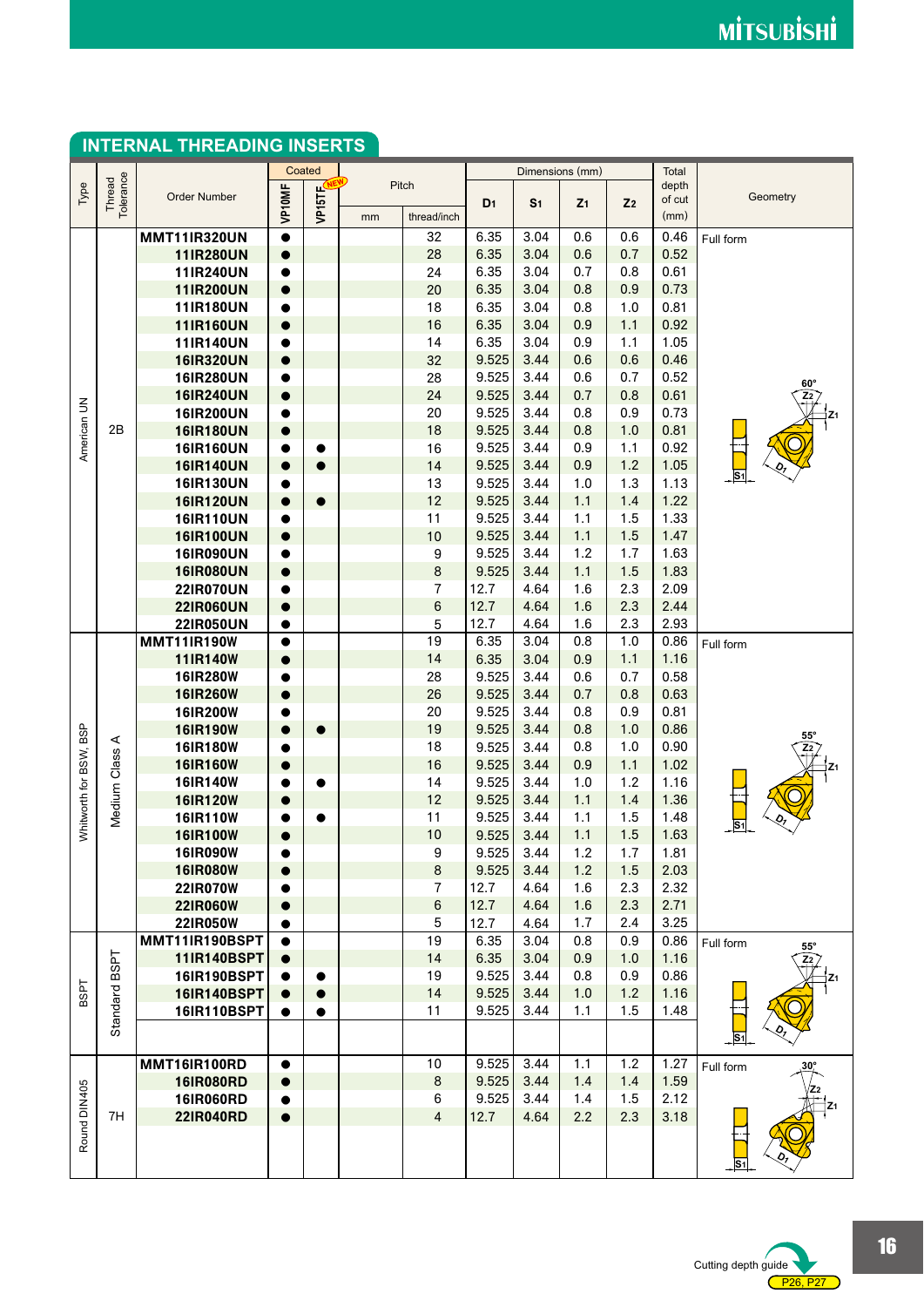#### MMT STANDARDS FOR G-CLASS GROUND INSERTS

## **XTERNAL THREADING INSERTS**

|                            |                     |                     |           | Coated |            |             |                |                | Dimensions (mm) |                | Total        |                                  |
|----------------------------|---------------------|---------------------|-----------|--------|------------|-------------|----------------|----------------|-----------------|----------------|--------------|----------------------------------|
| Type                       | Thread<br>Tolerance | <b>Order Number</b> |           |        |            | Pitch       |                |                |                 |                | depth        | Geometry                         |
|                            |                     |                     | VP10MF    |        |            | thread/inch | D <sub>1</sub> | S <sub>1</sub> | Z <sub>1</sub>  | Z <sub>2</sub> | of cut       |                                  |
|                            |                     | MMT16ER150TR        | $\bullet$ |        | mm         |             | 9.525          |                |                 |                | (mm)         |                                  |
|                            |                     | <b>16ER200TR</b>    | $\bullet$ |        | 1.5<br>2.0 |             | 9.525          | 3.44<br>3.44   | 1.0<br>1.1      | 1.1<br>1.3     | 0.90<br>1.25 | Semi-full form<br>Z <sub>2</sub> |
|                            |                     | <b>16ER300TR</b>    | $\bullet$ |        | 3.0        |             | 9.525          | 3.44           | 1.3             | 1.5            | 1.75         |                                  |
|                            | 7e                  | <b>22ER400TR</b>    | $\bullet$ |        | 4.0        |             | 12.7           | 4.64           | 1.7             | 1.9            | 2.25         | Z۱                               |
|                            |                     | 22ER500TR           | 0         |        | 5.0        |             | 12.7           | 4.64           | 2.1             | 2.5            | 2.75         |                                  |
| ISO Trapezoidal 30°        |                     |                     |           |        |            |             |                |                |                 |                |              |                                  |
|                            |                     |                     |           |        |            |             |                |                |                 |                |              | S1                               |
|                            |                     | MMT16ER120ACME      | $\bullet$ |        |            | 12          | 9.525          | 3.44           | 1.1             | 1.2            | 1.19         | Semi-full form<br>Z2             |
|                            |                     | 16ER100ACME         | $\bullet$ |        |            | 10          | 9.525          | 3.44           | 1.3             | 1.4            | 1.52         |                                  |
|                            |                     | 16ER080ACME         | $\bullet$ |        |            | 8           | 9.525          | 3.44           | 1.4             | 1.5            | 1.84         | Z1                               |
|                            | 3G                  | 22ER060ACME         | $\bullet$ |        |            | 6           | 12.7           | 4.64           | 1.8             | 2.1            | 2.37         |                                  |
| American ACME              |                     | 22ER050ACME         | $\bullet$ |        |            | 5           | 12.7           | 4.64           | 2.0             | 2.3            | 2.79         |                                  |
|                            |                     |                     |           |        |            |             |                |                |                 |                |              | ۱S۱                              |
|                            |                     | MMT16ER320UNJ       | $\bullet$ |        |            | 32          | 9.525          | 3.44           | 0.6             | 0.7            | 0.46         |                                  |
|                            |                     | <b>16ER280UNJ</b>   | $\bullet$ |        |            | 28          | 9.525          | 3.44           | 0.7             | 0.7            | 0.52         | Full form                        |
|                            |                     | <b>16ER240UNJ</b>   | $\bullet$ |        |            | 24          | 9.525          | 3.44           | 0.7             | 0.8            | 0.61         | 60°                              |
|                            |                     | <b>16ER200UNJ</b>   | $\bullet$ |        |            | 20          | 9.525          | 3.44           | 0.8             | 0.9            | 0.73         |                                  |
|                            |                     | <b>16ER180UNJ</b>   | $\bullet$ |        |            | 18          | 9.525          | 3.44           | 0.8             | 1.0            | 0.81         | z                                |
| $\vec{a}$                  | 3A                  | <b>16ER160UNJ</b>   | $\bullet$ |        |            | 16          | 9.525          | 3.44           | 0.9             | 1.1            | 0.92         |                                  |
|                            |                     | <b>16ER140UNJ</b>   | $\bullet$ |        |            | 14          | 9.525          | 3.44           | 1.0             | 1.2            | 1.05         |                                  |
|                            |                     | <b>16ER120UNJ</b>   | $\bullet$ |        |            | 12          | 9.525          | 3.44           | 1.1             | 1.3            | 1.22         |                                  |
|                            |                     | <b>16ER100UNJ</b>   |           |        |            | 10          | 9.525          | 3.44           | 1.2             | 1.5            | 1.47         |                                  |
|                            |                     | <b>16ER080UNJ</b>   | $\bullet$ |        |            | 8           | 9.525          | 3.44           | 1.2             | 1.6            | 1.83         |                                  |
|                            |                     | MMT22ER050APBU      | $\bullet$ |        |            | 5           | 12.7           | 4.64           | 3.1             | 1.9            | 1.55         | Full form<br>13°                 |
| <b>API Buttress Casing</b> |                     |                     |           |        |            |             |                |                |                 |                |              |                                  |
|                            | Standard API        |                     |           |        |            |             |                |                |                 |                |              | z                                |
|                            |                     |                     |           |        |            |             |                |                |                 |                |              |                                  |
|                            |                     |                     |           |        |            |             |                |                |                 |                |              |                                  |
|                            |                     |                     |           |        |            |             |                |                |                 |                |              | $ S_1 $                          |
|                            |                     | MMT16ER100APRD      | $\bullet$ |        |            | 10          | 9.525          | 3.44           | 1.2             | 1.4            | 1.41         | $30^{\circ}$<br>Full form        |
| Casing & Tubing            | B                   | 16ER080APRD         | $\bullet$ |        |            | 8           | 9.525          | 3.44           | 1.3             | 1.5            | 1.81         |                                  |
|                            | ard API             |                     |           |        |            |             |                |                |                 |                |              |                                  |
|                            |                     |                     |           |        |            |             |                |                |                 |                |              |                                  |
|                            |                     |                     |           |        |            |             |                |                |                 |                |              |                                  |
| API Round                  | <b>Standa</b>       |                     |           |        |            |             |                |                |                 |                |              | $\sqrt{S_1}$                     |
|                            |                     | MMT16ER270NPT       | $\bullet$ |        |            | 27          | 9.525          | 3.44           | 0.7             | 0.8            | 0.66         |                                  |
|                            |                     | <b>16ER180NPT</b>   | $\bullet$ |        |            | 18          | 9.525          | 3.44           | 0.8             | 1.0            | 1.01         | Full form<br>$60^\circ$<br>Z2    |
|                            |                     | <b>16ER140NPT</b>   | $\bullet$ |        |            | 14          | 9.525          | 3.44           | 0.9             | 1.2            | 1.33         | Z1                               |
|                            |                     | <b>16ER115NPT</b>   | $\bullet$ |        |            | 11.5        | 9.525          | 3.44           | 1.1             | 1.5            | 1.64         |                                  |
| American NPT               | Standard NPT        | <b>16ER080NPT</b>   | $\bullet$ |        |            | 8           | 9.525          | 3.44           | 1.3             | 1.8            | 2.42         |                                  |
|                            |                     |                     |           |        |            |             |                |                |                 |                |              |                                  |
|                            |                     |                     |           |        |            |             |                |                |                 |                |              | $\mathbf{S}_1$                   |
|                            |                     | MMT16ER270NPTF      | $\bullet$ |        |            | 27          | 9.525          | 3.44           | 0.7             | 0.8            | 0.64         | Full form<br>$60^\circ$          |
|                            |                     | 16ER180NPTF         | $\bullet$ |        |            | 18          | 9.525          | 3.44           | 0.8             | 1.0            | 1.00         | Z2                               |
|                            | $\sim$              | 16ER140NPTF         | $\bullet$ |        |            | 14          | 9.525          | 3.44           | 0.9             | 1.2            | 1.35         | Z <sub>1</sub>                   |
|                            | Class               | 16ER115NPTF         | $\bullet$ |        |            | 11.5        | 9.525          | 3.44           | 1.1             | 1.5            | 1.63         |                                  |
| American NPTF              |                     | 16ER080NPTF         |           |        |            | 8           | 9.525          | 3.44           | 1.3             | 1.8            | 2.38         |                                  |
|                            |                     |                     |           |        |            |             |                |                |                 |                |              | S <sub>1</sub>                   |
|                            |                     |                     |           |        |            |             |                |                |                 |                |              |                                  |

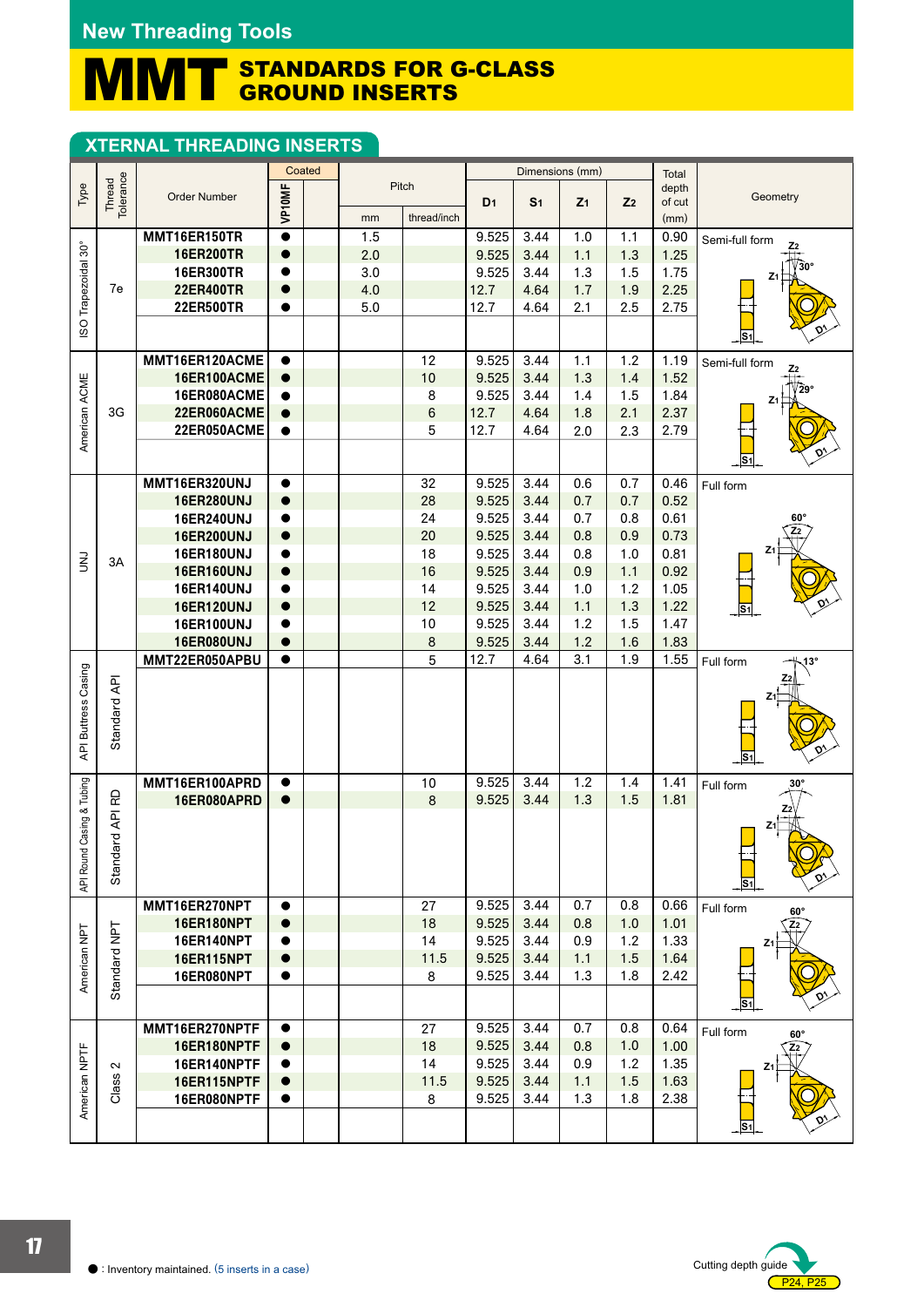|                           |                     |                                                                                               | Coated    |            |             |                | Dimensions (mm) |                |                | Total          |                           |
|---------------------------|---------------------|-----------------------------------------------------------------------------------------------|-----------|------------|-------------|----------------|-----------------|----------------|----------------|----------------|---------------------------|
| Type                      | Thread<br>Tolerance | <b>Order Number</b>                                                                           |           | Pitch      |             |                |                 |                |                | depth          | Geometry                  |
|                           |                     |                                                                                               | VP10MF    |            |             | D <sub>1</sub> | S <sub>1</sub>  | Z <sub>1</sub> | Z <sub>2</sub> | of cut<br>(mm) |                           |
|                           |                     |                                                                                               |           | mm         | thread/inch |                |                 |                |                |                |                           |
|                           |                     | MMT16IR150TR                                                                                  | $\bullet$ | 1.5        |             | 9.525<br>9.525 | 3.44<br>3.44    | 1.0<br>1.1     | 1.1<br>1.3     | 0.90<br>1.25   | Semi-full form            |
|                           |                     | <b>16IR200TR</b><br>16IR300TR                                                                 |           | 2.0<br>3.0 |             | 9.525          | 3.44            | 1.3            | 1.5            | 1.75           |                           |
|                           | 7H                  | <b>22IR400TR</b>                                                                              |           | 4.0        |             | 12.7           | 4.64            | 1.7            | 1.9            | 2.25           |                           |
|                           |                     | 22IR500TR                                                                                     | ●         | 5.0        |             | 12.7           | 4.64            | 2.1            | 2.5            | 2.75           |                           |
| ISO Trapezoidal 30°       |                     |                                                                                               |           |            |             |                |                 |                |                |                |                           |
|                           |                     |                                                                                               |           |            |             |                |                 |                |                |                |                           |
|                           |                     | MMT16IR120ACME                                                                                | 0         |            | 12          | 9.525          | 3.44            | 1.2            | 1.3            | 1.19           | Semi-full form            |
|                           |                     | <b>16IR100ACME</b>                                                                            |           |            | 10          | 9.525          | 3.44            | 1.2            | 1.3            | 1.52           |                           |
| American ACME             |                     | 16IR080ACME                                                                                   |           |            | 8           | 9.525          | 3.44            | 1.4            | 1.5            | 1.84           |                           |
|                           | 3G                  | 22IR060ACME                                                                                   | $\bullet$ |            | 6           | 12.7           | 4.64            | 1.8            | 2.1            | 2.37           |                           |
|                           |                     | 22IR050ACME                                                                                   | $\bullet$ |            | 5           | 12.7           | 4.64            | 2.0            | 2.3            | 2.79           |                           |
|                           |                     |                                                                                               |           |            |             |                |                 |                |                |                |                           |
|                           |                     |                                                                                               |           |            |             |                |                 |                |                |                |                           |
|                           |                     |                                                                                               |           |            |             |                |                 |                |                |                |                           |
|                           |                     |                                                                                               |           |            |             |                |                 |                |                |                |                           |
|                           |                     |                                                                                               |           |            |             |                |                 |                |                |                |                           |
|                           |                     |                                                                                               |           |            |             |                |                 |                |                |                |                           |
| $\overline{5}$            |                     | When machining an internal UNJ thread, cut an internal hole with appropriate diameter.        |           |            |             |                |                 |                |                |                |                           |
|                           |                     | And then machine with 60° American UN. In this case, an full form type insert cannot be used. |           |            |             |                |                 |                |                |                |                           |
|                           |                     |                                                                                               |           |            |             |                |                 |                |                |                |                           |
|                           |                     |                                                                                               |           |            |             |                |                 |                |                |                |                           |
|                           |                     |                                                                                               |           |            |             |                |                 |                |                |                |                           |
|                           |                     |                                                                                               |           |            |             |                |                 |                |                |                |                           |
|                           |                     | MMT22IR050APBU                                                                                | $\bullet$ |            | $\sqrt{5}$  | 12.7           | 4.64            | 2.8            | 1.9            | 1.55           | Full form<br>13           |
| API Buttress Casing       |                     |                                                                                               |           |            |             |                |                 |                |                |                |                           |
|                           |                     |                                                                                               |           |            |             |                |                 |                |                |                |                           |
|                           |                     |                                                                                               |           |            |             |                |                 |                |                |                |                           |
|                           | Standard API        |                                                                                               |           |            |             |                |                 |                |                |                |                           |
|                           |                     |                                                                                               |           |            |             |                |                 |                |                |                |                           |
|                           |                     | MMT16IR100APRD                                                                                | $\bullet$ |            | 20          | 9.525          | 3.44            | 1.2            | 1.4            | 1.41           |                           |
| API Round Casing & Tubing |                     | <b>16IR080APRD</b>                                                                            |           |            | 8           | 9.525          | 3.44            | 1.3            | 1.5            | 1.81           | Full form                 |
|                           | ard API RD          |                                                                                               |           |            |             |                |                 |                |                |                |                           |
|                           |                     |                                                                                               |           |            |             |                |                 |                |                |                |                           |
|                           |                     |                                                                                               |           |            |             |                |                 |                |                |                |                           |
|                           | Stand               |                                                                                               |           |            |             |                |                 |                |                |                |                           |
|                           |                     |                                                                                               |           |            |             |                |                 |                |                |                | $\overline{\mathbf{s}}_1$ |
|                           |                     | MMT16IR270NPT                                                                                 | $\bullet$ |            | 27          | 9.525          | 3.44            | 0.7            | 0.8            | 0.66           | Full form                 |
|                           |                     | <b>16IR180NPT</b>                                                                             | $\bullet$ |            | 18          | 9.525          | 3.44            | 0.8            | 1.0            | 1.01           | 60°<br>$Z_{2}$            |
| American NPT              | Standard NPT        | <b>16IR140NPT</b>                                                                             |           |            | 14          | 9.525          | 3.44            | 0.9            | 1.2            | 1.33           | Z <sub>1</sub>            |
|                           |                     | <b>16IR115NPT</b>                                                                             | $\bullet$ |            | 11.5        | 9.525          | 3.44            | 1.1            | 1.5            | 1.64           |                           |
|                           |                     | 16IR080NPT                                                                                    |           |            | 8           | 9.525          | 3.44            | 1.3            | 1.8            | 2.42           |                           |
|                           |                     |                                                                                               |           |            |             |                |                 |                |                |                |                           |
|                           |                     |                                                                                               |           |            |             |                |                 |                |                |                | S1                        |
|                           |                     | MMT16IR140NPTF                                                                                | $\bullet$ |            | 14          | 9.525          | 3.44            | 0.9            | 1.2            | 1.35           | Full form<br>60°          |
|                           |                     | <b>16IR115NPTF</b>                                                                            | $\bullet$ |            | 11.5        | 9.525          | 3.44            | 1.1            | 1.5            | 1.63           | $\overline{z_2}$          |
|                           | $\mathbf{z}$        | 16IR080NPTF                                                                                   | $\bullet$ |            | 8           | 9.525          | 3.44            | 1.3            | 1.8            | 2.38           | Z <sub>1</sub>            |
|                           | Class               |                                                                                               |           |            |             |                |                 |                |                |                |                           |
| American NPTF             |                     |                                                                                               |           |            |             |                |                 |                |                |                |                           |
|                           |                     |                                                                                               |           |            |             |                |                 |                |                |                |                           |
|                           |                     |                                                                                               |           |            |             |                |                 |                |                |                |                           |

## **INTERNAL THREADING INSERTS**

guide<br> $\left(\frac{P27}{P28}\right)$ Cutting depth  $g$ uide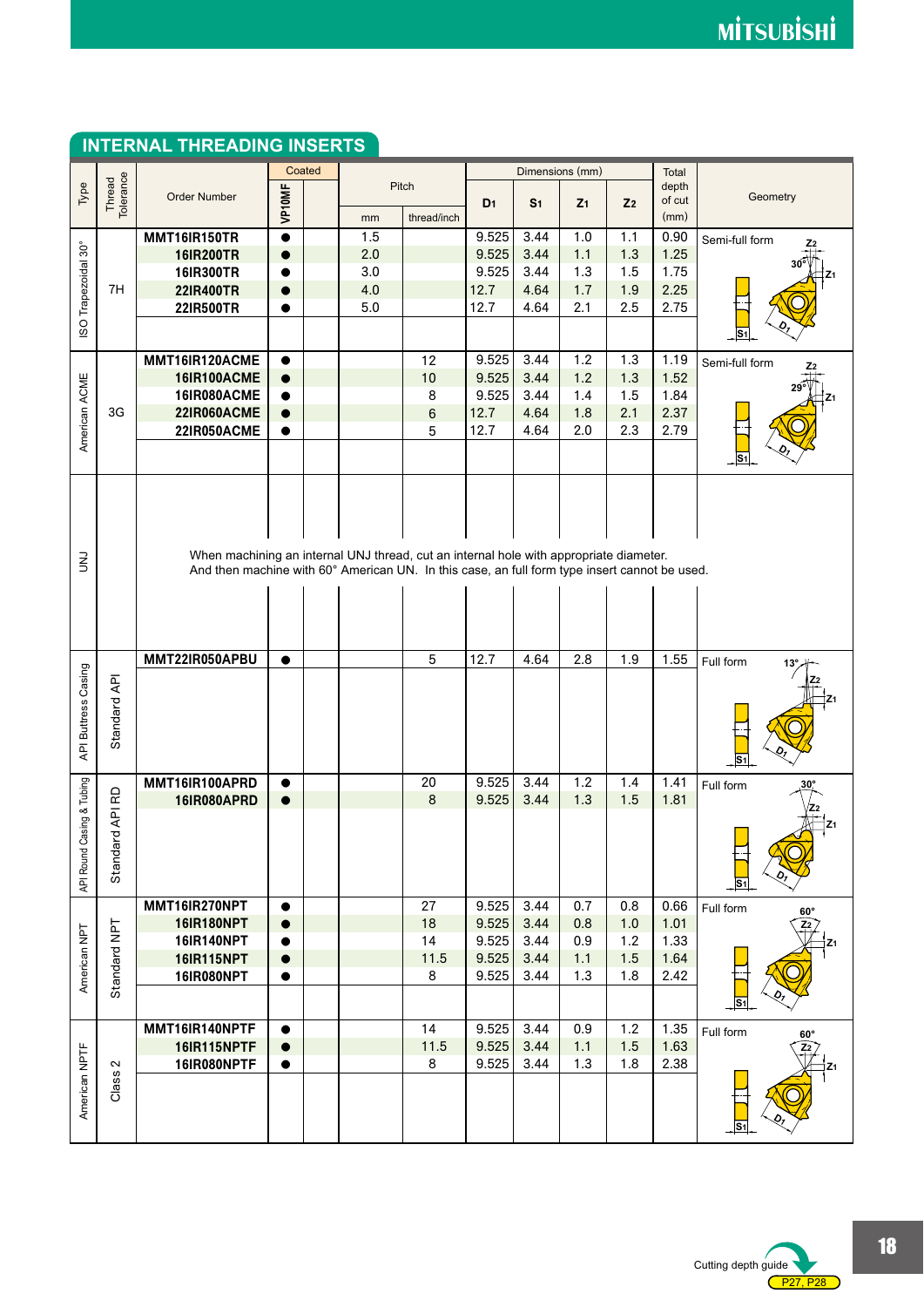# ǗRecommended Cutting Methods and Conditions

# **Threading Methods**

|                                                         | <b>Features</b>                                                                                                                                                                                   |                                                                                                                                                                                                                 |  |  |  |  |  |  |  |
|---------------------------------------------------------|---------------------------------------------------------------------------------------------------------------------------------------------------------------------------------------------------|-----------------------------------------------------------------------------------------------------------------------------------------------------------------------------------------------------------------|--|--|--|--|--|--|--|
|                                                         | Advantages                                                                                                                                                                                        | <b>Disadvantages</b>                                                                                                                                                                                            |  |  |  |  |  |  |  |
| Radial Infeed                                           | Easiest to use.<br>(Standard programme for threading)<br>· Wide application.<br>(Cutting conditions easy to change.)<br>· Uniform wear of the right and left<br>sides of the cutting edge.        | · Difficult chip control.<br>Subject to vibration in the later<br>passes due to long cutting edge in<br>contact with workpiece.<br>· Ineffective for large pitch threading.<br>· Heavy load on the nose radius. |  |  |  |  |  |  |  |
| Flank Infeed                                            | · Relatively easy to use.<br>(Semi-standard program for threading.)<br>· Reduced cutting force.<br>· Suitable for large pitch threads or<br>materials that peel easily.<br>· Good chip discharge. | · Large flank wear of the right side of<br>a cutting edge.<br>· Relatively difficult to change cutting<br>depth.<br>(Re-programming necessary)                                                                  |  |  |  |  |  |  |  |
| $1^{\circ} - 5^{\circ}$<br><b>Modified Flank Infeed</b> | · Preventing flank wear on the right<br>side of the cutting edge.<br>· Reduced cutting force.<br>· Good for large pitch or materials<br>that peel easily.<br>· Good chip discharge                | Complex machining programming.<br>· Difficult to change cutting depth.<br>(NC programming necessary)                                                                                                            |  |  |  |  |  |  |  |
| Incremental Infeed                                      | · Uniform wear of the right and left<br>sides of the cutting edge.<br>· Reduced cutting force.<br>· Good for large pitch or materials<br>that peel easily.                                        | · Complex machining programming.<br>. Difficult to change cutting depth.<br>(Re-programming necessary)<br>· Chips control is difficult.                                                                         |  |  |  |  |  |  |  |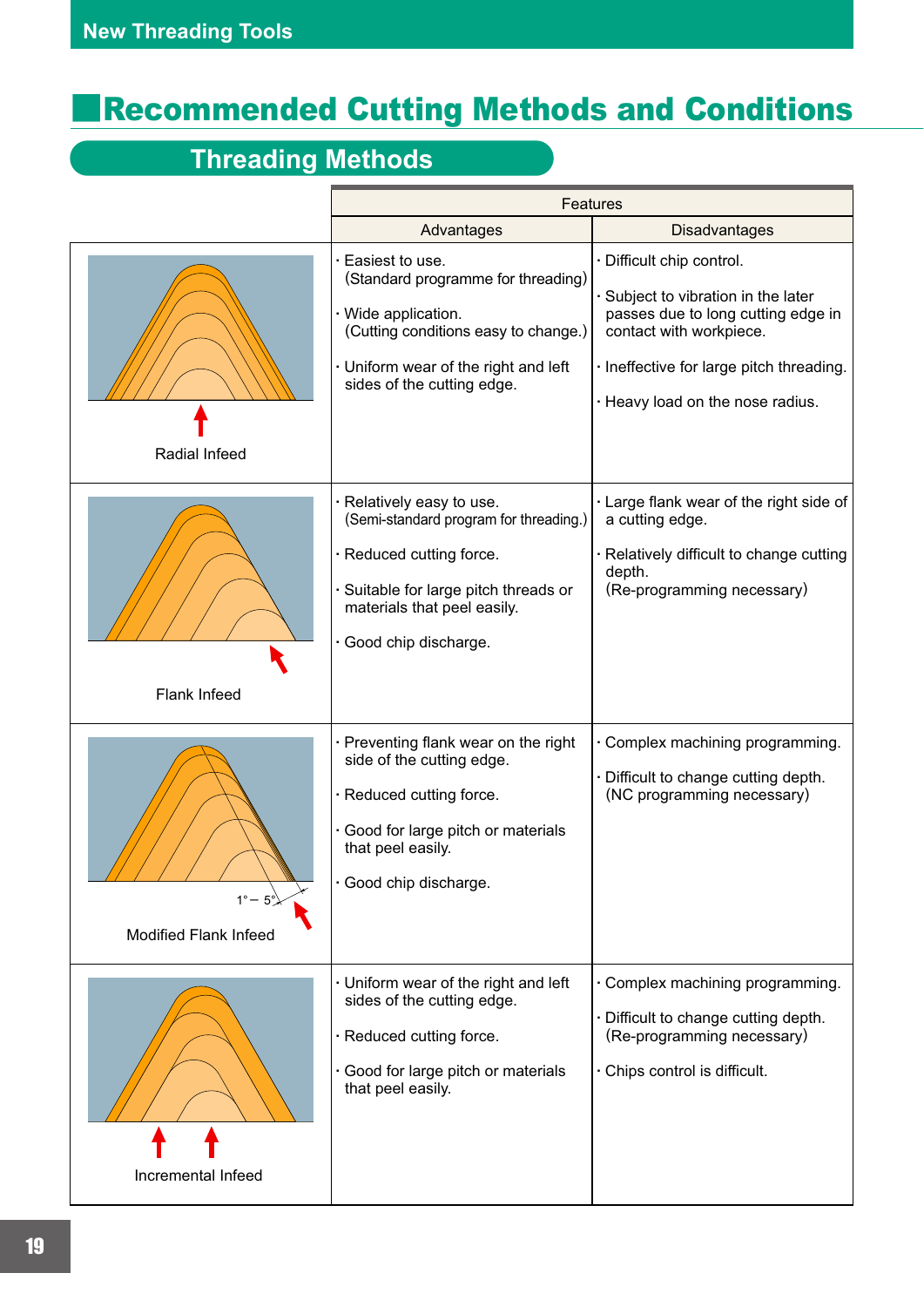## **Threading Depth**



 $*$  It is recommended to set the depth of cut of the final pass to 0.05mm  $\sim$  0.025mm.

Large cutting depths can cause vibration, leading to a poor surface finish.

## ǡ**Formulae**

**Formulae to calculate infeed for each pass in a reduced series.** 

| $\triangle$ apn= $\frac{ap}{\sqrt{ap}}$<br>$\times \sqrt{b}$<br>$\sqrt{\mathsf{n}_{\mathsf{ap}}-1}$                                                                                                                            | Example) External threading (ISO metric)<br>Pitch: 1.0mm<br>ap : 0.6mm<br>$n_{ap}$ : 5                                                                                                                                                                                                                                                                                                                                                                                                                                                                                                                                                                                                                                                                                                                            |
|--------------------------------------------------------------------------------------------------------------------------------------------------------------------------------------------------------------------------------|-------------------------------------------------------------------------------------------------------------------------------------------------------------------------------------------------------------------------------------------------------------------------------------------------------------------------------------------------------------------------------------------------------------------------------------------------------------------------------------------------------------------------------------------------------------------------------------------------------------------------------------------------------------------------------------------------------------------------------------------------------------------------------------------------------------------|
| $\triangle$ apn: Depth of cut<br>: Actual pass<br>n<br>ap<br>: Total depth of cut<br>: Number of passes<br><b>nap</b><br>b<br>: 1st pass $0.3$<br>2nd pass $2 - 1 = 1$<br>3rd pass $3-1=2$<br>$\blacksquare$<br>nth pass $n-1$ | 1st pass $\Delta$ ap <sub>1</sub> = $\frac{0.60}{\sqrt{5-1}} \times \sqrt{0.3}$ = 0.16 $\rightarrow$ <b>0.16</b> ( $\Delta$ ap <sub>1</sub> )<br>2nd pass $\triangle$ ap <sub>2</sub> = $\frac{0.60}{\sqrt{5-1}} \times \sqrt{2-1} = 0.3 \rightarrow 0.14 \ (\triangle$ ap <sub>2</sub> - $\triangle$ ap <sub>1</sub> )<br>3rd pass $\triangle$ ap <sub>3</sub> = $\frac{0.60}{\sqrt{5-1}} \times \sqrt{3-1} = 0.42 \rightarrow 0.12 \ (\triangle$ ap <sub>3</sub> - $\triangle$ ap <sub>2</sub> )<br>4th pass $\triangle$ ap <sub>4</sub> = $\frac{0.60}{\sqrt{5-1}} \times \sqrt{4-1} = 0.52 \rightarrow 0.1 \ (\triangle$ ap <sub>4</sub> - $\triangle$ ap <sub>3</sub> )<br>5th pass $\triangle$ aps = $\frac{0.60}{\sqrt{5-1}} \times \sqrt{5-1} = 0.6 \rightarrow 0.08 \ (\triangle$ aps - $\triangle$ ap4) |

## **• NC Programme for Modified Flank Infeed**

## Ǘ**Example:- M12**§**1.0 5 passes modified 1°-3°**

| <b>External Threading</b>    | Internal Treading             |
|------------------------------|-------------------------------|
| $G00 Z = 5.0$                | $G00 Z = 5.0$                 |
| $X = 14.0$                   | $X = 10.0$                    |
| G92 U $-4.34$ Z $-13.0$ F1.0 | G92 U4.34 Z-13.0 F1.0         |
| $G00 W - 0.07$               | $G00 W - 0.07$                |
| $G92 U - 4.64 Z - 13.0 F1.0$ | $G92 \cup 4.64$ 7 - 13.0 F1.0 |
| $G00 W - 0.06$               | $G00 W - 0.05$                |
| G92 U $-4.88$ Z $-13.0$ F1.0 | G92 U4.84 Z-13.0 F1.0         |
| $G00 W - 0.05$               | $G00 W - 0.04$                |
| G92 U $-5.08$ Z $-13.0$ F1.0 | $G92 \cup 5.02$ 7 - 13.0 F1.0 |
| $G00 W - 0.03$               | $G00 W - 0.03$                |
| G92 U $-5.20$ Z $-13.0$ F1.0 | G92 U5.14 Z-13.0 F1.0         |
| G00                          | G00                           |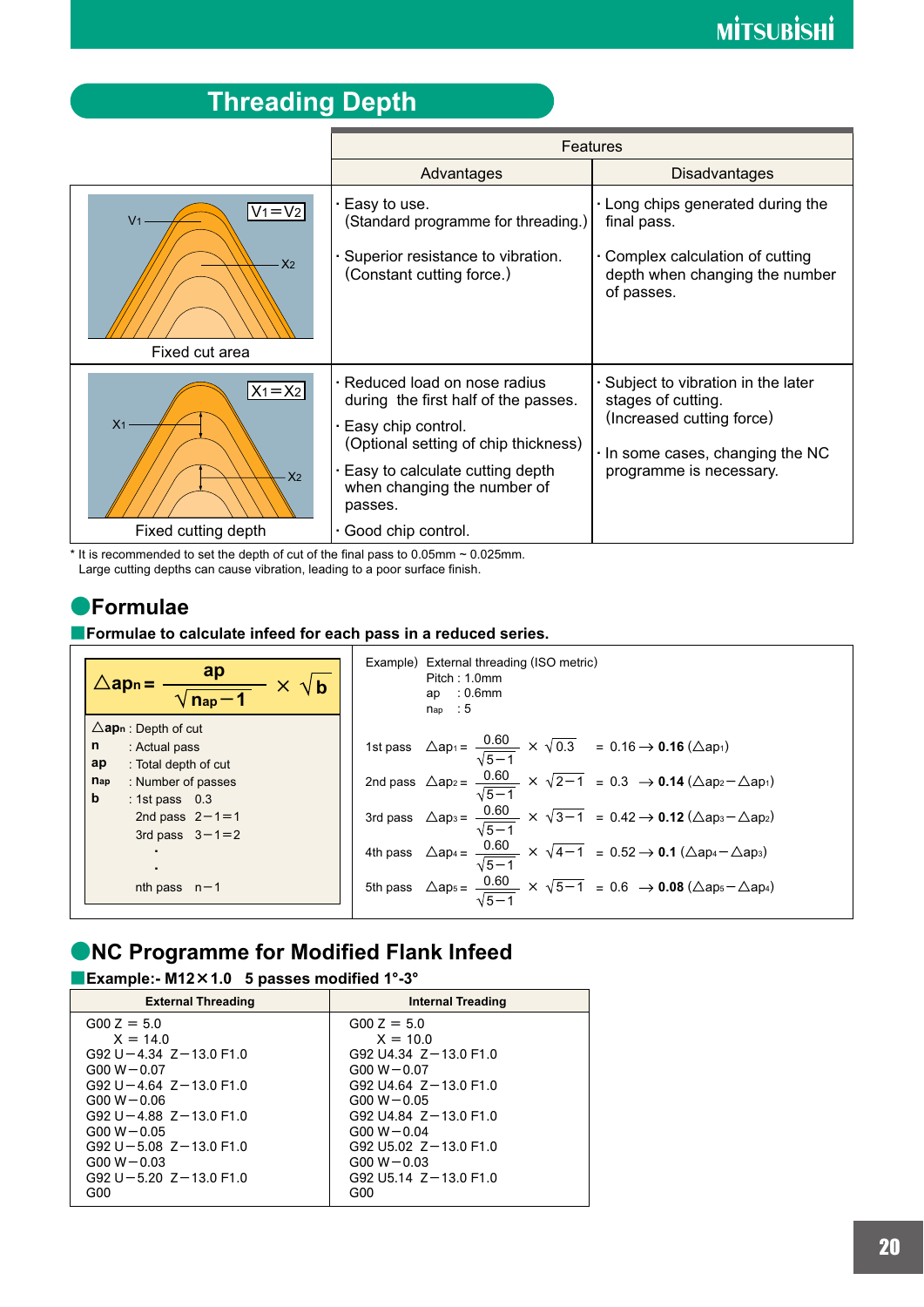# ǗRecommended Cutting Methods and Conditions

## **Selecting Cutting Conditions**

|               |                       | Priority                 |               |                          |                     |                 |                                |  |  |  |  |  |  |  |
|---------------|-----------------------|--------------------------|---------------|--------------------------|---------------------|-----------------|--------------------------------|--|--|--|--|--|--|--|
|               |                       | <b>Tool life</b>         | Cutting force | Surface finish           | Precision of thread | Chips discharge | Efficiency<br>(Reduced passes) |  |  |  |  |  |  |  |
| Threading     | Radial                |                          |               |                          |                     |                 |                                |  |  |  |  |  |  |  |
| methods       | Flank                 | $(\triangle :$ Modified) |               | $(\triangle :$ Modified) |                     |                 |                                |  |  |  |  |  |  |  |
| Cutting depth | Fixed cutting depth   |                          |               |                          |                     |                 |                                |  |  |  |  |  |  |  |
|               | <b>Fixed cut area</b> |                          |               |                          |                     |                 |                                |  |  |  |  |  |  |  |

\* Tool life and surface finish accuracy can be increased by changing the threading method from flank infeed to modified flank infeed.

\* Chip control can be improved by increasing the cutting depth in the later half of passes.

## **Cutting depth and the number of passes**

### **■Selection of the appropriate cutting depth and the right number of passes is vital for threading.**

- **·** For most threading, use a "threading cycle program," which has originally been installed on machines, and specify "total cutting depth" and "cutting depth in the first or final pass."
- **·** Cutting depth and the number of passes are easy to change for the radial infeed method, thus making it easy to determine the appropriate cutting conditions.

## **Advice on improved threading**

### Ǘ**Increasing tool life**

- **·** To prevent damage to the nose radius *Recommended method - Modified flank infeed.*
- **·** To have uniform flank wear on both sides of a cutting edge *Recommended method - Radial infeed*
- **·** To prevent crater wear *Recommended method - Flank infeed*

## Ǘ**Preventing chip problems**

- **·** Change to flank or modified infeed.
- **·** During radial infeed cutting, use an inverted holder and change the coolant supply to a downward direction.
- **·** When using the radial infeed method, set the minimum cutting depth at around 0.2mm to make the chips thicker.
- **·** Tangled chips during internal threading can damage the insert. In these cases, pause slightly away from the start point and clear the chips with coolant before every pass.
- **·** Change to M-class inserts with a 3-D chip breaker.

## **Feature and benefits of Mitsubishi products**

**·** Insert grades, specially produced for threading tools, ensure highly efficient cutting by enabling high-speed machining and a reduced number of passes.



## Ǘ**To achieve highly efficient machining**

- **·** Increase cutting speed. (Dependant on the maximum revolution and rigidity of the machine.)
- **·** Reduce the number of passes. (Reduce by 30-40%.)
- **·** A reduced number of passes can improve chip discharge because of the thicker chips generated.

## **Exercising vibration**

- **·** Change to flank or modified infeed.
- **·** When using radial infeed, reduce cutting depth in the later half of passes and lower the cutting speed.

## Ǘ**Increased surface finish accuracy**

- **·** A final wiping pass should be performed at the same depth of cut as the last regular pass.
- **·** When using the flank infeed method, change to radial infeed only during the final pass.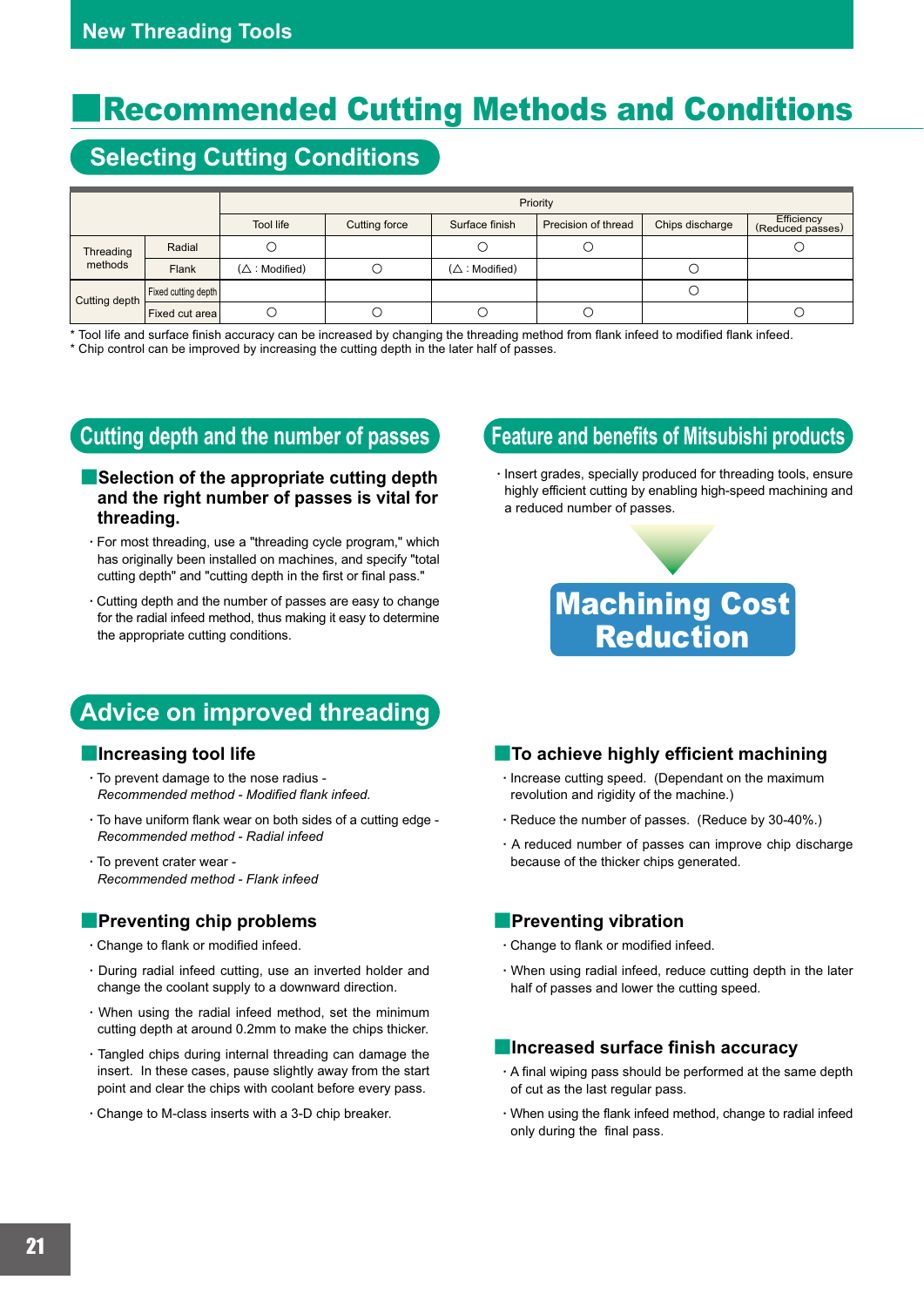# **MİTSUBİSHİ**

## **Selecting a Shim for the MMT Series**

#### Ǘ**Flank angle and lead angle**

Lead angle  $(\alpha)$  depends on a combination of thread diameter and pitch.

Select a shim so that the lead angle of the thread can coincide with the flank angles of the thread and insert ( $\beta_1$ ,  $\beta_2$ ). No need to change a shim for general threading with an MMT holder. When threading with a small diameter or large pitch, change the shim depending on the lead angle, referring to the table and graph below. When threading left hand threads, change to a shim with a negative inclination angle.





#### Ǘ**Shim reference table (Threading diameter)**

| Lead<br>Angle |                         |                              |                              | Right Hand Thread (mm)       |                                                               |                  |                                     | Left Hand Thread (mm)                          |                  |
|---------------|-------------------------|------------------------------|------------------------------|------------------------------|---------------------------------------------------------------|------------------|-------------------------------------|------------------------------------------------|------------------|
| Pitch<br>(mm) | Threading<br>impossible | $4.5^\circ$                  | $3.5^\circ$                  | $2.5^\circ$                  | $1.5^\circ$                                                   | $0.5^\circ$      | Threading<br>impossible             | $-1.5^\circ$                                   | $-0.5^\circ$     |
| 0.5           | $\leq \phi$ 1.9         | $\phi$ 2.2<br>$\phi$ 1.9 –   | $\phi$ 2.8<br>$\phi$ 2.2 $-$ | $\phi$ 2.8 $-$<br>$\phi$ 4.3 | $\phi$ 4.3 - $\phi$ 11.4                                      | $\geq \phi$ 11.4 | $\leq \phi$ 4.3                     | $\phi$ 4.3 - $\phi$ 11.4                       | $\geq \phi$ 11.4 |
| 0.75          | $\leq \phi$ 2.9         | $\phi$ 2.9 –<br>$\phi$ 3.2   | $\phi$ 3.2 - $\phi$ 4.3      | $\phi$ 4.3 - $\phi$ 6.5      | $\phi$ 6.5 - $\phi$ 17.1                                      | $\geq \phi$ 17.1 | $\leq \phi$ 6.5                     | $\phi$ 6.5 - $\phi$ 17.1                       | $\geq \phi$ 17.1 |
|               | $\leq \phi$ 3.8         | $\phi$ 3.8 $-$<br>$\phi$ 4.3 | $\phi$ 4.3 $-$<br>$\phi$ 5.7 | $\phi$ 5.7 –<br>$\phi$ 8.7   | $\phi$ 8.7 - $\phi$ 22.8                                      | $\geq \phi$ 22.8 | $\leq \phi$ 8.7                     | $\phi$ 8.7 - $\phi$ 22.8                       | $\geq \phi$ 22.8 |
| 1.25          | $\leq \phi$ 4.8         | $\phi$ 4.8 –<br>$\phi$ 5.4   | $\phi$ 5.4 –<br>$\phi$ 7.1   | $\phi$ 7.1 – $\phi$ 10.9     | $\phi$ 10.9 –<br>$\phi$ 28.5                                  |                  | $\geq \phi 28.5$ $\leq \phi 10.9$   | $\phi$ 10.9 - $\phi$ 28.5                      | $\geq \phi$ 28.5 |
| 1.5           | $\leq \phi$ 5.7         | $\phi$ 6.5<br>$\phi$ 5.7 –   | $\phi$ 6.5 - $\phi$ 8.5      | $\phi$ 8.5 – $\phi$ 13.0     | $\phi$ 13.0 - $\phi$ 34.2                                     |                  | $\geq \phi$ 34.2   $\leq \phi$ 13.0 | $\phi$ 13.0 - $\phi$ 34.2                      | $\geq \phi$ 34.2 |
| 1.75          | $\leq \phi$ 6.7         | $\phi$ 6.7 –<br>$\phi$ 7.6   | $\phi$ 7.6 - $\phi$ 9.9      | $\phi$ 9.9 – $\phi$ 15.2     | $\phi$ 15.2 - $\phi$ 39.9                                     |                  | $\geq \phi$ 39.9 $\leq \phi$ 15.2   | $\phi$ 15.2 - $\phi$ 39.9                      | $\geq \phi$ 39.9 |
| 2             | $\leq \phi$ 7.6         | $\phi$ 7.6 $-$<br>68.6       | $\phi$ 8.6 – $\phi$ 11.4     | $\phi$ 11.4 – $\phi$ 17.4    | $\phi$ 17.4 - $\phi$ 45.6                                     |                  | $\geq \phi$ 45.6   $\leq \phi$ 17.4 | $\phi$ 17.4 - $\phi$ 45.6                      | $\geq \phi$ 45.6 |
| 2.5           | $\leq \phi$ 9.5         | $\phi$ 9.5 – $\phi$ 10.8     | $\phi$ 10.8 – $\phi$ 14.2    | $\phi$ 14.2 – $\phi$ 21.7    | $\phi$ 21.7 - $\phi$ 57.0                                     |                  | $\geq \phi$ 57.0 $\leq \phi$ 21.7   | $\phi$ 21.7 - $\phi$ 57.0                      | $\geq \phi$ 57.0 |
| 3             | $\leq \phi$ 11.4        | $\phi$ 11.4 – $\phi$ 13.0    | $\phi$ 13.0 – $\phi$ 17.0    | $\phi$ 17.0 – $\phi$ 26.0    | $\phi$ 26.0 - $\phi$ 68.4                                     |                  | $\geq \phi$ 68.4   $\leq \phi$ 26.0 | $\phi$ 26.0 - $\phi$ 68.4                      | $\geq \phi$ 68.4 |
| 3.5           | $\leq \phi$ 13.3        | $\phi$ 13.3 – $\phi$ 15.1    | $\phi$ 15.1 – $\phi$ 19.9    | $\phi$ 19.9 – $\phi$ 30.4    | $\phi$ 30.4 - $\phi$ 79.8                                     |                  | $\geq \phi$ 79.8 $\leq \phi$ 30.4   | $\phi$ 30.4 - $\phi$ 79.8                      | $\geq \phi$ 79.8 |
| 4             | $\leq \phi$ 15.2        | $\phi$ 15.2 – $\phi$ 17.3    | $\phi$ 17.3 – $\phi$ 22.7    | $\phi$ 22.7 – $\phi$ 34.7    | $\phi$ 34.7 - $\phi$ 91.2                                     |                  | $\geq \phi 91.2$ $\leq \phi 34.7$   | $\phi$ 34.7 - $\phi$ 91.2                      | $\geq \phi$ 91.2 |
| 4.5           | $\leq \phi$ 17.1        | $\phi$ 17.1 – $\phi$ 19.4    | $\phi$ 19.4 – $\phi$ 25.6    | $\phi$ 25.6 – $\phi$ 39.1    | $\phi$ 39.1 – $\phi$ 102.6 $\geq \phi$ 102.6 $\leq \phi$ 39.1 |                  |                                     | $\phi$ 39.1 – $\phi$ 102.6 $\geq \phi$ 102.6   |                  |
| 5             | $\leq \phi$ 19.0        | $\phi$ 19.0 – $\phi$ 21.6    | $\phi$ 21.6 – $\phi$ 28.4    | $\phi$ 28.4 – $\phi$ 43.4    | $\phi$ 43.4 – $\phi$ 114.0 $\geq \phi$ 114.0 $\leq \phi$ 43.4 |                  |                                     | $ \phi$ 43.4 – $\phi$ 114.0 $ \geq \phi$ 114.0 |                  |

### Ǘ**Shim reference graph**

(Note) Back turning in the case of left hand threads.



Note) When a thread lead angle  $\leq$  the tool flank angle, change the shim to prevent side interference with the insert. (Refer to the table below for the calculation of thread lead angle and tool flank angle.)

**When replacing a shim, check if the difference between the thread lead angle and shim inclination angle is within:2.5° - 0.5° where thread helix angle is 60° (55° ) 2° - 1° where thread helix angle is 30° (29°) \* Inclination angle of a standard shim is 0°.**

**\* The holder has a 1.5 ° lead angle.**

#### **■Example of selecting a shim**

#### **·** When the thread lead angle is 2.2°

 $\Omega$ In the case when the thread helix angle is 60 $^{\circ}$ 

(2.2° lead angle)  $-$  (2.5° - 0.5°) =  $-0.3^\circ$  - 1.7° shim inclination angle is appropriate. Threading with a standard shim (0° inclination angle) is possible. But, replacing with a shim with a 1° inclination angle is recommended, refer to Standard Shim List on pages 9 and 10.

 $Q$ In the case when the thread helix angle is 30 $^{\circ}$ 

 $(2.2^{\circ}$  lead angle)  $- (2^{\circ} - 1^{\circ}) = 0.2^{\circ} - 1.2^{\circ}$  shim inclination angle is appropriate. Replacing with a shim with a 1° inclination angle is recommended, referring to Standard Shim List on pages 9 and 10.

#### **■ Calculation of thread lead angle**

$$
\tan \alpha = \frac{1}{\pi d} = \frac{nP}{\pi d}
$$
\n
$$
\alpha : \text{lead angle}
$$
\n
$$
P : \text{Plcth}
$$
\n
$$
P : \text{Pitch}
$$
\n
$$
d : \text{Effective diameter}
$$

of thread

## **■** Relief angle of an insert set on a holder

| Thread helix angle | Internal relief angle | <b>External relief angle</b> |
|--------------------|-----------------------|------------------------------|
| 60°                | $8.5^\circ$           | R٥                           |
| $55^{\circ}$       |                       | 70                           |
| $30^{\circ}$       | 1°                    | $2.5^\circ$                  |
| 9°,                | 1 O                   | ን 5°                         |

**·** Relief angles (Â2, Â1) of an insert become small when the thread helix angle of a trapezoidal, round, or other thread is small. Take care when selecting a shim.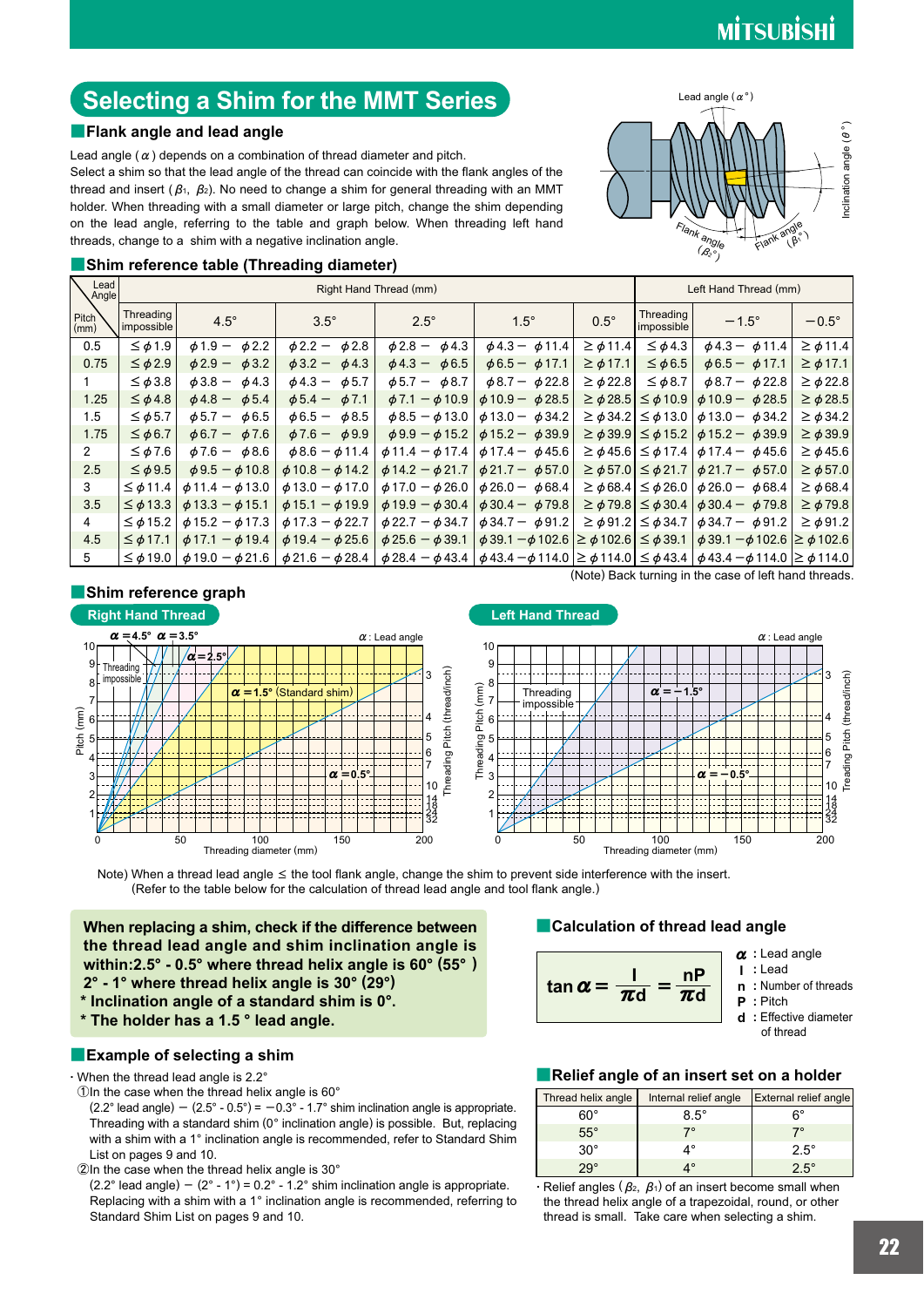# **Standard of Depth of Cut (External Threading)**

## **EXTERNAL (RADIAL INFEED)**

Ǘ**ISO Metric**

| Pitch | Total              |               |                            |                       |   |                | <b>Insert Type</b>                                                                                   |   |      |           |                |      |             |                      |      |                          |                                           |
|-------|--------------------|---------------|----------------------------|-----------------------|---|----------------|------------------------------------------------------------------------------------------------------|---|------|-----------|----------------|------|-------------|----------------------|------|--------------------------|-------------------------------------------|
| (mm)  | Cutting<br>Depth   |               | $\overline{2}$             | 3                     | 4 | 5              | 6                                                                                                    | 7 | 8    | 9         | 10             | 11   | 12          | 13                   | 14   | G-class grinding inserts | M-class inserts with<br>3-D chip breakers |
| l 0.5 | 0.31   0.10        |               | 0.08                       | $0.07$ 0.06           |   |                |                                                                                                      |   |      |           |                |      |             |                      |      | MMT16ER050ISO            |                                           |
| 0.75  | 0.46 0.16          |               | $0.14$   $0.10$   $0.06$   |                       |   |                |                                                                                                      |   |      |           |                |      |             |                      |      | 16ER075ISO               |                                           |
| 1.0   | 0.6110.181         |               | $0.15$ $0.12$ $0.10$ $ $   |                       |   | 0.06           |                                                                                                      |   |      |           |                |      |             |                      |      | 16ER100ISO               | MMT16ER100ISO-S                           |
|       | 1.2510.7710.19     |               | $0.17$   $0.14$   $0.11$   |                       |   |                | $0.10$ $0.06$                                                                                        |   |      |           |                |      |             |                      |      | 16ER125ISO               | 16ER125ISO-S                              |
| 1.5   | 0.9210.2210.21     |               |                            |                       |   | 0.17 0.14 0.12 | 0.06                                                                                                 |   |      |           |                |      |             |                      |      | 16ER150ISO               | 16ER150ISO-S                              |
| 1.75  | $11.07$ $0.22$ $ $ |               | 0.21                       | 0.16 0.13             |   | 0.11           | 0.09 0.09                                                                                            |   | 0.06 |           |                |      |             |                      |      | 16ER175ISO               | 16ER175ISO-S                              |
| 2.0   |                    |               |                            |                       |   |                | $1.23   0.24   0.23   0.17   0.16   0.14   0.12   0.11$                                              |   | 0.06 |           |                |      |             |                      |      | 16ER200ISO               | 16ER200ISO-S                              |
| 2.5   |                    | 1.53 0.26     |                            |                       |   |                | $0.23$   $0.19$   $0.17$   $0.15$   $0.13$   $0.12$                                                  |   | 0.11 | 0.11 0.06 |                |      |             |                      |      | 16ER250ISO               | 16ER250ISO-S                              |
| 3.0   |                    | $1.84$   0.27 |                            |                       |   |                | $\vert 0.25 \vert 0.20 \vert 0.18 \vert 0.16 \vert 0.14 \vert 0.13 \vert 0.12 \vert 0.12 \vert 0.11$ |   |      |           |                | 0.10 | 0.06        |                      |      | 16ER300ISO               | 16ER300ISO-S                              |
| 3.5   |                    | $2.15$   0.33 | $0.30 \mid 0.24 \mid 0.21$ |                       |   |                | 0.18 0.17 0.15                                                                                       |   |      |           | 0.14 0.14 0.12 | 0.11 | 0.06        |                      |      | 22ER350ISO               |                                           |
| 4.0   | $2.45$   0.34      |               | 0.31                       | $0.24 \mid 0.22 \mid$ |   |                | $\vert 0.19 \vert 0.17 \vert 0.16 \vert 0.14 \vert 0.14 \vert 0.13 \vert 0.12 \vert$                 |   |      |           |                |      | $0.12$ 0.11 |                      | 0.06 | 22ER400ISO               |                                           |
| 4.5   |                    | $2.76$   0.38 |                            |                       |   |                | $0.34$ $0.28$ $0.24$ $0.22$ $0.20$ $0.18$ $0.20$                                                     |   |      |           | 0.16 0.16 0.15 | 0.14 |             | $0.13$ $0.12$ $0.06$ |      | 22ER450ISO               |                                           |
| 5.0   | 3.07   0.42        |               |                            |                       |   |                | $0.38$   0.32   0.27   0.24   0.22   0.20   0.18   0.18   0.17                                       |   |      |           |                | 0.16 |             | 0.15 0.12 0.06       |      | 22ER500ISO               |                                           |

### **Example 7** American UN

| Pitch          | Total                     | Number of Passes |                      |                      |                            |      |                                                                                                          |      |                      |                     |    |      |               |    |    |                          | Insert Type                               |
|----------------|---------------------------|------------------|----------------------|----------------------|----------------------------|------|----------------------------------------------------------------------------------------------------------|------|----------------------|---------------------|----|------|---------------|----|----|--------------------------|-------------------------------------------|
| inch)          | (thread/ Cutting<br>Depth |                  | 2                    | 3                    | 4                          | 5    | 6                                                                                                        |      | 8                    | 9                   | 10 | 11   | 12            | 13 | 14 | G-class grinding inserts | M-class inserts with<br>3-D chip breakers |
| 32             | 0.4910.17                 |                  | $0.15$   0.11   0.06 |                      |                            |      |                                                                                                          |      |                      |                     |    |      |               |    |    | MMT16ER320UN             |                                           |
| 28             | 0.5610.17                 |                  |                      | $0.14$   0.10   0.09 |                            | 0.06 |                                                                                                          |      |                      |                     |    |      |               |    |    | 16ER280UN                |                                           |
| 24             |                           | $0.65$   $0.18$  | $0.16$ $0.14$ $0.11$ |                      |                            | 0.06 |                                                                                                          |      |                      |                     |    |      |               |    |    | 16ER240UN                |                                           |
| 20             |                           | 0.7810.20        | $0.18$ $0.13$ $0.11$ |                      |                            | 0.10 | 0.06                                                                                                     |      |                      |                     |    |      |               |    |    | 16ER200UN                |                                           |
| 18             |                           | 0.8710.22        | $0.20$ $0.15$        |                      | 0.13                       | 0.11 | 0.06                                                                                                     |      |                      |                     |    |      |               |    |    | 16ER180UN                |                                           |
| 16             | 0.97 0.22                 |                  | $0.20$ $0.15$        |                      | 0.12                       | 0.11 | 0.11                                                                                                     | 0.06 |                      |                     |    |      |               |    |    | 16ER160UN                | MMT16ER160UN-S                            |
| 14             | 1.111                     | 0.23             | 0.21                 | 0.16                 | 0.13                       | 0.11 | 0.11                                                                                                     | 0.10 | 0.06                 |                     |    |      |               |    |    | 16ER140UN                | 16ER140UN-S                               |
| 13             |                           | $1.20$ $0.25$    |                      |                      |                            |      | $\vert 0.22 \vert 0.17 \vert 0.14 \vert 0.13 \vert 0.12 \vert 0.11$                                      |      | 0.06                 |                     |    |      |               |    |    | 16ER130UN                |                                           |
| 12             |                           | 1.30   0.28      |                      |                      |                            |      | $0.23$ $0.18$ $0.16$ $0.14$ $0.13$ $0.12$                                                                |      | 0.06                 |                     |    |      |               |    |    | 16ER120UN                | MMT16ER120UN-S                            |
| 11             |                           | 1.42   0.28      |                      |                      |                            |      | $0.23$ $0.19$ $0.16$ $0.14$ $0.13$ $0.12$                                                                |      | 0.11                 | 0.06                |    |      |               |    |    | 16ER110UN                |                                           |
| 10             |                           | .5610.28         |                      |                      |                            |      | $\vert 0.24 \vert 0.19 \vert 0.16 \vert 0.14 \vert 0.13 \vert 0.13 \vert$                                |      | 0.12                 | $0.11 \,   \, 0.06$ |    |      |               |    |    | 16ER100UN                |                                           |
| 9              |                           | 1.73 0.34        | $0.29$ $0.22$        |                      |                            |      | 0.17 0.15 0.14 0.13                                                                                      |      | 0.12                 | 0.11 0.06           |    |      |               |    |    | 16ER090UN                |                                           |
| 8              | l .95 l                   | 0.35             | $0.30$ $0.24$        |                      |                            |      | 0.19 0.16 0.15 0.14                                                                                      |      | 0.13                 | $0.12$ 0.11         |    | 0.06 |               |    |    | 16ER080UN                |                                           |
| $\overline{7}$ | 2.2210.37                 |                  |                      |                      | $0.33 \mid 0.28 \mid 0.24$ |      | 0.20 0.17 0.16                                                                                           |      | $0.15$ $0.14$ $0.12$ |                     |    | 0.06 |               |    |    | 22ER070UN                |                                           |
| 6              |                           | 2.6010.42        |                      |                      | 0.35   0.29   0.25         | 0.21 | 0.18 0.17                                                                                                |      | 0.16 0.15 0.13       |                     |    | 0.12 | $0.11$ $0.06$ |    |    | 22ER060UN                |                                           |
| 5              |                           |                  |                      |                      |                            |      | $3.12$   0.43   0.39   0.31   0.27   0.24   0.22   0.20   0.19   0.19   0.18   0.17   0.15   0.12   0.06 |      |                      |                     |    |      |               |    |    | 22ER050UN                |                                           |

#### Ǘ**Whitworth for BSW, BSP**

| Pitch             | Total<br><b>Cutting</b> |               |                      |                      |                          |      |                                                                                                            |   | Number of Passes           |             |    |      |      |                          |      | Insert Type              |                                           |
|-------------------|-------------------------|---------------|----------------------|----------------------|--------------------------|------|------------------------------------------------------------------------------------------------------------|---|----------------------------|-------------|----|------|------|--------------------------|------|--------------------------|-------------------------------------------|
| (thread/<br>inch) | Depth                   |               | $\overline{2}$       | 3                    | 4                        | 5    | 6                                                                                                          | 7 | 8                          | 9           | 10 | 11   | 12   | 13                       | 14   | G-class grinding inserts | M-class inserts with<br>3-D chip breakers |
| 28                | 0.5810.17               |               | 0.14                 | 0.11                 | 0.10                     | 0.06 |                                                                                                            |   |                            |             |    |      |      |                          |      | MMT16ER280W              |                                           |
| 26                | $0.63$   0.18           |               |                      | $0.15$   0.13   0.11 |                          | 0.06 |                                                                                                            |   |                            |             |    |      |      |                          |      | 16ER260W                 |                                           |
| 20                | $0.81$   $0.20$         |               |                      | $0.18$   0.14   0.12 |                          | 0.11 | 0.06                                                                                                       |   |                            |             |    |      |      |                          |      | 16ER200W                 |                                           |
| 19                | $0.86$   $0.21$         |               | $0.19$ $0.15$ $0.13$ |                      |                          | 0.12 | 0.06                                                                                                       |   |                            |             |    |      |      |                          |      | 16ER190W                 | MMT16ER190W-S                             |
| 18                | 0.9010.25               |               |                      |                      | $0.19$   $0.15$   $0.13$ | 0.12 | 0.06                                                                                                       |   |                            |             |    |      |      |                          |      | 16ER180W                 |                                           |
| 16                | $1.02$ 0.21             |               |                      |                      | $0.18$ 0.15 0.13         |      | $0.11$ $0.09$ $0.09$                                                                                       |   | 0.06                       |             |    |      |      |                          |      | 16ER160W                 |                                           |
| 14                |                         | $1.16$   0.23 |                      |                      |                          |      | $0.21$   0.17   0.14   0.12   0.12   0.11                                                                  |   | 0.06                       |             |    |      |      |                          |      | 16ER140W                 | MMT16ER140W-S                             |
| 12                |                         | $1.36$   0.27 |                      |                      |                          |      | $0.25$   0.20   0.16   0.15   0.14   0.13                                                                  |   | 0.06                       |             |    |      |      |                          |      | 16ER120W                 |                                           |
| 11                |                         | 1.48 0.27     |                      |                      |                          |      | $0.24$   0.20   0.17   0.15   0.14   0.13                                                                  |   | $0.12 \, 0.06$             |             |    |      |      |                          |      | 16ER110W                 | MMT16ER110W-S                             |
| 10                |                         | $1.63$   0.27 |                      |                      |                          |      | $\vert 0.25 \, \vert 0.20 \, \vert 0.17 \, \vert 0.15 \, \vert 0.15 \, \vert 0.13 \, \vert$                |   | $0.13 \mid 0.12 \mid 0.06$ |             |    |      |      |                          |      | 16ER100W                 |                                           |
| 9                 |                         | $1.81$   0.28 |                      |                      |                          |      | $\vert 0.26 \vert 0.21 \vert 0.18 \vert 0.16 \vert 0.15 \vert 0.14 \vert 0.13 \vert 0.12 \vert 0.12 \vert$ |   |                            |             |    | 0.06 |      |                          |      | 16ER090W                 |                                           |
| 8                 |                         | 2.03   0.30   | 0.27                 |                      | $0.22$ 0.19              |      | $0.17$   0.16   0.15                                                                                       |   | $0.14$ $0.13$ $0.12$       |             |    | 0.12 | 0.06 |                          |      | 16ER080W                 |                                           |
| 7                 |                         | $2.32$   0.34 | 0.32                 |                      | $0.26$ 0.22              |      | $0.20$   0.18   0.17                                                                                       |   | 0.16                       | $0.15$ 0.14 |    | 0.12 | 0.06 |                          |      | 22ER070W                 |                                           |
| 6                 |                         | 2.71 0.35     | 0.33                 |                      | $0.27$ 0.23              | 0.21 | 0.20 0.19                                                                                                  |   | $0.17$   0.16   0.15       |             |    | 0.14 |      | $0.13$   $0.12$   $0.06$ |      | 22ER060W                 |                                           |
| 5                 |                         | $3.25$   0.42 |                      |                      |                          |      | $0.40$   $0.35$   $0.29$   $0.26$   $0.24$   $0.22$   $0.20$   $0.19$   $0.18$   $0.17$                    |   |                            |             |    |      |      | $0.15$ $0.12$            | 0.06 | 22ER050W                 |                                           |

(Note)  $\cdot$  Set the finishing allowance on a diameter at approx. 0.1mm when using an insert with a wiper.

 · Please note the cutting depth and the number of passes when a nose radius of an insert without a wiper or of an internal threading insert is small to prevent damage to the insert nose.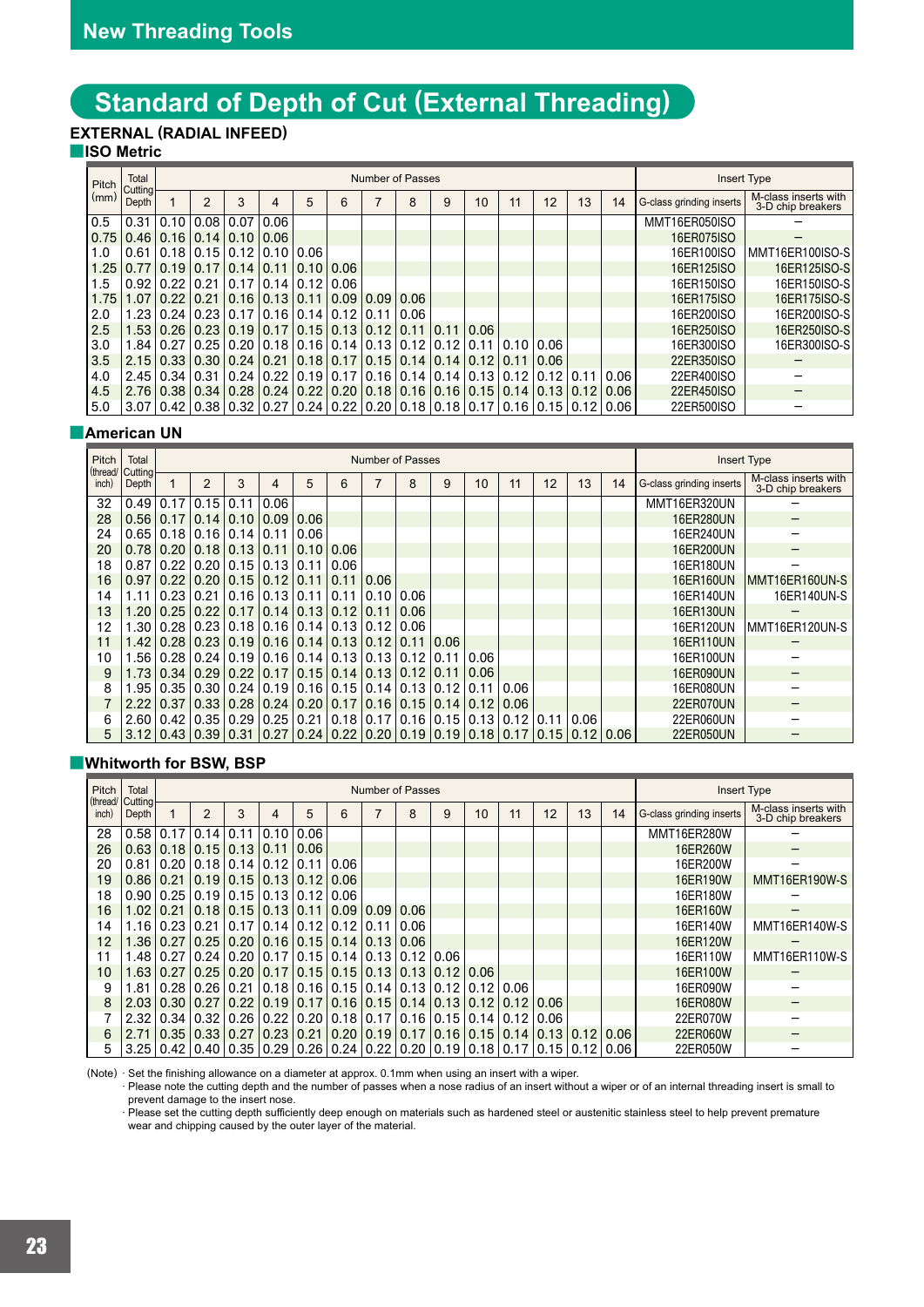# **MİTSUBİSHİ**

#### Ǘ**BSPT**

| Pitch | Total                                                                                |  |  |      | Number of Passes                                                      |  |  |  |                          | Insert Type                               |
|-------|--------------------------------------------------------------------------------------|--|--|------|-----------------------------------------------------------------------|--|--|--|--------------------------|-------------------------------------------|
| inch) | (thread/ Cutting https://<br>Depth                                                   |  |  |      |                                                                       |  |  |  | G-class grinding inserts | M-class inserts with<br>3-D chip breakers |
| -28   | 10.5810.1710.1410.1110.101                                                           |  |  | 0.06 |                                                                       |  |  |  | MMT16ER280BSPT           |                                           |
| 19    | $\vert 0.86 \vert 0.22 \vert 0.19 \vert 0.15 \vert 0.12 \vert 0.12 \vert 0.06 \vert$ |  |  |      |                                                                       |  |  |  | 16ER190BSPT              | MMT16ER190BSPT-S                          |
| 14    |                                                                                      |  |  |      | $1.16$   0.24   0.20   0.17   0.14   0.12   0.12   0.11   0.06        |  |  |  | 16ER140BSPT              | 16ER140BSPT-S                             |
|       |                                                                                      |  |  |      | $1.48$   0.25   0.23   0.21   0.18   0.16   0.14   0.13   0.12   0.06 |  |  |  | 16ER110BSPT              | 16ER110BSPT-S                             |

#### Ǘ**Round DIN 405**

| Pitch | Total<br>(thread/ Cutting |                                                                                                                                                                             |  |  |  |  |  |  | Number of Passes |  |  |  |  |  |  | <b>Insert Type</b>       |
|-------|---------------------------|-----------------------------------------------------------------------------------------------------------------------------------------------------------------------------|--|--|--|--|--|--|------------------|--|--|--|--|--|--|--------------------------|
| inch) | Depth                     | 10<br>13<br>14<br>12<br>11<br>9<br> 0.20 0.19 0.16 0.12 0.10 0.06                                                                                                           |  |  |  |  |  |  |                  |  |  |  |  |  |  | G-class grinding inserts |
| 10    |                           | 0.23 0.21                                                                                                                                                                   |  |  |  |  |  |  |                  |  |  |  |  |  |  | MMT16ER100RD             |
| 8     |                           | $.59$   0.23   0.21   0.20   0.19   0.18   0.16   0.14   0.12   0.10   0.06                                                                                                 |  |  |  |  |  |  |                  |  |  |  |  |  |  | 16ER080RD                |
|       |                           |                                                                                                                                                                             |  |  |  |  |  |  |                  |  |  |  |  |  |  | 16ER060RD                |
|       |                           | 2.12   0.26   0.25   0.24   0.22   0.21   0.19   0.17   0.16   0.14   0.12   0.10   0.06  <br>$13.1810.3410.3310.3210.3010.2810.2610.2410.2210.2010.1910.1710.1510.1210.06$ |  |  |  |  |  |  |                  |  |  |  |  |  |  | 22ER040RD                |
|       |                           |                                                                                                                                                                             |  |  |  |  |  |  |                  |  |  |  |  |  |  |                          |

#### Ǘ**ISO Trapezoidal 30°**

| Pitch | Total<br>Cutting                                                                                                                                                                            |                                                                             |  |  |  |  |  | Number of Passes                                                           |  |  |  |  |  |  |  | <b>Insert Type</b>       |
|-------|---------------------------------------------------------------------------------------------------------------------------------------------------------------------------------------------|-----------------------------------------------------------------------------|--|--|--|--|--|----------------------------------------------------------------------------|--|--|--|--|--|--|--|--------------------------|
| (mm)  | Depth                                                                                                                                                                                       | 14<br>10<br>13<br>11<br>12<br>4<br>b<br> 0.90 0.23 0.21 0.16 0.13 0.11 0.06 |  |  |  |  |  |                                                                            |  |  |  |  |  |  |  | G-class grinding inserts |
| 1.5   |                                                                                                                                                                                             |                                                                             |  |  |  |  |  |                                                                            |  |  |  |  |  |  |  | MMT16ER150TR             |
| 2.0   |                                                                                                                                                                                             |                                                                             |  |  |  |  |  | $1.25$   0.29   0.26   0.21   0.17   0.14   0.12   0.06                    |  |  |  |  |  |  |  | 16ER200TR                |
| 3.0   |                                                                                                                                                                                             |                                                                             |  |  |  |  |  | $\mid$ 1.75   0.32   0.31   0.24   0.19   0.18   0.17   0.15   0.13   0.06 |  |  |  |  |  |  |  | 16ER300TR                |
|       | 4.0 $\left[ 2.25 \right]$ 0.33 $\left[ 0.32 \right]$ 0.24 $\left[ 0.22 \right]$ 0.21 $\left[ 0.17 \right]$ 0.16 $\left[ 0.15 \right]$ 0.14 $\left[ 0.13 \right]$ 0.12 $\left[ 0.16 \right]$ |                                                                             |  |  |  |  |  |                                                                            |  |  |  |  |  |  |  | 22ER400TR                |
|       | $5.0$   2.75   0.35   0.32   0.26   0.24   0.22   0.21   0.19   0.19   0.17   0.15   0.14   0.13   0.12   0.06                                                                              |                                                                             |  |  |  |  |  |                                                                            |  |  |  |  |  |  |  | 22ER500TR                |

#### **Example 7 American ACME**

| Pitch | Total<br>(thread/ Cutting |                                                                                                                                                                                                             |  |  |  |  |                                                                               | Number of Passes |  |  |  |  |  |             |  | <b>Insert Type</b>       |
|-------|---------------------------|-------------------------------------------------------------------------------------------------------------------------------------------------------------------------------------------------------------|--|--|--|--|-------------------------------------------------------------------------------|------------------|--|--|--|--|--|-------------|--|--------------------------|
| inch) | Depth I                   | 14<br>11<br>13<br>12<br>10<br>5<br>8<br>4<br>$\vert 0.23 \, \vert 0.20 \, \vert 0.17 \, \vert 0.14 \, \vert 0.12 \, \vert 0.06 \, \vert$                                                                    |  |  |  |  |                                                                               |                  |  |  |  |  |  |             |  | G-class grinding inserts |
| 12    |                           | .1910.271                                                                                                                                                                                                   |  |  |  |  |                                                                               |                  |  |  |  |  |  |             |  | MMT16ER120ACME           |
| 10    |                           |                                                                                                                                                                                                             |  |  |  |  | 1.52   0.29   0.25   0.21   0.18   0.16   0.14   0.12   0.11   0.06           |                  |  |  |  |  |  |             |  | 16ER100ACME              |
| 8     |                           |                                                                                                                                                                                                             |  |  |  |  | $-0.30$   0.26   0.22   0.19   0.16   0.15   0.14   0.13   0.12   0.11   0.06 |                  |  |  |  |  |  |             |  | 16ER080ACME              |
| 6     |                           |                                                                                                                                                                                                             |  |  |  |  |                                                                               |                  |  |  |  |  |  |             |  | 22ER060ACME              |
| 5     |                           | 2.37   0.34   0.30   0.27   0.24   0.21   0.19   0.16   0.14   0.12   0.12   0.11   0.11   0.06<br>  2.79   0.36   0.33   0.30   0.26   0.23   0.20   0.18   0.17   0.16   0.15   0.14   0.13   0.12   0.06 |  |  |  |  |                                                                               |                  |  |  |  |  |  | 22ER050ACME |  |                          |

## Ǘ**UNJ**

| Pitch I | Total<br>(thread/ Cutting |                                           |           |      |      |                                                      | Number of Passes |           |    |    |  |  | <b>Insert Type</b>       |
|---------|---------------------------|-------------------------------------------|-----------|------|------|------------------------------------------------------|------------------|-----------|----|----|--|--|--------------------------|
| inch)   | Depth                     |                                           | 2         | 4    | 5    | 6                                                    | 8                | 9         | 10 | 11 |  |  | G-class grinding inserts |
| 32      |                           | $0.46$   $0.16$                           | 0.14 0.10 | 0.06 |      |                                                      |                  |           |    |    |  |  | MMT16ER320UNJ            |
| 28      |                           | $0.52$   0.16   0.12   0.09               |           | 0.09 | 0.06 |                                                      |                  |           |    |    |  |  | 16ER280UNJ               |
| 24      |                           | $0.61$   $0.17$   $0.14$   $0.14$         |           | 0.10 | 0.06 |                                                      |                  |           |    |    |  |  | 16ER240UNJ               |
| 20      |                           |                                           |           |      |      | 0.7310.1910.1610.1310.1010.0910.06                   |                  |           |    |    |  |  | 16ER200UNJ               |
| 18      |                           |                                           |           |      |      | $0.81$   0.23   0.18   0.14   0.10   0.10   0.06     |                  |           |    |    |  |  | 16ER180UNJ               |
| 16      |                           |                                           |           |      |      | $0.92$   0.26   0.21   0.14   0.12   0.10   0.09     |                  |           |    |    |  |  | 16ER160UNJ               |
| 14      |                           | ا 0.11   0.26   0.23   0.17   0.12   0.11 |           |      |      | 0.10 0.06                                            |                  |           |    |    |  |  | 16ER140UNJ               |
| 12      |                           | 1.22   0.28                               | 0.27 0.20 | 0.17 |      | 0.13 0.11 0.06                                       |                  |           |    |    |  |  | 16ER120UNJ               |
| 10      |                           | 1.47   0.30                               | 0.29 0.21 |      |      | $0.15$ $0.13$ $0.12$ $0.11$                          |                  | 0.1010.06 |    |    |  |  | 16ER100UNJ               |
| 8       |                           | 83   0.31                                 |           |      |      | $ 0.30 0.23 0.18 0.15 0.14 0.13 0.12 0.11 0.10 0.06$ |                  |           |    |    |  |  | 16ER080UNJ               |

### Ǘ**API Buttress Casing**

| Pitch | Total<br>(thread/ Cutting |                                      |      |  |      |      |           |  | Number of Passes |      |           |  |  |                          | Insert Type    |
|-------|---------------------------|--------------------------------------|------|--|------|------|-----------|--|------------------|------|-----------|--|--|--------------------------|----------------|
| inch) | Depth                     | 10<br>44<br>-<br>$\overline{ }$<br>- |      |  |      |      |           |  |                  |      |           |  |  | G-class grinding inserts |                |
|       | 551                       | 0.25                                 | 0.23 |  | 0.15 | 0.13 | 0.12 0.12 |  |                  | 0.11 | 0.10 0.06 |  |  |                          | MMT22ER050APBU |

(Note) · Set the finishing allowance on a diameter at approx. 0.1mm when using an insert with a wiper.

 · Please note the cutting depth and the number of passes when a nose radius of an insert without a wiper or of an internal threading insert is small to prevent damage to the insert nose.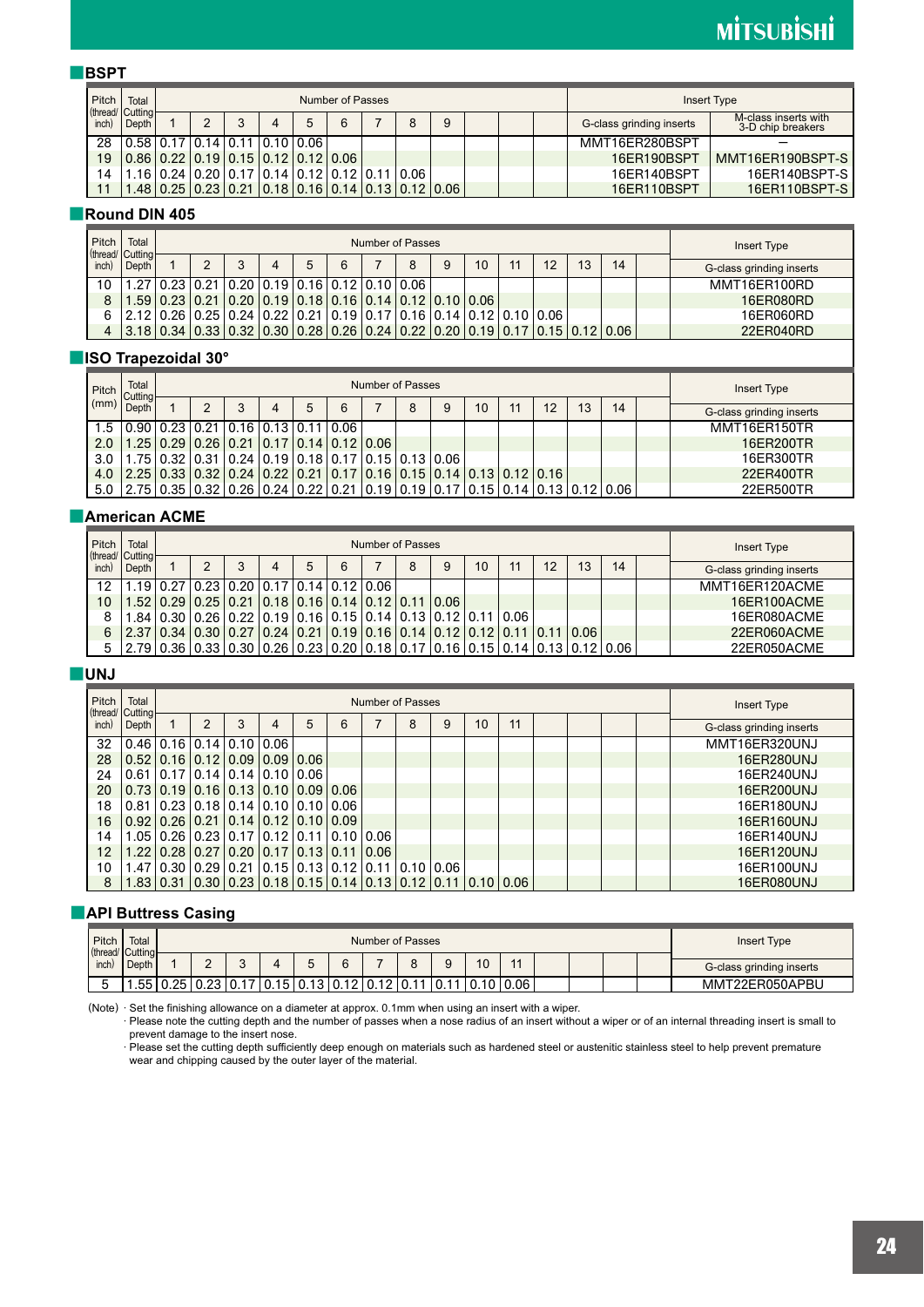# **Standard of Depth of Cut (External Threading)**

## **EXTERNAL (RADIAL INFEED)**

## ■ **API Round Casing & Tubing**

| Pitch             | Total<br>(thread/ Cutting h |                                                                           |  |  |  |  |  | Number of Passes |  |                                                                                            |  |  |      |  |  | Insert Type              |
|-------------------|-----------------------------|---------------------------------------------------------------------------|--|--|--|--|--|------------------|--|--------------------------------------------------------------------------------------------|--|--|------|--|--|--------------------------|
| inch <sub>i</sub> | Depth                       | 10<br>12<br>44<br>v                                                       |  |  |  |  |  |                  |  |                                                                                            |  |  |      |  |  | G-class grinding inserts |
| 10                |                             | .41   0.25   0.23   0.16   0.14   0.12   0.12   0.12   0.11   0.10   0.06 |  |  |  |  |  |                  |  |                                                                                            |  |  |      |  |  | MMT16ER100APRD           |
|                   |                             |                                                                           |  |  |  |  |  |                  |  | $1.81$   0.25   0.24   0.19   0.16   0.14   0.14   0.13   0.13   0.13   0.13   0.13   0.11 |  |  | 0.06 |  |  | 16ER080APRD              |

### **Example 7 American NPT**

| Pitch<br>(thread/ Cutting h | Total                                                                                           |                                                                                                                   |  |  |  |  |                                                                             | Number of Passes |  |  |  |  |  |  |            |    | <b>Insert Type</b>       |
|-----------------------------|-------------------------------------------------------------------------------------------------|-------------------------------------------------------------------------------------------------------------------|--|--|--|--|-----------------------------------------------------------------------------|------------------|--|--|--|--|--|--|------------|----|--------------------------|
| inch)                       | Depth                                                                                           | 14<br>11<br>5<br>12<br>13<br>10<br>4<br>$0.66$   0.15   0.13   0.12   0.11   0.09   0.06                          |  |  |  |  |                                                                             |                  |  |  |  |  |  |  |            | 15 | G-class grinding inserts |
| 27                          |                                                                                                 |                                                                                                                   |  |  |  |  |                                                                             |                  |  |  |  |  |  |  |            |    | MMT16ER270NPT            |
| 18                          |                                                                                                 |                                                                                                                   |  |  |  |  | $1.01$   0.20   0.16   0.14   0.13   0.12   0.11   0.09   0.06              |                  |  |  |  |  |  |  |            |    | 16ER180NPT               |
| 14                          |                                                                                                 |                                                                                                                   |  |  |  |  | $.33   0.23   0.19   0.16   0.14   0.13   0.12   0.11   0.10   0.09   0.06$ |                  |  |  |  |  |  |  |            |    | 16ER140NPT               |
|                             | 11.5   1.64   0.24   0.19   0.17   0.15   0.15   0.13   0.13   0.12   0.11   0.10   0.09   0.06 |                                                                                                                   |  |  |  |  |                                                                             |                  |  |  |  |  |  |  |            |    | 16ER115NPT               |
|                             |                                                                                                 | $(2.42   0.33   0.28   0.23   0.20   0.18   0.16   0.15   0.14   0.13   0.12   0.12   0.11   0.11   0.10   0.06)$ |  |  |  |  |                                                                             |                  |  |  |  |  |  |  | 16FR080NPT |    |                          |

#### Ǘ**American NPTF**

| Pitch<br>(thread/ Cutting  - | Total                                                                                                                                                              |                                                                                          |  |                                                                |  |  |  | Number of Passes |  |  |                                                                              |             |             |  |  |    | <b>Insert Type</b>       |
|------------------------------|--------------------------------------------------------------------------------------------------------------------------------------------------------------------|------------------------------------------------------------------------------------------|--|----------------------------------------------------------------|--|--|--|------------------|--|--|------------------------------------------------------------------------------|-------------|-------------|--|--|----|--------------------------|
| inch)                        | Depth                                                                                                                                                              | 14<br>12<br>11<br>13<br>6<br>10<br>4<br>$0.64$   0.16   0.14   0.11   0.09   0.08   0.06 |  |                                                                |  |  |  |                  |  |  |                                                                              |             |             |  |  | 15 | G-class grinding inserts |
| 27                           |                                                                                                                                                                    |                                                                                          |  |                                                                |  |  |  |                  |  |  |                                                                              |             |             |  |  |    | MMT16ER270NPTF           |
| 18                           |                                                                                                                                                                    |                                                                                          |  | $1.00$   0.19   0.16   0.14   0.13   0.12   0.11   0.09   0.06 |  |  |  |                  |  |  |                                                                              |             |             |  |  |    | 16ER180NPTF              |
| 14                           |                                                                                                                                                                    |                                                                                          |  |                                                                |  |  |  |                  |  |  | $1.35$   0.23   0.21   0.16   0.14   0.13   0.12   0.11   0.10   0.09   0.06 |             |             |  |  |    | 16ER140NPTF              |
| 11.5                         | $\mid$ 1.63 $\mid$ 0.24 $\mid$ 0.23 $\mid$ 0.19 $\mid$ 0.15 $\mid$ 0.13 $\mid$ 0.11 $\mid$ 0.11 $\mid$ 0.11 $\mid$ 0.10 $\mid$ 0.10 $\mid$ 0.10 $\mid$ 0.06 $\mid$ |                                                                                          |  |                                                                |  |  |  |                  |  |  |                                                                              |             |             |  |  |    | 16ER115NPTF              |
|                              | $\vert 2.38 \vert 0.32 \vert 0.27 \vert 0.23 \vert 0.19 \vert 0.17 \vert 0.16 \vert 0.15 \vert 0.14 \vert 0.13 \vert 0.12 \vert 0.12 \vert 0.11 \vert 0.11 \vert$  |                                                                                          |  |                                                                |  |  |  |                  |  |  |                                                                              | 0.10   0.06 | 16ER080NPTF |  |  |    |                          |

(Note) · Set the finishing allowance on a diameter at approx. 0.1mm when using an insert with a wiper.

 · Please note the cutting depth and the number of passes when a nose radius of an insert without a wiper or of an internal threading insert is small to prevent damage to the insert nose.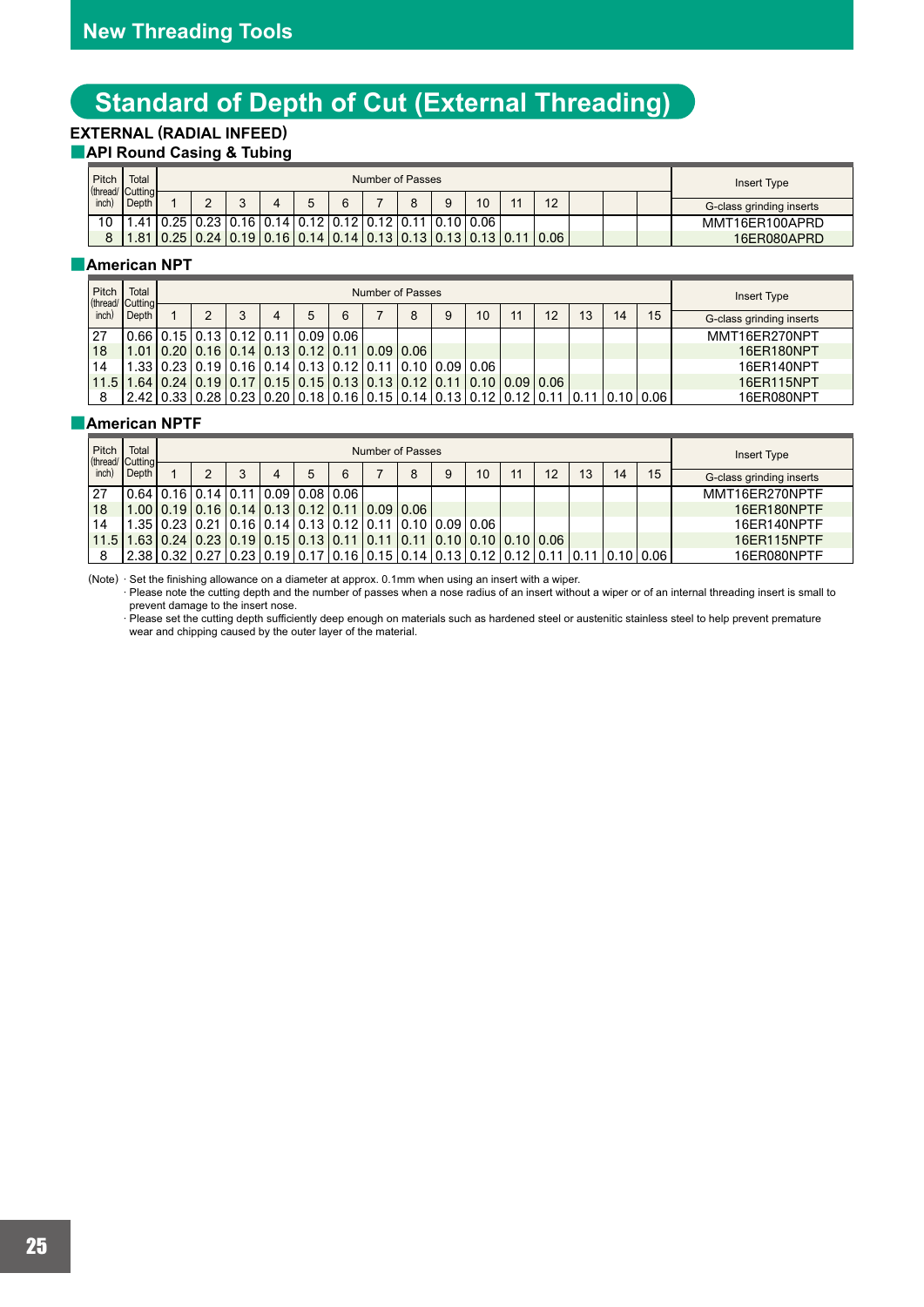# **Standard of Depth of Cut (Internal Threading)**

## **INTERNAL (RADIAL INFEED)**

 $\blacksquare$  ISO Metric

| Pitch      | Total                                                                                                    |                |   |   |   |   | Number of Passes |   |   |    |    |    |    |    |               |                          | <b>Insert Type</b> |                                           |
|------------|----------------------------------------------------------------------------------------------------------|----------------|---|---|---|---|------------------|---|---|----|----|----|----|----|---------------|--------------------------|--------------------|-------------------------------------------|
| (mm) Depth | <b>Cutting</b>                                                                                           | $\overline{2}$ | 3 | 4 | 5 | 6 |                  | 8 | 9 | 10 | 11 | 12 | 13 | 14 |               | G-class grinding inserts |                    | M-class inserts with<br>3-D chip breakers |
| 0.5        | 0.29   0.09   0.07   0.07   0.06                                                                         |                |   |   |   |   |                  |   |   |    |    |    |    |    | MMT11IR050ISO | MMT16IR050ISO            |                    |                                           |
|            | $0.75$   0.43   0.15   0.13   0.09   0.06                                                                |                |   |   |   |   |                  |   |   |    |    |    |    |    | 11IR075ISO    | 16IR075ISO               |                    |                                           |
| 1.0        | 0.58   0.17   0.15   0.11   0.09   0.06                                                                  |                |   |   |   |   |                  |   |   |    |    |    |    |    | 11IR100ISO    | 16IR100ISO               |                    | MMT11IR100ISO-S MMT16IR100ISO-S           |
|            | $1.25$   0.72   0.18   0.16   0.12   0.11   0.09   0.06                                                  |                |   |   |   |   |                  |   |   |    |    |    |    |    | 11IR125ISO    | 16IR125ISO               | 11IR125ISO-S       | 16IR125ISO-S                              |
| 1.5        | $0.87$ $0.21$ $0.20$ $0.16$ $0.13$ $0.11$ $0.06$                                                         |                |   |   |   |   |                  |   |   |    |    |    |    |    | 11IR150ISO    | 16IR150ISO               | 11IR150ISO-S       | 16 R150 SO-S                              |
| 1.75       | $1.01$ $0.21$ $0.20$ $0.15$ $0.12$ $0.10$ $0.09$ $0.08$ $0.06$                                           |                |   |   |   |   |                  |   |   |    |    |    |    |    | 11IR175ISO    | 16 R175 ISO              |                    | 16 R175 SO-S                              |
| 2.0        | $1.15$   0.24   0.22   0.18   0.14   0.12   0.10   0.09   0.06                                           |                |   |   |   |   |                  |   |   |    |    |    |    |    | 11IR200ISO    | 16IR200ISO               |                    | 16IR200ISO-S                              |
| 2.5        | $1.44$ $0.25$ $0.24$ $0.21$ $0.15$ $0.13$ $0.12$ $0.10$ $0.09$ $0.09$ $0.06$                             |                |   |   |   |   |                  |   |   |    |    |    |    |    |               | 16IR250ISO               |                    | 16IR250ISO-S                              |
| 3.0        | $1.73$   0.26   0.25   0.22   0.17   0.14   0.13   0.12   0.11   0.10   0.09   0.08   0.06               |                |   |   |   |   |                  |   |   |    |    |    |    |    |               | 16IR300ISO               |                    | 16IR300ISO-S                              |
| 3.5        | $2.02$   0.32   0.30   0.23   0.19   0.17   0.15   0.14   0.13   0.12   0.11   0.10   0.06               |                |   |   |   |   |                  |   |   |    |    |    |    |    |               | 22IR350ISO               |                    |                                           |
| 4.0        | $2.31$   0.33   0.31   0.24   0.22   0.18   0.15   0.14   0.13   0.12   0.12   0.11   0.10   0.10   0.06 |                |   |   |   |   |                  |   |   |    |    |    |    |    |               | 22IR400ISO               |                    |                                           |
| 4.5        | $2.60$   0.36   0.33   0.28   0.24   0.21   0.19   0.16   0.15   0.14   0.13   0.12   0.12   0.11   0.06 |                |   |   |   |   |                  |   |   |    |    |    |    |    |               | 22IR450ISO               |                    |                                           |
| 5.0        | $2.89$   0.41   0.38   0.32   0.27   0.24   0.21   0.18   0.16   0.15   0.14   0.13   0.12   0.12   0.06 |                |   |   |   |   |                  |   |   |    |    |    |    |    |               | 22IR500ISO               |                    |                                           |

#### **Example 7 American UN**

| Pitch          | Total                                                                                                    |   |   |   |   |   | <b>Number of Passes</b> |   |   |      |    |    |    |    |                          | <b>Insert Type</b>  |                                           |
|----------------|----------------------------------------------------------------------------------------------------------|---|---|---|---|---|-------------------------|---|---|------|----|----|----|----|--------------------------|---------------------|-------------------------------------------|
| inch)          | (thread/ Cutting<br>Depth                                                                                | 2 | 3 | 4 | 5 | 6 |                         | 8 | 9 | 10   | 11 | 12 | 13 | 14 | G-class grinding inserts |                     | M-class inserts with<br>3-D chip breakers |
| 32             | $0.46$ $0.16$ $0.14$ $0.10$ $0.06$                                                                       |   |   |   |   |   |                         |   |   |      |    |    |    |    | <b>MMT11IR320UN</b>      | <b>MMT16IR320UN</b> |                                           |
| 28             | 0.5210.1610.1310.0910.0810.06                                                                            |   |   |   |   |   |                         |   |   |      |    |    |    |    | 11IR280UN                | 16IR280UN           |                                           |
| 24             | $0.61$ 10.17 $ 0.15 0.13 0.10 0.06$                                                                      |   |   |   |   |   |                         |   |   |      |    |    |    |    | 11IR240UN                | 16IR240UN           |                                           |
| 20             | $0.73$ $0.18$ $0.15$ $0.13$ $0.11$ $0.10$ $0.06$                                                         |   |   |   |   |   |                         |   |   |      |    |    |    |    | 11IR200UN                | 16IR200UN           |                                           |
| 18             | $0.81$   0.20   0.18   0.14   0.12   0.11   0.06                                                         |   |   |   |   |   |                         |   |   |      |    |    |    |    | 11IR180UN                | 16IR180UN           |                                           |
| 16             | $0.92$   0.20   0.18   0.15   0.12   0.11   0.10   0.06                                                  |   |   |   |   |   |                         |   |   |      |    |    |    |    | 11IR160UN                | 16IR160UN           | MMT16IR160UN-S                            |
| 14             | $1.05$   0.21   0.18   0.15   0.13   0.11   0.11   0.10   0.06                                           |   |   |   |   |   |                         |   |   |      |    |    |    |    | 11IR140UN                | 16IR140UN           | 16IR140UN-S                               |
| 13             | $1.13$   0.22   0.19   0.16   0.14   0.13   0.12   0.11   0.06                                           |   |   |   |   |   |                         |   |   |      |    |    |    |    |                          | 16IR130UN           |                                           |
| 12             | $1.22$ $0.24$ $0.22$ $0.18$ $0.16$ $0.13$ $0.12$ $0.11$ $0.06$                                           |   |   |   |   |   |                         |   |   |      |    |    |    |    |                          | 16IR120UN           | MMT16IR120UN-S                            |
| 11             | 1.33 0.24 0.22 0.20 0.15 0.12 0.12 0.11 0.11 0.06                                                        |   |   |   |   |   |                         |   |   |      |    |    |    |    |                          | 16IR110UN           |                                           |
| 10             | 1.47 0.25 0.22 0.21 0.14 0.13 0.12 0.12 0.11 0.11                                                        |   |   |   |   |   |                         |   |   | 0.06 |    |    |    |    |                          | 16IR100UN           |                                           |
| 9              | $1.63$   0.31   0.23   0.21   0.17   0.15   0.14   0.13   0.12   0.11                                    |   |   |   |   |   |                         |   |   | 0.06 |    |    |    |    |                          | 16IR090UN           |                                           |
| 8              | 1.83 0.31 0.26 0.21 0.18 0.16 0.15 0.14 0.13 0.12 0.11 0.06                                              |   |   |   |   |   |                         |   |   |      |    |    |    |    |                          | 16IR080UN           |                                           |
| $\overline{7}$ | $2.09$ 0.36 0.30 0.24 0.21 0.18 0.17 0.16 0.15 0.14 0.12 0.06                                            |   |   |   |   |   |                         |   |   |      |    |    |    |    |                          | 22IR070UN           |                                           |
| 6              | $2.44$   0.40   0.33   0.25   0.23   0.19   0.17   0.16   0.15   0.14   0.13   0.12   0.11   0.06        |   |   |   |   |   |                         |   |   |      |    |    |    |    |                          | 22IR060UN           |                                           |
| 5              | $2.93$   0.41   0.35   0.31   0.26   0.23   0.21   0.20   0.19   0.17   0.15   0.14   0.13   0.12   0.06 |   |   |   |   |   |                         |   |   |      |    |    |    |    |                          | 22IR050UN           |                                           |

#### Ǘ**Whitworth for BSW, BSP**

| Pitch | Total                                                                                                                                                                                                                           |   |   |   |   |   | <b>Number of Passes</b> |   |   |    |    |    |    |    |                          | <b>Insert Type</b> |                                           |
|-------|---------------------------------------------------------------------------------------------------------------------------------------------------------------------------------------------------------------------------------|---|---|---|---|---|-------------------------|---|---|----|----|----|----|----|--------------------------|--------------------|-------------------------------------------|
| inch) | (thread/ Cutting<br>Depth                                                                                                                                                                                                       | 2 | 3 | 4 | 5 | 6 |                         | 8 | 9 | 10 | 11 | 12 | 13 | 14 | G-class grinding inserts |                    | M-class inserts with<br>3-D chip breakers |
| 28    | $0.58$ $0.17$ $0.14$ $0.11$ $0.10$ $0.06$                                                                                                                                                                                       |   |   |   |   |   |                         |   |   |    |    |    |    |    |                          | <b>MMT16IR280W</b> |                                           |
| 26    | $0.63$ $0.18$ $0.15$ $0.13$ $0.11$ $0.06$                                                                                                                                                                                       |   |   |   |   |   |                         |   |   |    |    |    |    |    |                          | 16IR260W           |                                           |
| 20    | $0.81$ $0.20$ $0.18$ $0.14$ $0.12$ $0.11$ $0.06$                                                                                                                                                                                |   |   |   |   |   |                         |   |   |    |    |    |    |    |                          | 16IR200W           |                                           |
| 19    | $\vert 0.86 \vert 0.21 \vert 0.19 \vert 0.15 \vert 0.13 \vert 0.12 \vert 0.06 \vert$                                                                                                                                            |   |   |   |   |   |                         |   |   |    |    |    |    |    | <b>MMT11IR190W</b>       | 16IR190W           | <b>MMT16IR190W-S</b>                      |
| 18    | 0.9010.2510.1910.1510.1310.1210.061                                                                                                                                                                                             |   |   |   |   |   |                         |   |   |    |    |    |    |    |                          | 16IR180W           |                                           |
| 16    | $1.02$ 0.21 0.18 0.15 0.13 0.11 0.09 0.09 0.06                                                                                                                                                                                  |   |   |   |   |   |                         |   |   |    |    |    |    |    |                          | 16IR160W           |                                           |
| 14    | $1.16$   0.23   0.21   0.17   0.14   0.12   0.12   0.11   0.06                                                                                                                                                                  |   |   |   |   |   |                         |   |   |    |    |    |    |    | <b>MMT11IR140W</b>       | 16IR140W           | <b>MMT16IR140W-S</b>                      |
| 12    | $1.36$ $0.27$ $0.25$ $0.20$ $0.16$ $0.15$ $0.14$ $0.13$ $0.06$                                                                                                                                                                  |   |   |   |   |   |                         |   |   |    |    |    |    |    |                          | 16IR120W           | 16IR120W-S                                |
| 11    | $1.48$   0.27   0.24   0.20   0.17   0.15   0.14   0.13   0.12   0.06                                                                                                                                                           |   |   |   |   |   |                         |   |   |    |    |    |    |    |                          | 16IR110W           |                                           |
| 10    | $1.63$   0.27   0.25   0.20   0.17   0.15   0.15   0.13   0.13   0.12   0.06                                                                                                                                                    |   |   |   |   |   |                         |   |   |    |    |    |    |    |                          | 16IR100W           |                                           |
| 9     | $1.81$   0.28   0.26   0.21   0.18   0.16   0.15   0.14   0.13   0.12   0.12   0.06                                                                                                                                             |   |   |   |   |   |                         |   |   |    |    |    |    |    |                          | 16IR090W           |                                           |
| 8     | $2.03 \left[ 0.30 \left[ 0.27 \left[ 0.22 \left[ 0.19 \left[ 0.17 \left[ 0.16 \left[ 0.15 \left[ 0.14 \left[ 0.13 \left[ 0.12 \left[ 0.12 \right] 0.06 \right] \right] \right. \right. \right. \right. \right. \right. \right.$ |   |   |   |   |   |                         |   |   |    |    |    |    |    |                          | 16IR080W           |                                           |
| 7     | $2.32$ 0.34 0.32 0.26 0.22 0.20 0.18 0.17 0.16 0.15 0.14 0.12 0.06                                                                                                                                                              |   |   |   |   |   |                         |   |   |    |    |    |    |    |                          | 22IR070W           |                                           |
| 6     | $2.71$ $0.35$ $0.33$ $0.27$ $0.23$ $0.21$ $0.20$ $0.19$ $0.17$ $0.16$ $0.15$ $0.14$ $0.13$ $0.12$ $0.06$                                                                                                                        |   |   |   |   |   |                         |   |   |    |    |    |    |    |                          | 22IR060W           |                                           |
| 5     | $3.25$ $0.42$ $0.40$ $0.35$ $0.29$ $0.26$ $0.24$ $0.22$ $0.20$ $0.19$ $0.18$ $0.17$ $0.15$ $0.12$ $0.06$                                                                                                                        |   |   |   |   |   |                         |   |   |    |    |    |    |    |                          | 22IR050W           |                                           |

(Note) · Set the finishing allowance on a diameter at approx. 0.1mm when using an insert with a wiper.

 · Please note the cutting depth and the number of passes when a nose radius of an insert without a wiper or of an internal threading insert is small to prevent damage to the insert nose.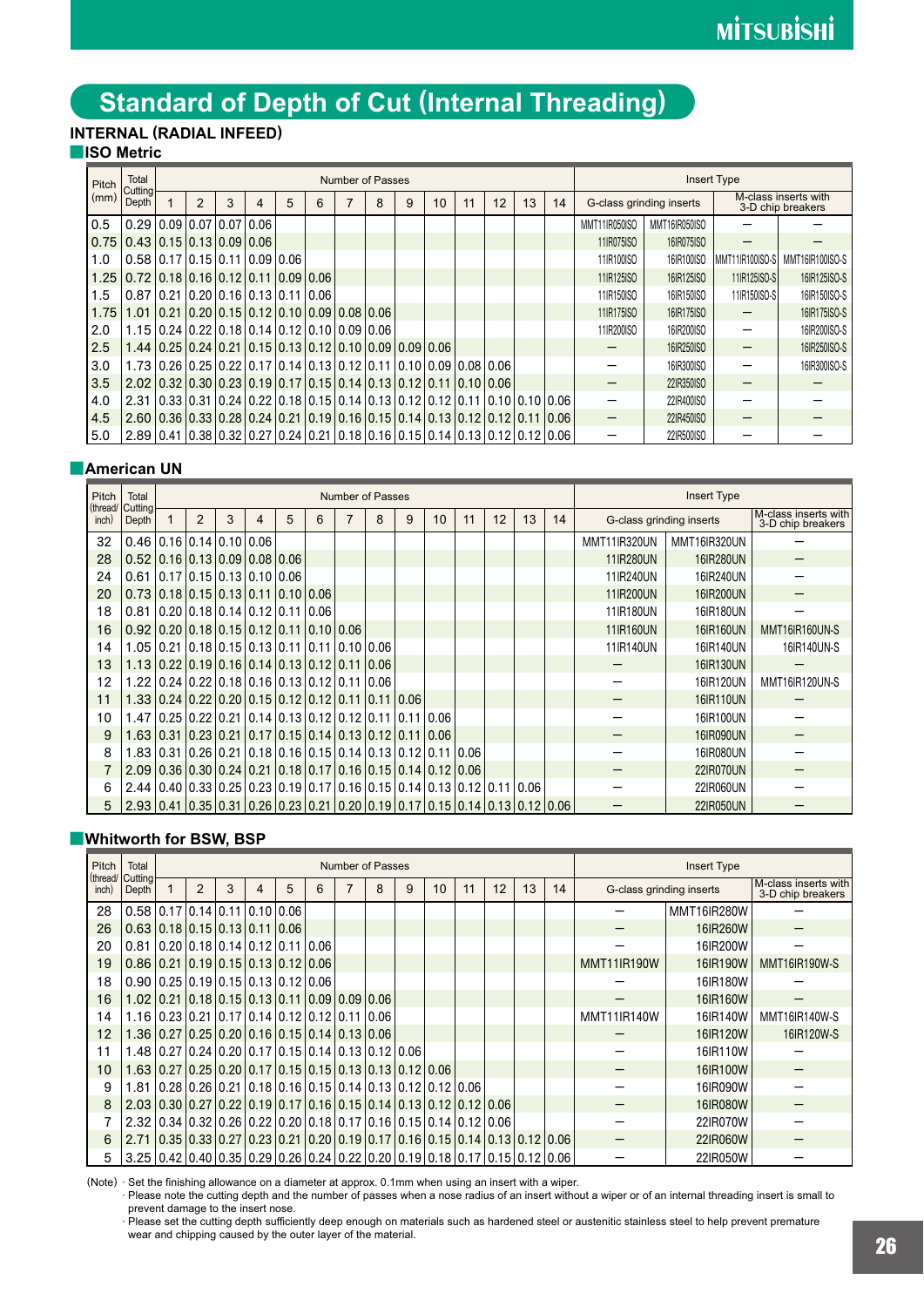# **Standard of Depth of Cut (Internal Threading)**

## **INTERNAL (RADIAL INFEED)**

Ǘ**BSPT**

| Pitch | Total                                            |   |   |             |   | Number of Passes                                 |   |   |  |  |  |                | Insert Type              |                                           |
|-------|--------------------------------------------------|---|---|-------------|---|--------------------------------------------------|---|---|--|--|--|----------------|--------------------------|-------------------------------------------|
| inch) | (thread/ Cutting-<br>Depth                       | C | 4 | $\mathbf b$ | 6 |                                                  | 8 | 9 |  |  |  |                | G-class grinding inserts | M-class inserts with<br>3-D chip breakers |
|       | 19 0.86 0.22 0.19 0.15 0.12 0.12 0.06            |   |   |             |   |                                                  |   |   |  |  |  | MMT11IR190BSPT | MMT16IR190BSPT           | MMT16IR190BSPT-S                          |
| 14    | $11.1610.2410.2010.1710.1410.1210.1210.1110.061$ |   |   |             |   |                                                  |   |   |  |  |  | 11IR140BSPT    | 16IR140BSPT              | 16 R140BSPT-S                             |
|       |                                                  |   |   |             |   | .48 0.25 0.23 0.21 0.18 0.16 0.14 0.13 0.12 0.06 |   |   |  |  |  |                | 16IR110BSPT              | 16 R110 BSPT S                            |

## Ǘ**Round DIN 405**

| Pitch           | Total<br>(thread/ Cutting                                                                                                    |  |   |   |                                                       | Number of Passes |   |   |    |    |    |    |    | Insert Type              |
|-----------------|------------------------------------------------------------------------------------------------------------------------------|--|---|---|-------------------------------------------------------|------------------|---|---|----|----|----|----|----|--------------------------|
| inch)           | Depth                                                                                                                        |  | 4 | 5 | 6                                                     |                  | 8 | 9 | 10 | 11 | 12 | 13 | 14 | G-class grinding inserts |
| 10 <sup>°</sup> | $\vert$ 1.27 $\vert$ 0.23 $\vert$ 0.21 $\vert$ 0.20 $\vert$ 0.19 $\vert$ 0.16 $\vert$ 0.12 $\vert$ 0.10 $\vert$ 0.06 $\vert$ |  |   |   |                                                       |                  |   |   |    |    |    |    |    | MMT16IR100RD             |
| 8               |                                                                                                                              |  |   |   | .59 0.23 0.21 0.20 0.19 0.18 0.16 0.14 0.12 0.10 0.06 |                  |   |   |    |    |    |    |    | 16IR080RD                |
| 6               | <u>  2.12   0.26   0.25   0.24   0.22   0.21   0.19   0.17   0.16   0.14   0.12   0.10   0.06  </u>                          |  |   |   |                                                       |                  |   |   |    |    |    |    |    | 16IR060RD                |
|                 | $(3.18)0.34 0.33 0.32 0.30 0.28 0.26 0.24 0.22 0.20 0.19 0.17 0.15 0.12 0.06)$                                               |  |   |   |                                                       |                  |   |   |    |    |    |    |    | 22IR040RD                |

#### Ǘ**ISO Trapezoidal 30°**

| Pitch | Total<br><b>Cutting</b>                                                                                        |  |   |   |   | Number of Passes |   |   |    |    |    |    |    | Insert Type              |
|-------|----------------------------------------------------------------------------------------------------------------|--|---|---|---|------------------|---|---|----|----|----|----|----|--------------------------|
| (mm)  | Depth                                                                                                          |  | 4 | 5 | 6 |                  | 8 | 9 | 10 | 11 | 12 | 13 | 14 | G-class grinding inserts |
|       | 1.5 $\vert 0.90 \vert 0.23 \vert 0.21 \vert 0.16 \vert 0.13 \vert 0.11 \vert 0.06 \vert$                       |  |   |   |   |                  |   |   |    |    |    |    |    | MMT16IR150TR             |
|       | 1.25 $\vert 0.29 \vert 0.26 \vert 0.21 \vert 0.17 \vert 0.14 \vert 0.12 \vert 0.06 \vert$                      |  |   |   |   |                  |   |   |    |    |    |    |    | 16IR200TR                |
| 3     | $1.75$   0.32   0.31   0.24   0.19   0.18   0.17   0.15   0.13   0.06                                          |  |   |   |   |                  |   |   |    |    |    |    |    | 16IR300TR                |
|       |                                                                                                                |  |   |   |   |                  |   |   |    |    |    |    |    | 22IR400TR                |
|       | $\vert$ 2.75   0.35   0.32   0.26   0.24   0.22   0.21   0.19   0.19   0.17   0.15   0.14   0.13   0.12   0.06 |  |   |   |   |                  |   |   |    |    |    |    |    | 22IR500TR                |

#### **Example 7 American ACME**

| Pitch | Total<br>(thread/ Cutting  -                                                                                                                                                                  |   |   |   |   |   | Number of Passes |   |   |    |    |    |    |    | Insert Type              |
|-------|-----------------------------------------------------------------------------------------------------------------------------------------------------------------------------------------------|---|---|---|---|---|------------------|---|---|----|----|----|----|----|--------------------------|
| inch) | Depth                                                                                                                                                                                         | 2 | 3 | 4 | 5 | 6 |                  | 8 | 9 | 10 | 11 | 12 | 13 | 14 | G-class grinding inserts |
| 12    | $1.19$   0.27   0.23   0.20   0.17   0.14   0.12   0.06                                                                                                                                       |   |   |   |   |   |                  |   |   |    |    |    |    |    | MMT16IR120ACME           |
| 10    | $1.52$ 0.29 0.25 0.21 0.18 0.16 0.14 0.12 0.11 0.06                                                                                                                                           |   |   |   |   |   |                  |   |   |    |    |    |    |    | 16IR100ACME              |
| 8     | $1.84$   0.30   0.26   0.22   0.19   0.16   0.15   0.14   0.13   0.12   0.11   0.06                                                                                                           |   |   |   |   |   |                  |   |   |    |    |    |    |    | 16IR080ACME              |
| 6     | $\vert$ 2.37 $\vert$ 0.34 $\vert$ 0.30 $\vert$ 0.27 $\vert$ 0.24 $\vert$ 0.21 $\vert$ 0.19 $\vert$ 0.16 $\vert$ 0.14 $\vert$ 0.12 $\vert$ 0.12 $\vert$ 0.11 $\vert$ 0.11 $\vert$ 0.06 $\vert$ |   |   |   |   |   |                  |   |   |    |    |    |    |    | 22IR060ACME              |
| 5     | $(2.79)0.36 0.33 0.30 0.26 0.23 0.20 0.18 0.17 0.16 0.15 0.14 0.13 0.12 0.06)$                                                                                                                |   |   |   |   |   |                  |   |   |    |    |    |    |    | 22IR050ACME              |

#### Ǘ**API Buttress Casing**

| Pitch | Total<br>(thread/ Cutting |                                                                                                                                                                                                                                                                                |                   |       |                     | Number of Passes |       |                |      |  |  | Insert Type              |
|-------|---------------------------|--------------------------------------------------------------------------------------------------------------------------------------------------------------------------------------------------------------------------------------------------------------------------------|-------------------|-------|---------------------|------------------|-------|----------------|------|--|--|--------------------------|
| inch) | Depth                     |                                                                                                                                                                                                                                                                                | $\sqrt{2}$<br>-   |       |                     |                  |       | 1 <sup>c</sup> | 11   |  |  | G-class grinding inserts |
|       |                           | $\sim$ 10.25 $\sim$ 10.44 $\sim$ 10.45 $\sim$ 10.45 $\sim$ 10.45 $\sim$ 10.45 $\sim$ 10.45 $\sim$ 10.45 $\sim$ 10.45 $\sim$ 10.45 $\sim$ 10.45 $\sim$ 10.45 $\sim$ 10.45 $\sim$ 10.45 $\sim$ 10.45 $\sim$ 10.45 $\sim$ 10.45 $\sim$ 10.45 $\sim$ 10.45 $\sim$ 10.45<br>⊺∪.∠ט ⊢ | า.23   0.<br>U.ZJ | 10.15 | 0.13 0.12 0.12 0.11 |                  | 10.11 |                | 0.06 |  |  | MMT22IR050APBU           |

## Ǘ**API Round Casing & Tubing**

| Pitch | Total<br>(thread/ Cutting                                                                                                                              |  |  |   | Number of Passes |  |                 |    |    |  | Insert Type              |
|-------|--------------------------------------------------------------------------------------------------------------------------------------------------------|--|--|---|------------------|--|-----------------|----|----|--|--------------------------|
| inch) | I Depth                                                                                                                                                |  |  | 6 |                  |  | 10 <sup>°</sup> | 11 | 12 |  | G-class grinding inserts |
| 10    | $\vert$ 1.41 $\vert$ 0.25 $\vert$ 0.23 $\vert$ 0.16 $\vert$ 0.14 $\vert$ 0.12 $\vert$ 0.12 $\vert$ 0.12 $\vert$ 0.11 $\vert$ 0.10 $\vert$ 0.06 $\vert$ |  |  |   |                  |  |                 |    |    |  | MMT16IR100APRD           |
|       | $8   1.81   0.25   0.24   0.19   0.16   0.14   0.14   0.13   0.13   0.13   0.13   0.11   0.06  $                                                       |  |  |   |                  |  |                 |    |    |  | 16IR080APRD              |

(Note) · Set the finishing allowance on a diameter at approx. 0.1mm when using an insert with a wiper.

 · Please note the cutting depth and the number of passes when a nose radius of an insert without a wiper or of an internal threading insert is small to prevent damage to the insert nose.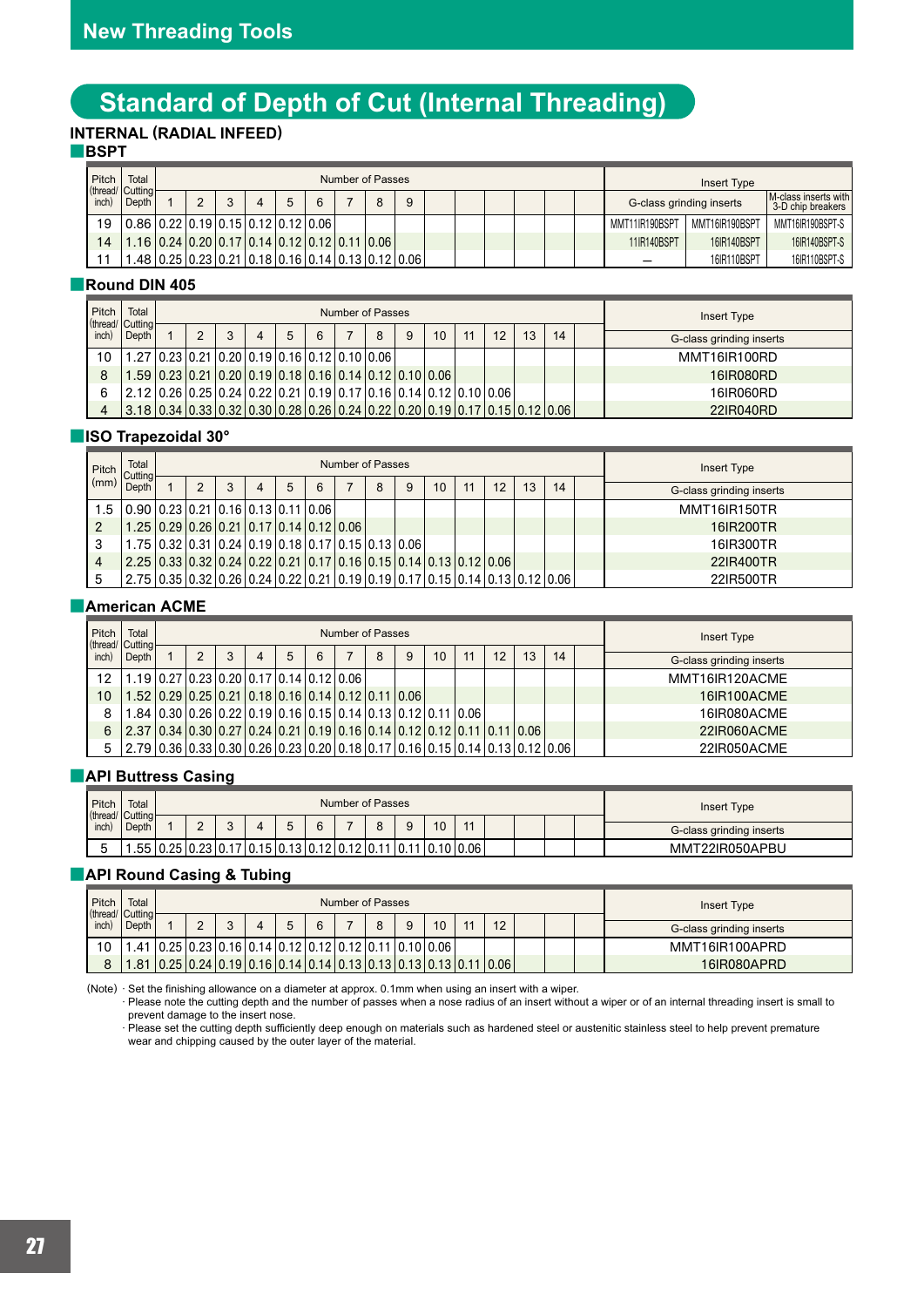## Ǘ**American NPT**

| Pitch | Total<br>(thread/ Cutting                                                                                       |  |   |   |   |   | Number of Passes |   |   |    |     |    |    |    |    | Insert Type              |
|-------|-----------------------------------------------------------------------------------------------------------------|--|---|---|---|---|------------------|---|---|----|-----|----|----|----|----|--------------------------|
| inch) | Depth                                                                                                           |  | 3 | 4 | 5 | 6 |                  | 8 | 9 | 10 | -11 | 12 | 13 | 14 | 15 | G-class grinding inserts |
| 127   | $0.66$ $0.15$ $0.13$ $0.12$ $0.11$ $0.09$ $0.06$                                                                |  |   |   |   |   |                  |   |   |    |     |    |    |    |    | MMT16IR270NPT            |
| 18    | $1.01$   0.20   0.16   0.14   0.13   0.12   0.11   0.09   0.06                                                  |  |   |   |   |   |                  |   |   |    |     |    |    |    |    | 16IR180NPT               |
| 14    | $1.33$ 0.23 0.19 0.16 0.14 0.13 0.12 0.11 0.10 0.09 0.06                                                        |  |   |   |   |   |                  |   |   |    |     |    |    |    |    | 16IR140NPT               |
|       | $11.5$   1.64   0.24   0.19   0.17   0.15   0.15   0.13   0.13   0.12   0.11   0.10   0.09   0.06               |  |   |   |   |   |                  |   |   |    |     |    |    |    |    | 16IR115NPT               |
| 8     | $2.42$   0.33   0.28   0.23   0.20   0.18   0.16   0.15   0.14   0.13   0.12   0.12   0.11   0.11   0.10   0.06 |  |   |   |   |   |                  |   |   |    |     |    |    |    |    | 16IR080NPT               |

## Ǘ**American NPTF**

| Pitch<br>(thread/ Cutting- | Total                                                                                                                                                                                                  |  |   |   |                                                                               | Number of Passes |   |   |                 |    |    |    |    |    | Insert Type              |
|----------------------------|--------------------------------------------------------------------------------------------------------------------------------------------------------------------------------------------------------|--|---|---|-------------------------------------------------------------------------------|------------------|---|---|-----------------|----|----|----|----|----|--------------------------|
| inch)                      | Depth                                                                                                                                                                                                  |  | ◠ | 5 | 6                                                                             |                  | 8 | 9 | 10 <sup>°</sup> | 11 | 12 | 13 | 14 | 15 | G-class grinding inserts |
| 14                         |                                                                                                                                                                                                        |  |   |   | $.35   0.23   0.21   0.16   0.14   0.13   0.12   0.11   0.10   0.09   0.06  $ |                  |   |   |                 |    |    |    |    |    | MMT16IR140NPTF           |
|                            | <u>  11.5   1.63  0.24   0.23   0.19   0.15   0.13   0.11   0.11   0.11   0.10   0.10   0.10   0.06  </u>                                                                                              |  |   |   |                                                                               |                  |   |   |                 |    |    |    |    |    | 16IR115NPTF              |
| 8                          | $\mid$ 2.38 $\mid$ 0.32 $\mid$ 0.27 $\mid$ 0.23 $\mid$ 0.19 $\mid$ 0.17 $\mid$ 0.16 $\mid$ 0.15 $\mid$ 0.14 $\mid$ 0.13 $\mid$ 0.12 $\mid$ 0.12 $\mid$ 0.11 $\mid$ 0.11 $\mid$ 0.10 $\mid$ 0.06 $\mid$ |  |   |   |                                                                               |                  |   |   |                 |    |    |    |    |    | 16IR080NPTF              |

(Note) · Set the finishing allowance on a diameter at approx. 0.1mm when using an insert with a wiper.

 · Please note the cutting depth and the number of passes when a nose radius of an insert without a wiper or of an internal threading insert is small to prevent damage to the insert nose.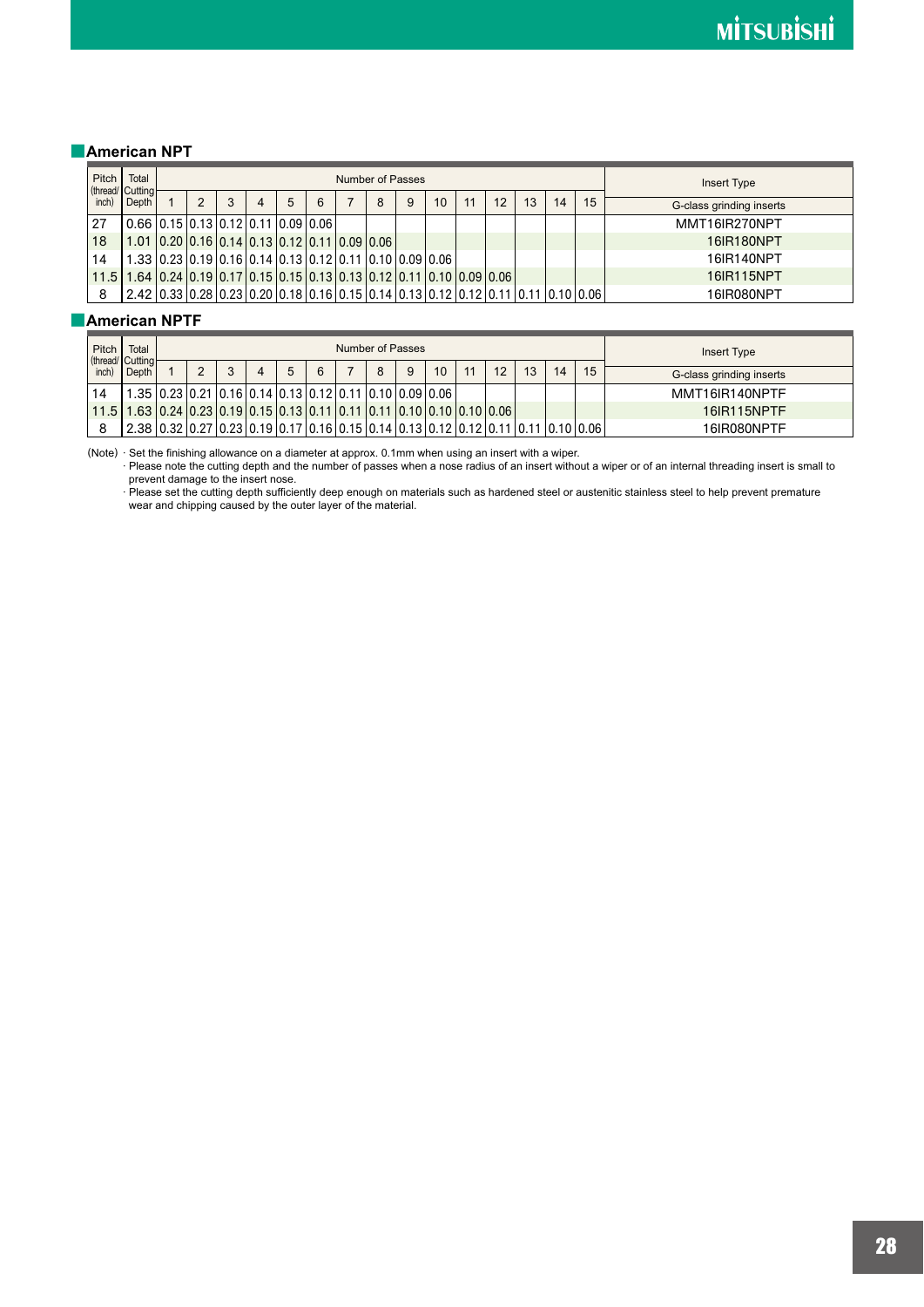# **Standard Thread and Corresponding Insert**



Wiper : Insert order number is determined by selected pitch. General : An insert is applicable to several pitch types.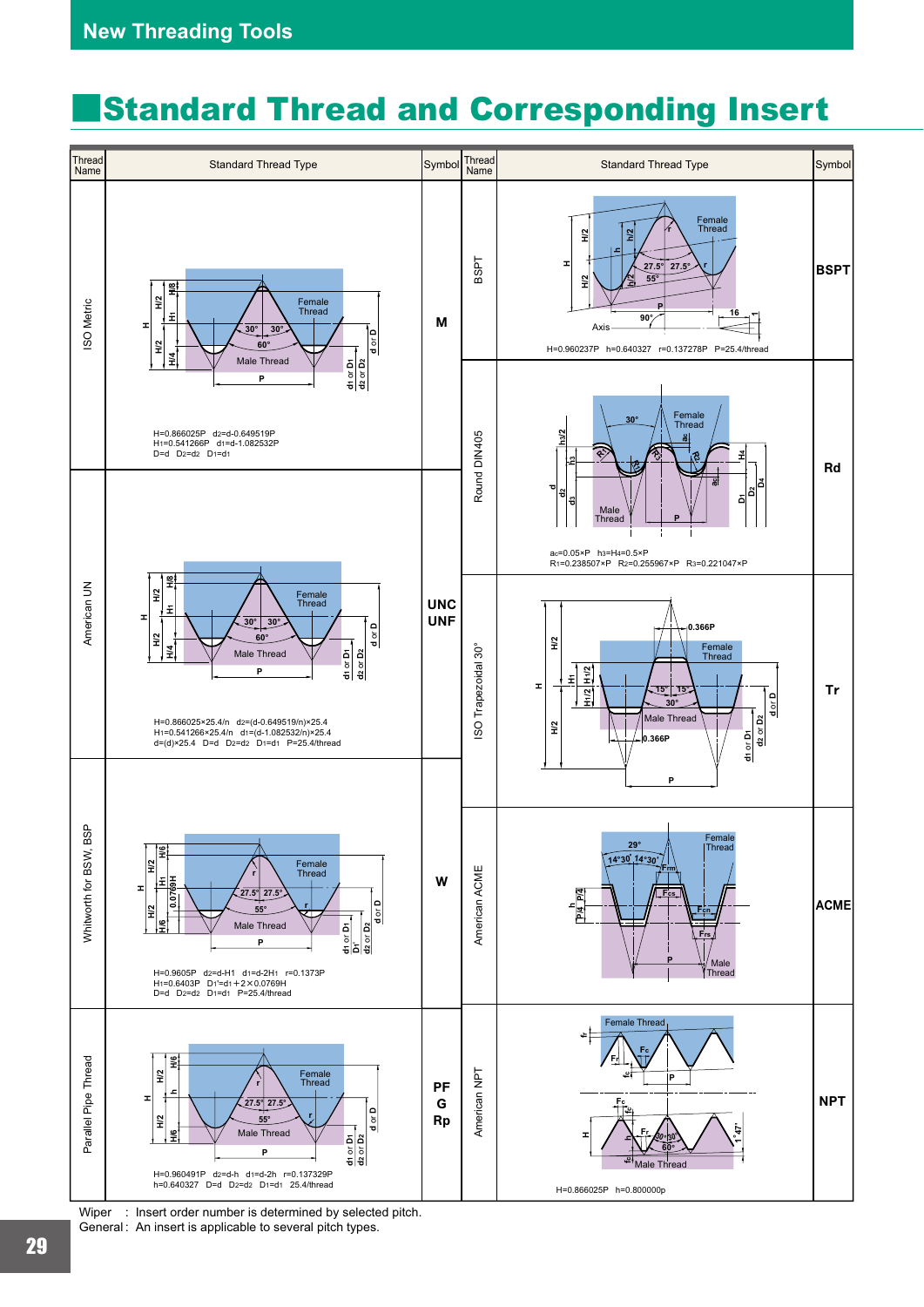# **Troubleshooting**

| Problems              | Observation                                                             | Causes                                                                         | Solutions                                                                                              |
|-----------------------|-------------------------------------------------------------------------|--------------------------------------------------------------------------------|--------------------------------------------------------------------------------------------------------|
| Low thread precision. | Threads do not mesh                                                     | Incorrect tool installation.                                                   | Set the insert centre height at 0mm.                                                                   |
|                       | with each other.                                                        |                                                                                | Check holder inclination (Lateral).                                                                    |
|                       | Shallow thread.                                                         | Incorrect depth of cut.                                                        | Modify the depth of cut.                                                                               |
|                       |                                                                         | Lack of insert wear or plastic<br>deformation resistance.                      | Refer to "Quickly generated flank wear." and "Large<br>plastic deformation." below.                    |
| Poor surface finish.  | Surface damage.                                                         | Chips wrap around or clog the work<br>pieces.                                  | Change to flank infeed and control the chip<br>discharge direction.                                    |
|                       |                                                                         |                                                                                | Change to an M-class insert with a 3-D chip breaker.                                                   |
|                       |                                                                         | The side of the insert cutting edge<br>interferes with the workpiece.          | Check the lead angle and select an appropriate<br>shim.                                                |
|                       | Surface tears.                                                          | Built-up edge (Welding).                                                       | Increase cutting speed.                                                                                |
|                       |                                                                         |                                                                                | Increase coolant pressure and volume.                                                                  |
|                       |                                                                         | Cutting resistance too high.                                                   | Decrease depth of cut per pass.                                                                        |
|                       | Surface vibrations.                                                     | Cutting speed too high.                                                        | Decrease the cutting speed.                                                                            |
|                       |                                                                         | Insufficient work piece or tool<br>clamping.                                   | Re-check work piece and tool clamping. (Chuck<br>pressure, clamping allowance)                         |
|                       |                                                                         | Incorrect tool installation.                                                   | Set the insert centre height at 0mm.                                                                   |
| Short tool life.      | Flank wear quickly                                                      | Cutting speed too high.                                                        | Decrease the cutting speed.                                                                            |
|                       | generated.                                                              | Too many passes causes abrasive wear.                                          | Reduce the number of passes.                                                                           |
|                       |                                                                         | Small depth of cut for the finishing<br>pass.                                  | Do not re-cut at 0mm depth of cut, larger than<br>0.05mm depth of cut is recommended.                  |
|                       | Non-uniform wear of<br>the right and left sides<br>of the cutting edge. | The work piece lead angle and the<br>tool lead angle do not match.             | Check the work piece lead angle and select an<br>appropriate shim.                                     |
|                       | Chipping and fracture.                                                  | Cutting speed too low.                                                         | Increase cutting speed.                                                                                |
|                       |                                                                         | Cutting resistance too high.                                                   | Increase the number of passes and decrease the<br>cutting resistance per pass.                         |
|                       |                                                                         | Unstable clamping.                                                             | Check work piece deflection.                                                                           |
|                       |                                                                         |                                                                                | Shorten tool overhang.                                                                                 |
|                       |                                                                         |                                                                                | Recheck work piece and tool clamping. (Chuck<br>pressure, clamping allowance)                          |
|                       |                                                                         | Chip packing.                                                                  | Increase coolant pressure to blow away chips.                                                          |
|                       |                                                                         |                                                                                | Change the tool pass to control chips. (Lengthen<br>each pass to allow the coolant to clear the chips. |
|                       |                                                                         |                                                                                | Change from standard internal cutting to back<br>turning to prevent chip jamming.                      |
|                       |                                                                         | Non-chamfered work pieces causes high<br>resistance at the start of each pass. | Chamfer the workpiece entry and exit faces.                                                            |
|                       | Large plastic                                                           | High cutting speed and large heat generation.                                  | Decrease the cutting speed.                                                                            |
|                       | deformation.                                                            | Lack of coolant supply.                                                        | Check coolant is supply is sufficient.                                                                 |
|                       |                                                                         |                                                                                | Increase coolant pressure and volume.                                                                  |
|                       |                                                                         | Cutting resistance too high.                                                   | Increase the number of passes and decrease the<br>cutting resistance per pass.                         |